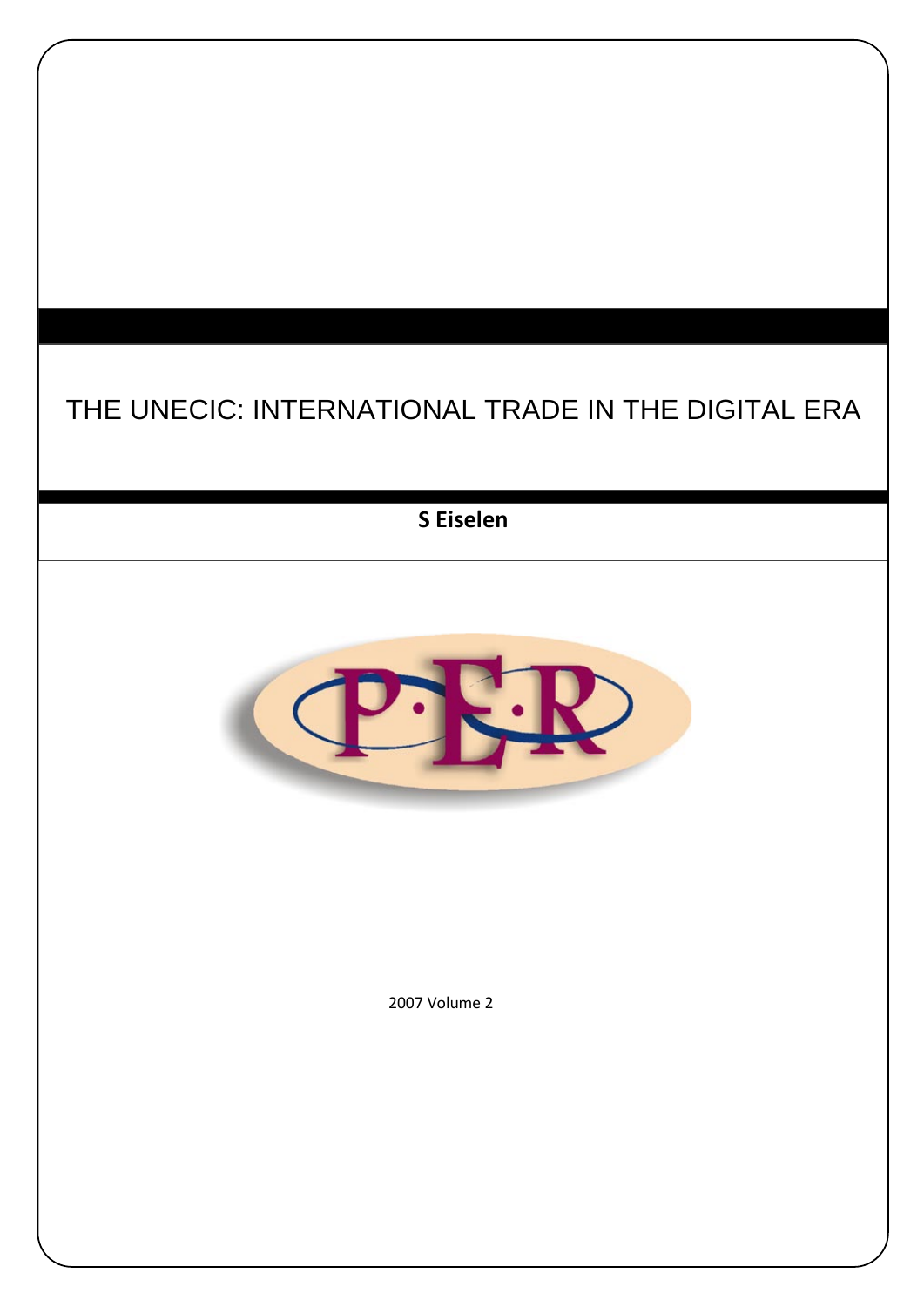## **THE UNECIC: INTERNATIONAL TRADE IN THE DIGITAL ERA**

### **S Eiselen\***

#### **1 Introduction**

The use of electronic means of communication such as e-mail, SMS and the internet in the last decade has outstripped and replaced other more traditional forms of communications such as post, telex and telegram. The only other form of communication which has been able to hold its own, is fax, which in any event is of fairly recent origin and is increasingly becoming integrated into the other forms of electronic communications. The convergence of technologies is also increasingly diffusing the boundaries between these various forms of electronic communications. Most cell phones, for instance have become a small computer enabling the user to use either voice, SMS, e-mail and even fax from the same instrument, as well as accessing the internet.

The internet has had the added effect that all forms of communications (including voice) have become much faster, cheaper and, importantly, international. Distance in the digital world has virtually no meaning and has almost erased the importance of national boundaries in communications.<sup>1</sup> These developments have also changed the face of communications in international trade. The ease and reliability of communications have facilitated the development of international trade as traders can advertise and sell their wares independent of where buyer and seller may find themselves in the world.<sup>2</sup> This is also important for developing nations as it opens up international markets to smaller traders from developing nations to an unprecedented extent.

B Juris, LL B, LL D; Professor in Private Law, University of South Africa; member of the Johannesburg Bar.

<sup>1</sup> Reed and Angel (eds) *Computer Law* lxii-lxiii; 197.

<sup>2</sup> Cheeseman *Business and Online Commerce Law* 299-300; Reed and Angel (eds) *Computer Law* lxii-lxiii.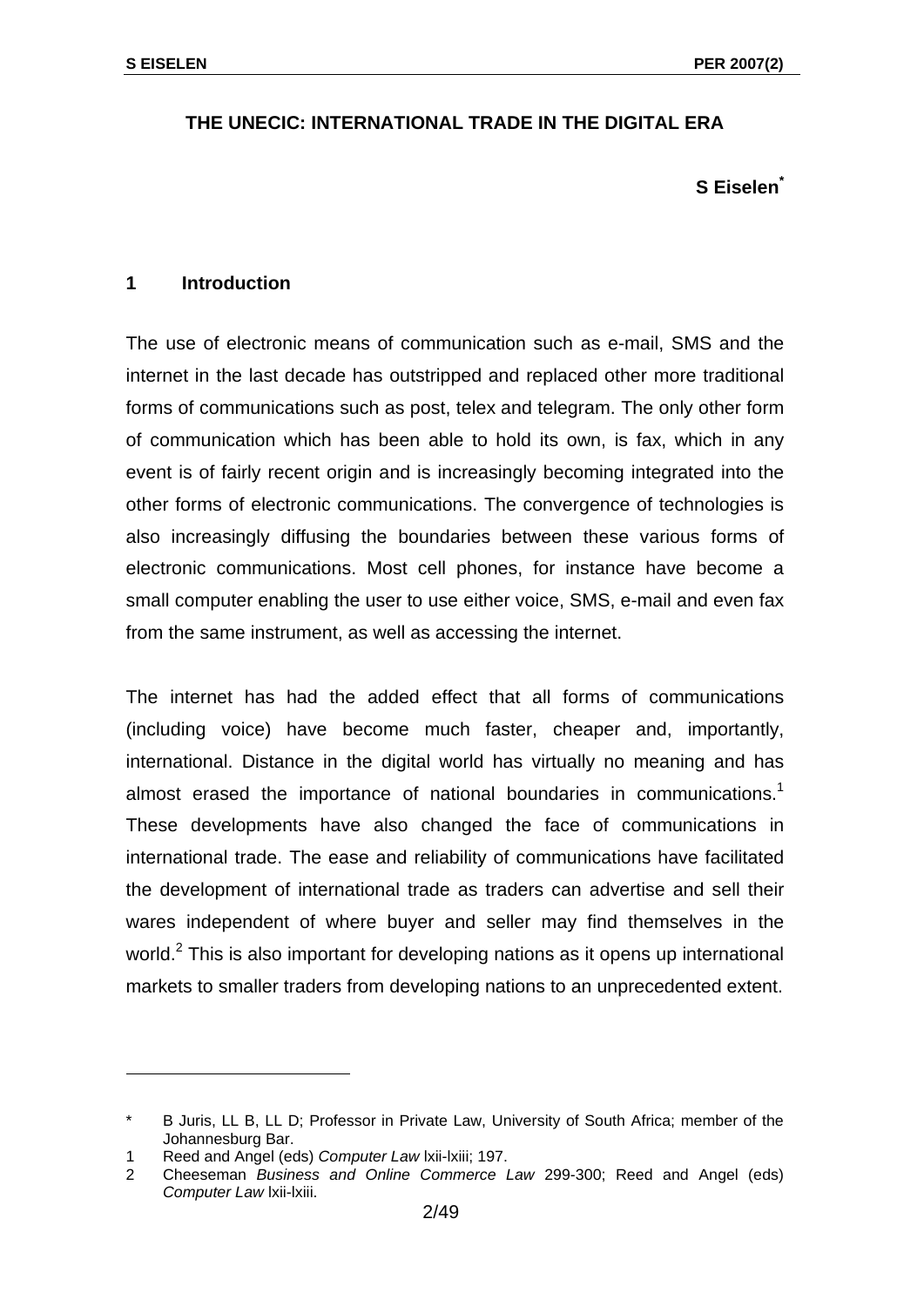It is a common perception that the law, and more particularly the law of contract, has been lagging behind in the development of solutions for the use of electronic communications in commerce, leading to legal uncertainty which in turn creates obstacles to trade. $3$  This perception exists not only in respect of international law, but also in respect of most domestic legal systems.<sup>4</sup> Some of the questions usually raised include: the legal value and validity of electronic communications; compliance with formalities; whether electronic signatures are possible and valid; determining the time and place of the conclusion of the contract; the validity of automated transactions; the applicable legal system; the evidential value of electronic records; and similar issues.<sup>5</sup>

The fact that many of these issues could already be adequately accommodated in terms of existing flexible rules. $6$  has not removed these perceptions about legal uncertainty. It provided the ground for UNCITRAL to develop a Model Law on Electronic Commerce  $(1996)^7$  and a Model Law on Electronic Signatures  $(2001)^8$  and finally the United Nations Convention on the Use of Electronic Communications in International Contracts, 2005 (UNECIC). The two model laws were aimed at standardising and facilitating the response of *domestic legal systems* to the challenges of electronic commerce and have subsequently been used in the drafting of the domestic legislation of a fairly large number of countries, including South Africa.<sup>9</sup> The UNECIC, in turn, aims at establishing

<sup>3</sup> Par 4 Working Group Report 5-9 May 2003 A/CN.9/528 (19 May 2003); UNCITRAL 1996 *Guide to Enactment* with a 5 bis as adopted in 1998 par 2 and 3. See also the DoC 2000 *Green Paper on eCommerce* [http://www.polity.org.za/](http://www.polity.org.za/polity/govdocs/green_papers/greenpaper/index.html) 19 Nov.

<sup>4</sup> UNCITRAL 1996 *Guide to Enactment* par 2.

<sup>5</sup> See UNCITRAL "Legal barriers to the development of electronic commerce in international instruments relating to international trade Compilation of comments by Governments and international organizations" A/CN.9/WG.IV/WP.94 (14 February 2002); DoC 2000 *Green Paper on eCommerce* [http://www.polity.org.za/](http://www.polity.org.za/polity/govdocs/green_papers/greenpaper/index.html) 19 Nov.

<sup>6</sup> Par 30 and 31 Working Group Report 5-9 May 2003 A/CN.9/528 (19 May 2003).

<sup>7</sup> Adopted by UNCITRAL on 12 June 1996. See G.A.Res.51/162, adopted on 16 December 1996, UN Doc.A/RES/51/162 (30 January 1997). The Model Law provided the basis for ch 3 of the South African *Electronic Communications and Transactions* Act 25 of 2002 (UNCITRAL 1996 *Guide to Enactment*).

<sup>8</sup> Adopted by UNCITRAL on 5 July 2001. See G.A.Res56/80 adopted on 12 December 2001, UN Doc.A/RES/56/80 (24 June 2002).

<sup>9</sup> Legislation implementing provisions of the Model Law has been adopted in: Australia (1999), China (2004), Colombia (1999), Dominican Republic (2002), Ecuador (2002), France (2000), India (2000), Ireland (2000), Jordan (2001), Mauritius (2000), Mexico (2000), New Zealand (2002), Pakistan (2002), Panama (2001), Philippines (2000), Republic of Korea (1999), Singapore (1998), Slovenia (2000), South Africa (2002), Sri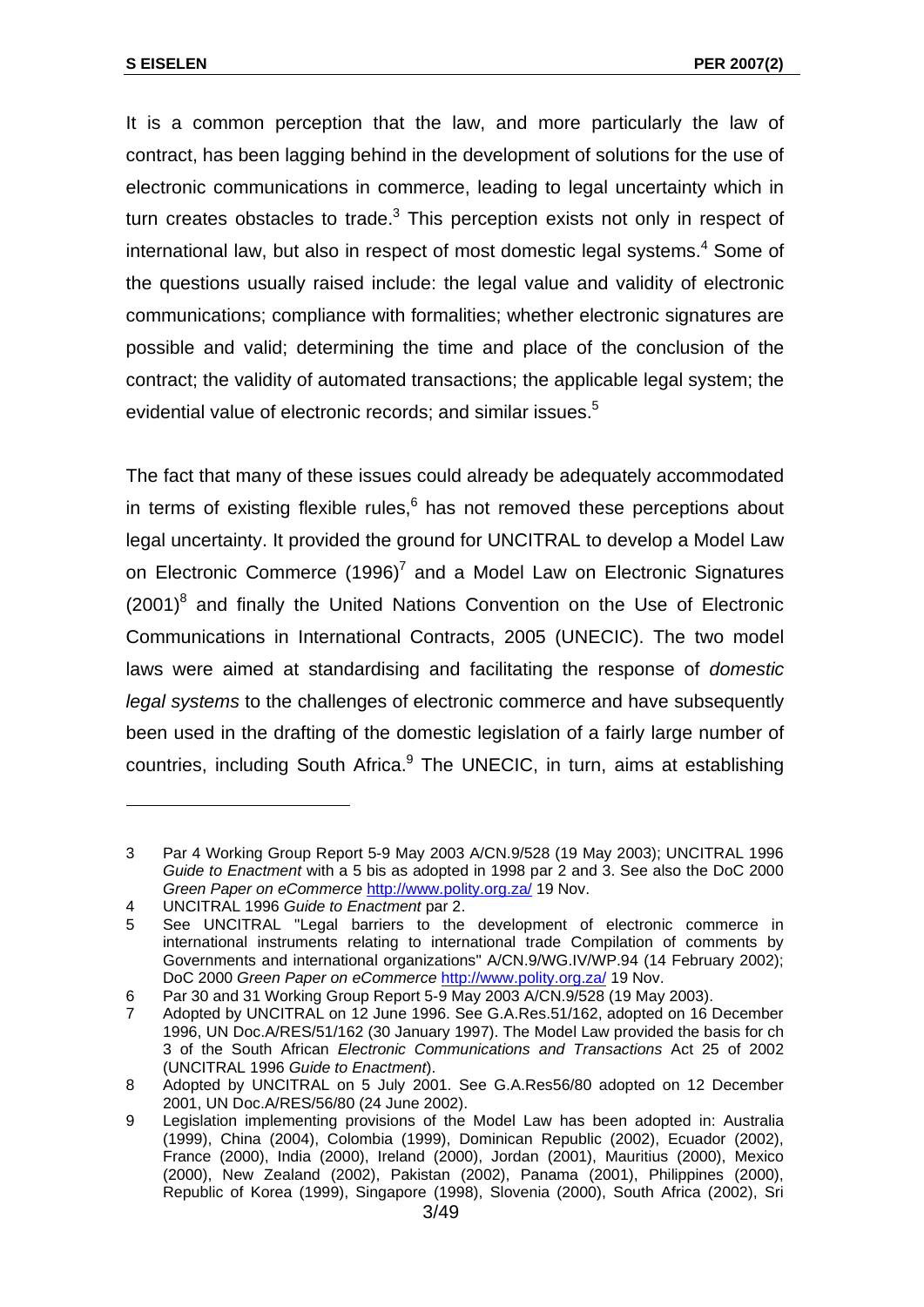legal certainty in international trade by providing solutions and harmonising rules on electronic communications for *international transactions*. 10

The United Nations General Assembly on 23 November 2005 adopted the UNECIC as a new convention on the use of electronic communications in international contracts. The UNECIC has, however, not yet come into operation.<sup>11</sup> The stated object of the Convention is to  $-$ 

…provide a common solution to remove legal obstacles to the use of electronic communications in a manner acceptable to States with different legal, social and economic systems.

The scope and field of application of the UNECIC is closely aligned to that of the *Vienna Convention for the International Sale of Goods*, 1980 (CISG), although the UNECIC potentially has a wider field of application than pure sales.

To date very little analysis of the UNECIC has been undertaken.<sup>12</sup> In this contribution the following aspects will be discussed in an attempt to highlight the importance of the convention as an instrument for international legal harmonisation in the field of international trade and trade communications:

- (a) the legislative history of the UNECIC;
- (b) its scope and purpose and the underlying principles on which it is based as a background or basis for its interpretation;

Lanka (2006), Thailand (2002), Venezuela (2001) and Vietnam (2005). Uniform legislation influenced by the Model Law and the principles on which it is based has been prepared in the United States (*Uniform Electronic Transactions Act,* adopted in 1999 by the National Conference of Commissioners on Uniform State Law) and enacted in 49 of its states, and in Canada (*Uniform Electronic Commerce Act,* adopted in 1999 by the Uniform Law Conference of Canada) and enacted in 11 of its provinces and territories.

<sup>10</sup> See the UNECIC *Preamble*.

<sup>11</sup> In terms of a 23 the UNECIC only enters into force upon the deposit of the third instrument of ratification, acceptance, approval or accession. By October 2007 none of the 15 signatories had as yet deposited such an instrument, although informally certain countries have already indicated to the UNCITRAL Secretariat that they may do so in the near future.

<sup>12</sup> See eg Raymond 2006 *The Computer & Internet Lawyer* 9; Connolly 2006 *Computer Law & Security Report* 32.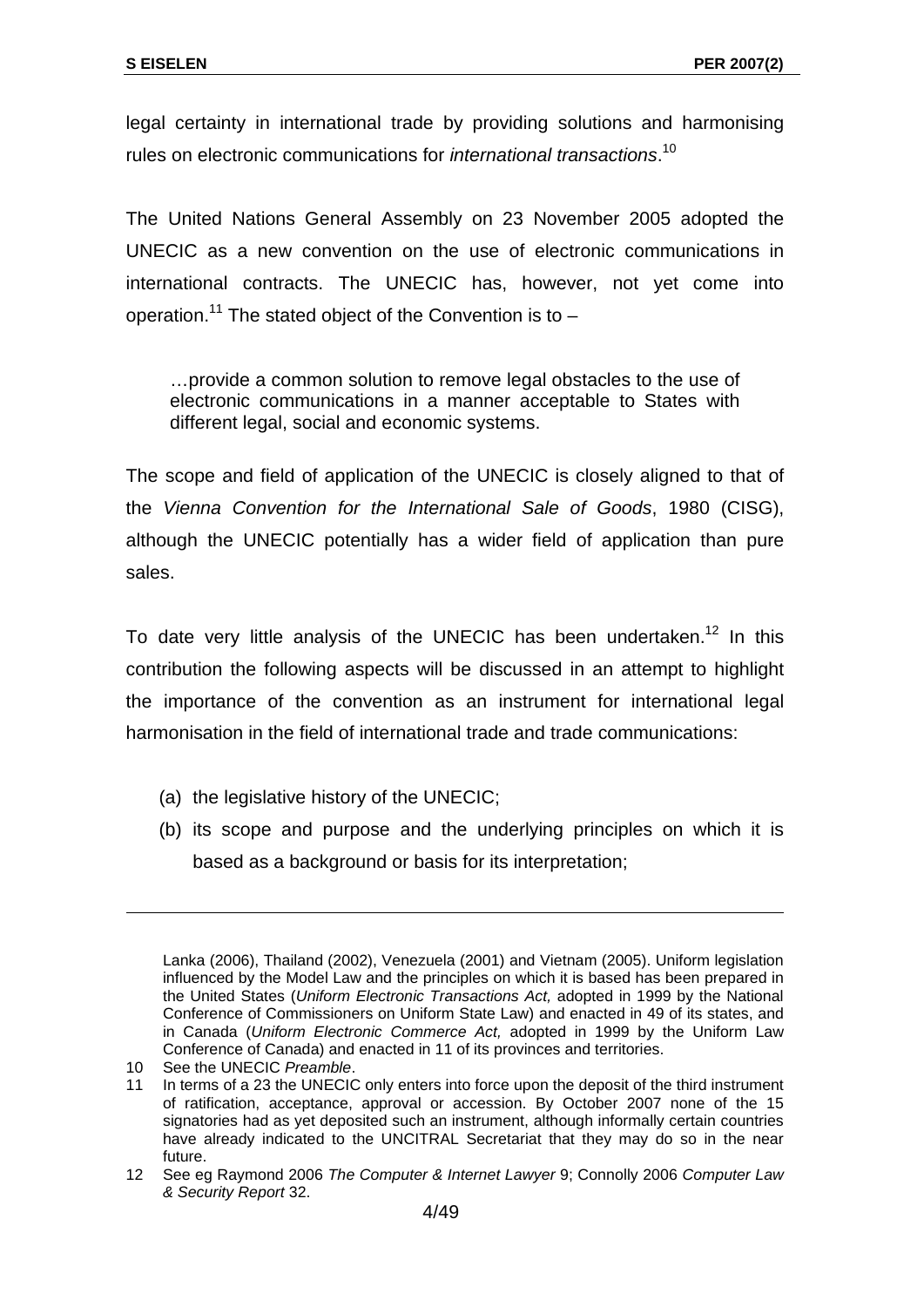- (c) interpretation of the UNECIC;
- (d) Analysis of the provisions of the UNECIC.

### **2 Legislative history**

The Working Group on Electronic Commerce within UNCITRAL, which was responsible for the development of the Model Law on Electronic Commerce (1996) and the Model Law on Electronic Signatures, started work on this Convention as a result of a United Nations Centre for Trade Facilitation and Electronic Business (UN/CEFACT) report in 2001. At that time it was of course not yet certain what form the eventual instrument would take on, that is, a model law, a convention, a recommendation or the amendment of existing treaties. The Working Group made a number of recommendations, including –

…the preparation of an international instrument dealing with selected issues on electronic contracting and a comprehensive survey of possible legal barriers to the development of electronic commerce in international instruments.<sup>13</sup>

From the outset one of the main aims of the work to be undertaken was to ensure that legal barriers created by existing international trade instruments be removed.<sup>14</sup> These recommendations by the Working Group were accepted by UNCITRAL.<sup>15</sup>

It was generally accepted that although the two model laws facilitated electronic commerce on the domestic front, those instruments could not solve the various problems of electronic trading in the international context.<sup>16</sup> The Working Group considered various proposals at its thirty-eighth session, <sup>17</sup> including a possible convention to remove obstacles to electronic commerce in existing international

<sup>13</sup> Report of the Working Group on Electronic Commerce on the work of its 44<sup>th</sup> session (Vienna, 11-22 October 2004) A/CN.9/571 par 1.

<sup>14</sup> Report of the Working Group on Electronic Commerce on the Work of its 38<sup>th</sup> Session (New York 12-23 March 2001) A/CN.9/484 (24 April 2001).

<sup>15</sup> At its  $34<sup>th</sup>$  Session (Vienna, 25 June-13 July 2001).

<sup>16</sup> Raymond 2006 *The Computer & Internet Lawyer* 9.

<sup>17</sup> New York, 12-23 March 2001.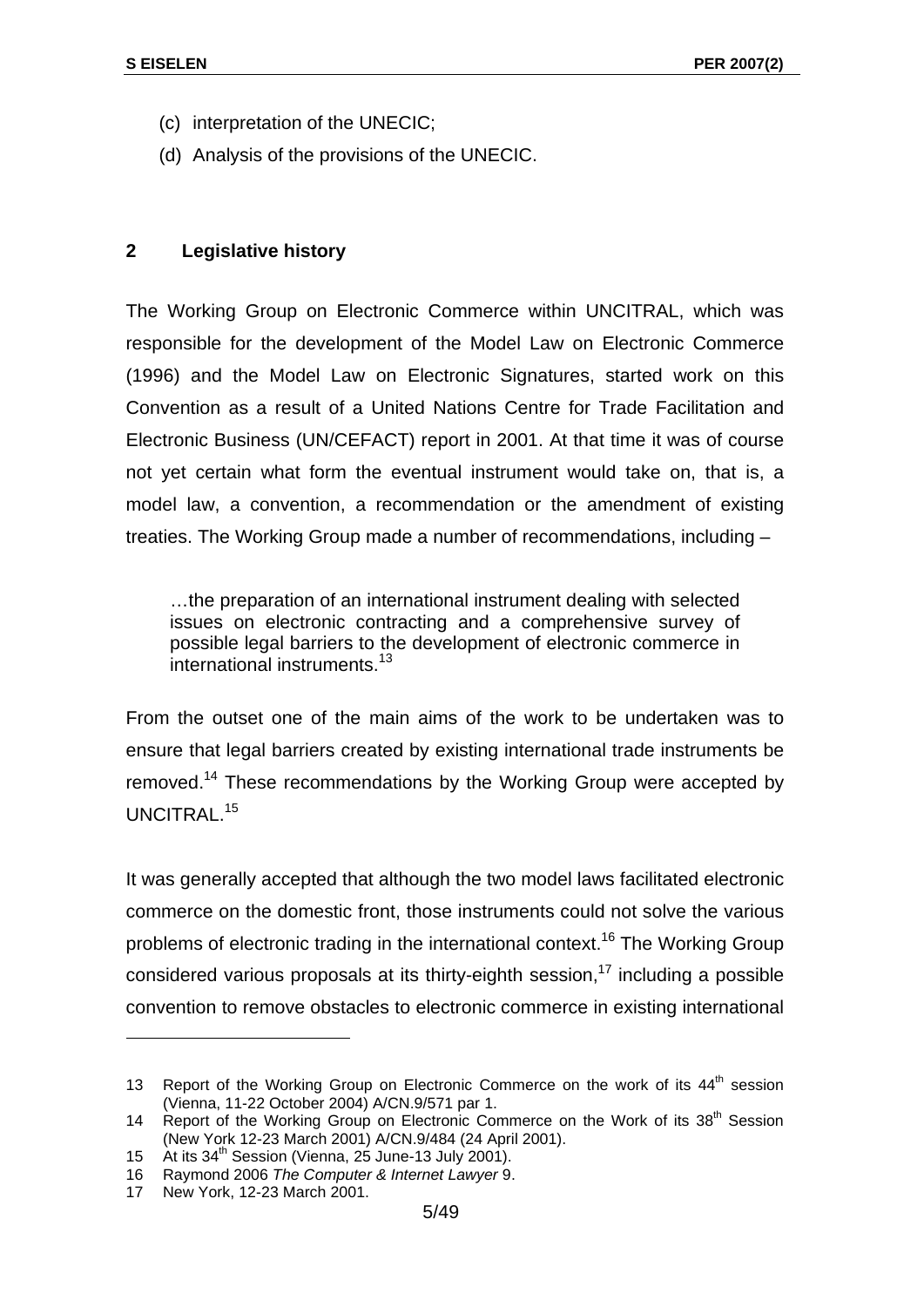conventions;<sup>18</sup> dematerialisation of documents of title;<sup>19</sup> and electronic contracting.<sup>20</sup> UNCITRAL, in reaction to these proposals, gave the Working Group a broad mandate to deal with issues of electronic contracting. It was, however, decided from the beginning that the Working Group would not deal with consumer contracts but focus on the needs of commercial transactions.<sup>21</sup>

The work soon proceeded on the assumption that the eventual instrument could take on the form of a stand-alone convention dealing with contract formation and electronic commerce. It was further assumed that such a convention should not interfere with the well established regime of the CISG or with the law of contract formation in general. $^{22}$  Even at this early stage the principle of functional equivalence, namely that there should in principle be as little difference as possible between agreements concluded by traditional means and electronic agreements, was stressed. $^{23}$ 

The Working Group started work on a draft convention at its  $39<sup>th</sup>$  session in New York in 2002. The eventual draft convention was developed over a number of sessions and years, culminating in the text that was included in the Report of their  $44<sup>th</sup>$  Session in New York in October 2004.<sup>24</sup> This draft was considered by UNCITRAL at its 38<sup>th</sup> Session on 4-15 July 2004 in New York and accepted with a number of smaller amendments and deletions.<sup>25</sup>

<sup>18</sup> A/CN.9/WG.IV/WP.89.

<sup>19</sup> A/CN.9/WG.IV/WP.90.

<sup>20</sup> A/CN.9/WG.IV/WP.91.

<sup>21</sup> A/CN.9/WG.IV/WP.109 par 11.

<sup>22</sup> It is widely recognised that the CISG is well established as a convention in that it has been accepted as law by 70 countries representing more than three quarters of world trade today. That figure will increase with the expected ratification of the convention by Japan in the near future. Very few major trading nations remain outside the CISG regime today. See Schlechtriem and Schwenzer (eds) *Commentary* 1; Magnus *Von Staudingers Kommentar* Einleitung par 1-4.

<sup>23</sup> A/CN.9/WG.IV/WP.109 par 11.

<sup>24</sup> For a more detailed outline of the process, see the UNCITRAL 2004 *Agenda of the Working Group for the 44th Session*.

<sup>25</sup> For a detailed discussion of the amendments and deletions see Report of the United Nations Commission on International Trade Law on the work of its 38<sup>th</sup> session (4-15 July 2005) A/60/17 p 4-40.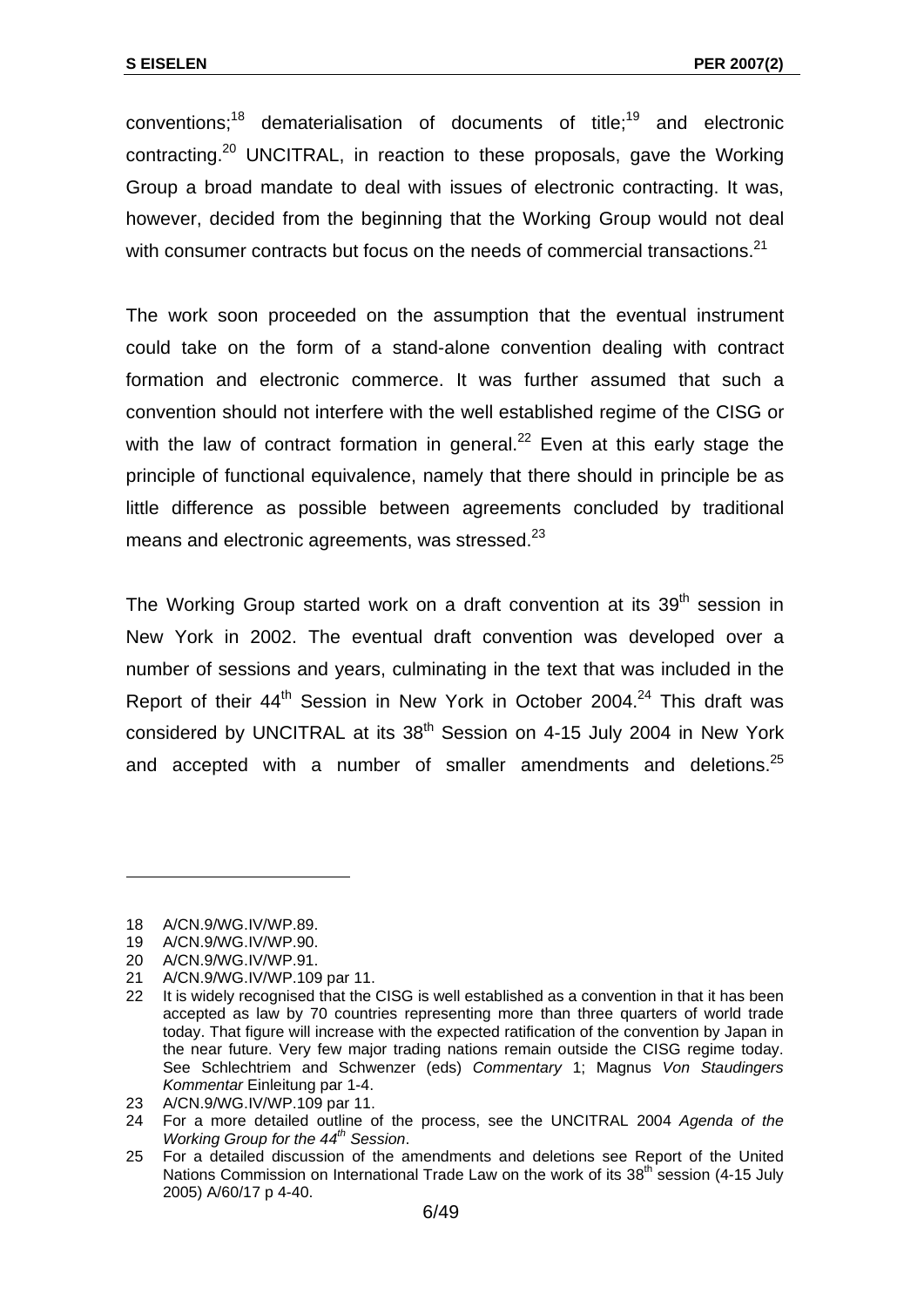UNCITRAL thereupon recommended the acceptance of the draft convention to the General Assembly of the United Nations.<sup>26</sup>

The *travaux préparatoires* of the UNECIC consist of the agendas, reports and working documents of the Working Group within UNCITRAL, such documents of UNCITRAL itself and finally the Secretariat Commentary on the UNECIC. This documentation, which is an invaluable interpretational aid to the Convention, is conveniently collected on and available at the UNCITRAL website.<sup>27</sup>

The General Assembly at its 53<sup>rd</sup> Plenary Meeting on 23 November 2005 adopted the UNECIC. Although 10 states have to date signed the Convention,<sup>28</sup> no instrument of ratification, approval, accession or acceptance has as yet been deposited with the Secretary-General as required in article 23. The Convention will only come into operation six months after the deposit of such instruments by at least three countries.<sup>29</sup>

### **3 Purpose, scope and field of application**

#### *3.1 Introduction*

UNCITRAL was founded as a commission with the express object of developing instruments of legal harmonisation in the field of international trade law.<sup>30</sup> Its first project has also been its most successful, namely the drafting and implementation of the CISG which has been accepted and ratified by 70 nations representing more than two thirds of world trade.<sup>31</sup> Its success is also

<sup>26</sup> At its  $810<sup>th</sup>$  meeting, on 15 July 2005 – see Report of the United Nations Commission on International Trade Law on the work of its  $38<sup>th</sup>$  session (4-15 July 2005) A/60/17 p 40-41. 27 UNCITRAL *Documentation* [http://www.uncitral.org/](http://www.uncitral.org/uncitral/en/uncitral_texts/electronic_commerce/2005Convention.html) 8 Aug.

<sup>28</sup> Central African Republic, China, Lebanon, Madagascar, Paraguay, Russian Federation, Senegal, Sierra Leone, Singapore and Sri Lanka.

<sup>29</sup> A 23(1).

<sup>30</sup> See the *Prologue* to the UNECIC.

<sup>31</sup> It is generally recognised that the CISG is one of the most successful legal harmonisation projects ever undertaken. The convention has been adopted and implemented in 70 states from all over the world, including major trading nations, socialist nations, developing nations and even under developed nations, representing more than three quarters of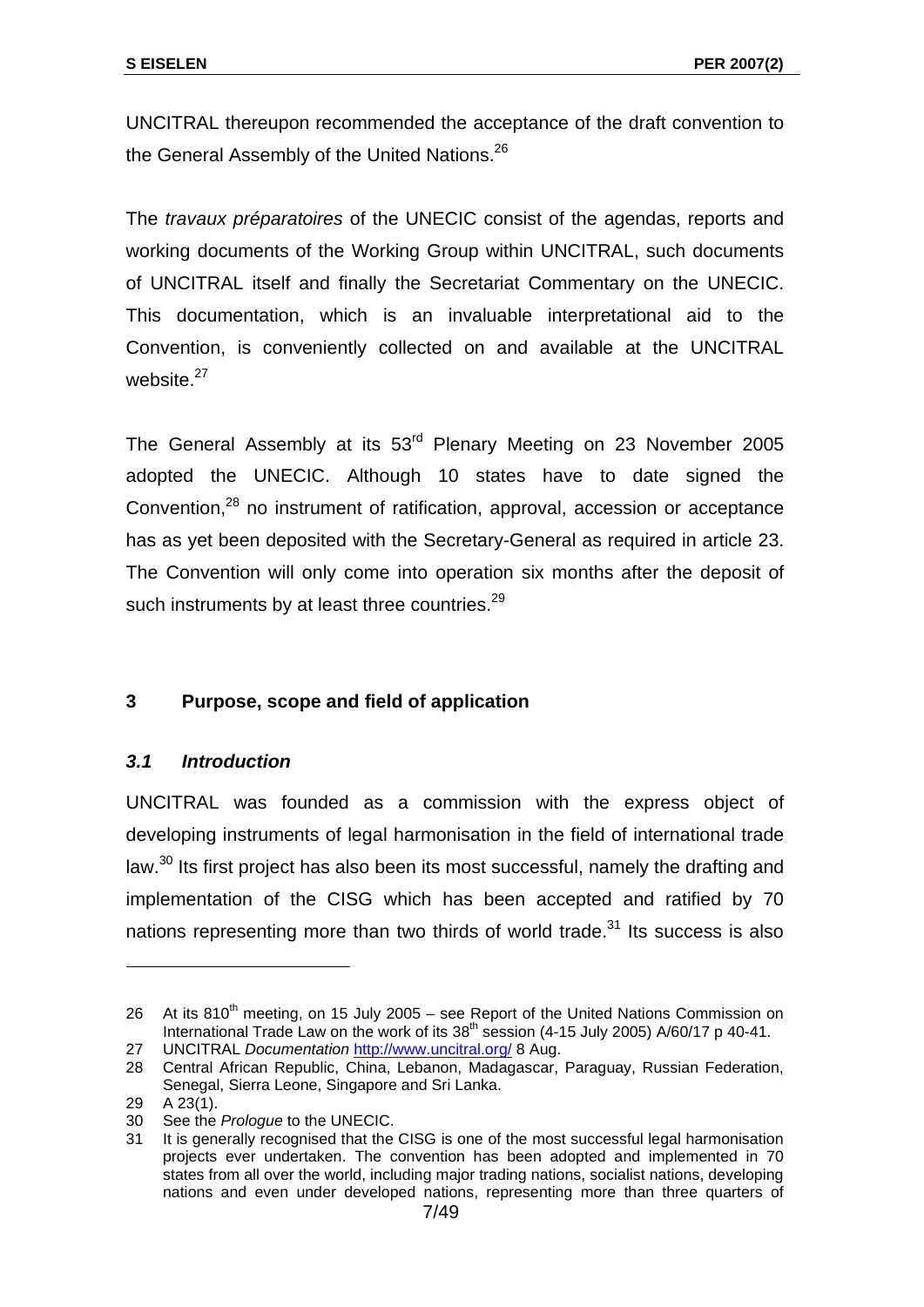reflected in the growing number of case law reflecting a largely uniform approach to the interpretation and application of the convention.<sup>32</sup> The drafting of the UNECIC is a further step in the harmonisation of international trade law. In this section the stated objects and field of application of the UNECIC will be traversed.

### *3.2 Purpose of the UNECIC*

The general purpose of the UNECIC is to provide uniform practical solutions for legal issues emanating from the use of electronic methods of communication in international contracts.<sup>33</sup> This falls within the wider scope of UNCITRAL's mandate to further the progressive harmonisation and unification of international trade law.34 In its *Preamble* to the adoption of the Convention, the General Assembly recognises that –

…uncertainties as to the legal value of electronic communications exchanged in the context of international contracts constitute an obstacle to international trade,

and that –

…the adoption of uniform rules to remove obstacles to the use of electronic communications in international contracts, including obstacles that might result from the operation of existing international trade law instruments, would enhance legal certainty and commercial predictability for international contracts.

From the outset UNCITRAL worked on the assumption that there existed perceptions that the use of electronic communications in domestic and international law creates legal uncertainty, which in turn creates obstacles in international trade. $35$  The UNECIC was therefore primarily conceived as an

international trade. See Schlechtriem and Schwenzer (eds) *Commentary* 1; Magnus *Von Staudingers Kommentar* Einleitung par 1-4; Lookofsky UN Convention on Contracts 18.

<sup>32</sup> For an analysis of the case law see DiMatteo *et al International Sales*.

<sup>33</sup> UNCITRAL *Secretariat Explanatory Note* [http://www.uncitral.org/](http://www.uncitral.org/pdf/english/texts/electcom/06-57452_Ebook.pdf) 8 Aug par 3.

<sup>34</sup> See the *Prologue* to the UNECIC.

<sup>35</sup> *Supra* n 33 par 28.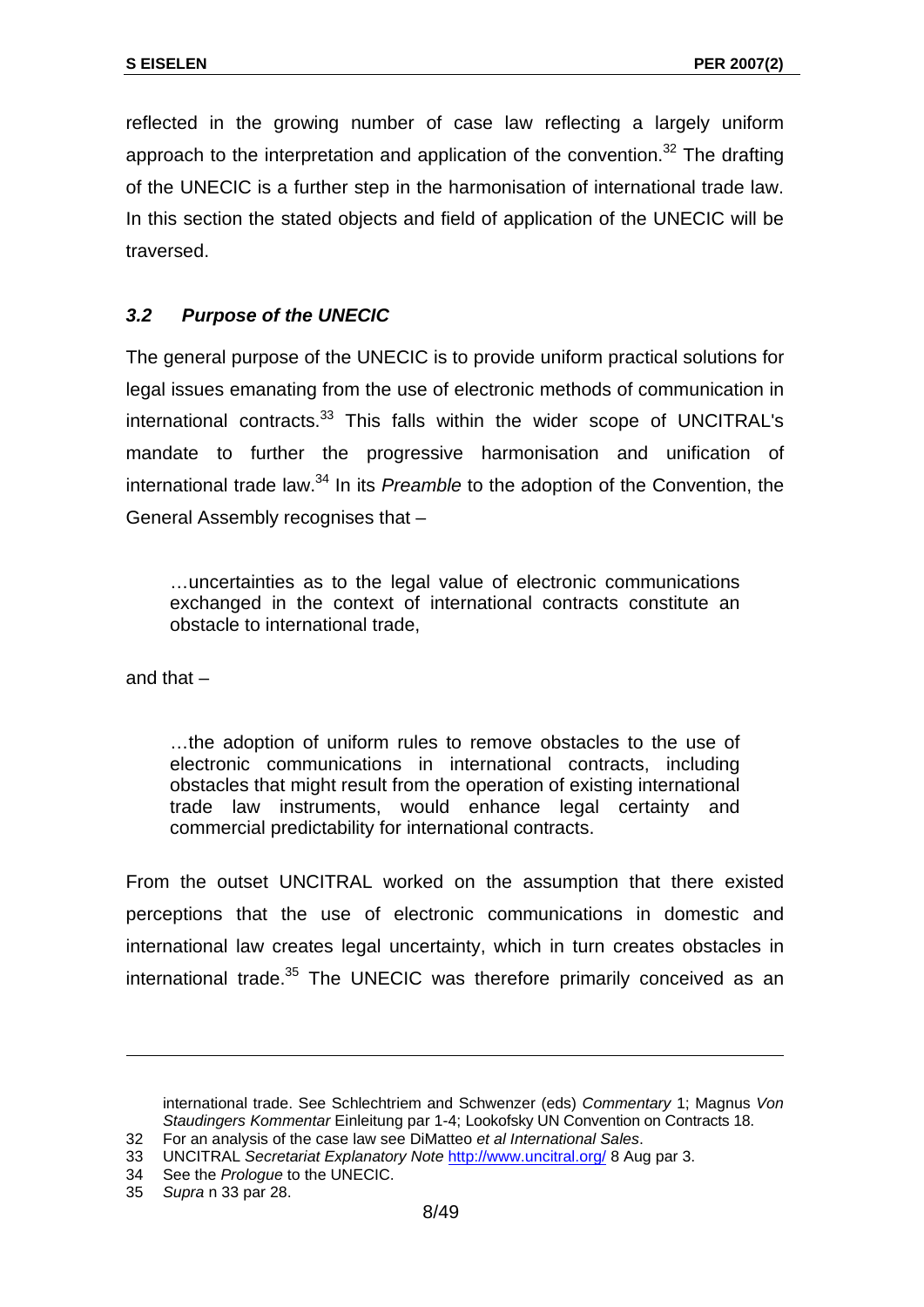instrument that would remove legal uncertainty and provide commercial predictability in this area of the law.

According to its *Preamble* the Convention is also aimed at removing any obstacles that may exist as a result of provisions in existing conventions that do not adequately deal or provide for electronic communications. This issue was mentioned at an early stage of UNCITRAL's work and culminated in a report of the Working Group at its  $40<sup>th</sup>$  Session in 2002 outlining a number of conventions that may be relevant, together with comments on each of these conventions.<sup>36</sup> Although the value of the survey was recognised by many commentators, the Italian delegation concluded:<sup>37</sup>

What is striking in this connection is the absence, among the international legal instruments surveyed, of an instrument for which the proposed omnibus agreement would reach its intended general purpose. All the surveyed legal instruments, in one way or another, seem to require either no action or a very specific action that could not be confined to the mere establishment of the principle of the electronic equivalent, whenever the terms "writing", "signature" and "document" are used. This should by no means lead to the conclusion that an omnibus agreement of the type envisaged in document A/CN.9/WG.IV/WP.89 would be useless; simply, the conclusion appears to be that the need for such an agreement is rather residual …

At its 40<sup>th</sup> Session the Working Group, mindful of the Italian submission, analysed each of the international instruments mentioned in the earlier report with a view to possible action that may be needed.<sup>38</sup> This analysis, based on a provisional analysis by the Secretariat, leads to the current formulation of article

<sup>36</sup> See Legal barriers to the development of electronic commerce in international instruments relating to international trade Compilation of comments by Governments and international organizations A/CN.9/WG.IV/WP.94 (14 February 2002).

<sup>37</sup> Legal barriers to the development of electronic commerce in international instruments relating to international trade Compilation of comments by Governments and international organizations A/CN.9/WG.IV/WP.98.

<sup>38</sup> Report of the Working Group IV (Electronic Commerce) on the work of its  $40^{th}$  session (Vienna, 14-18 October 2002) A/CN.9/527.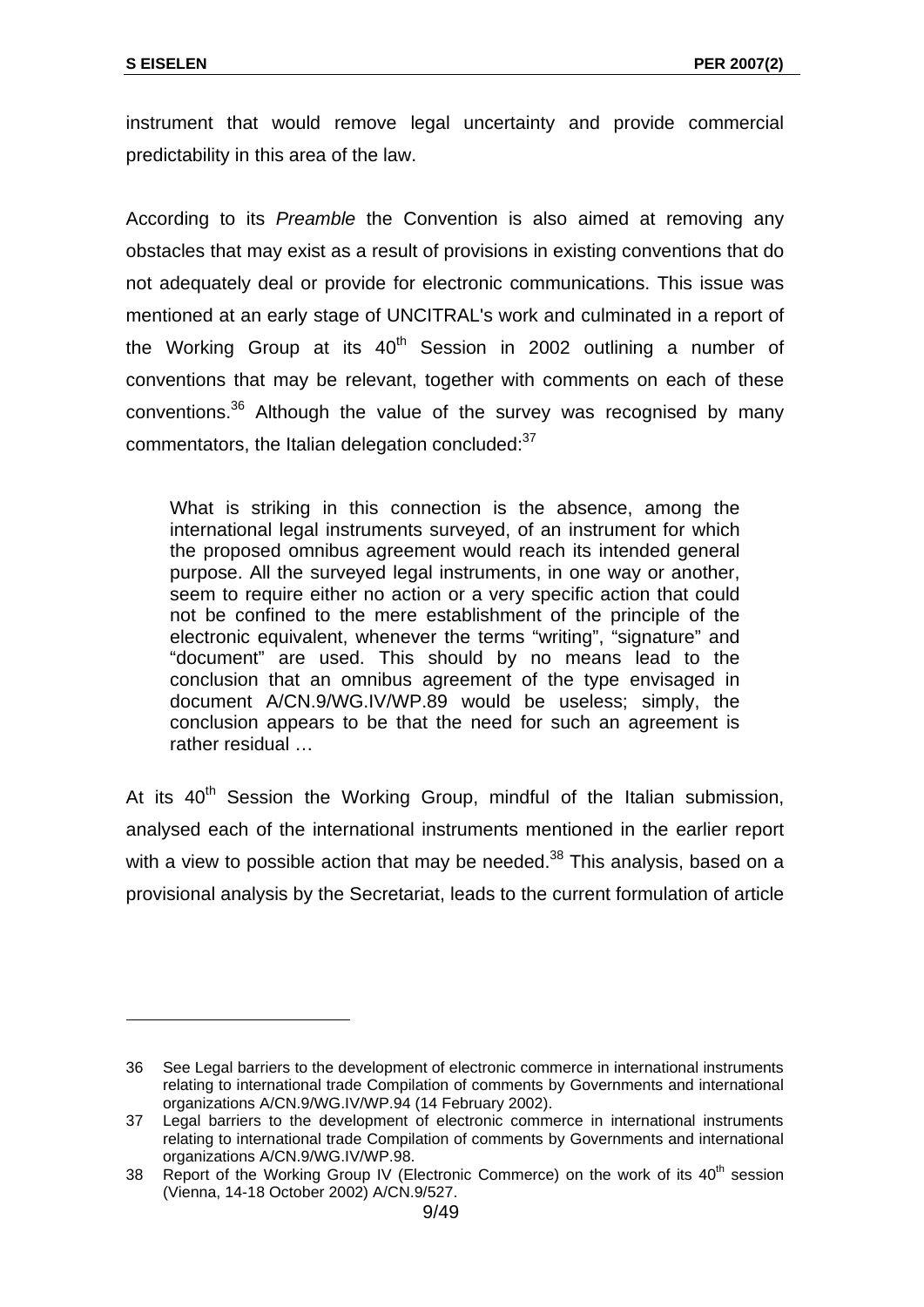20, which lists six international instruments in respect of which the UNECIC will apply directly.<sup>39</sup>

In respect of any other international instrument (including those mentioned in the Working Group reports) states have the option in terms of article 20(2) of excluding the application of the UNECIC to those conventions in accordance with the procedures set out in article 21. It does not require a crystal ball to predict that if there should be widespread use of article 20(2) exclusions, the result would cause a fair amount of legal uncertainty, rather than the legal certainty aimed at. It is to be hoped that states will show restraint in making use of this exclusion in the interests of uniformity and legal certainty, which remains one of the main objects of the Convention.

## *3.3 Scope of application*

Although UNCITRAL had already provided some instruments dealing with electronic commerce, namely the Model Law on Electronic Commerce (1996)<sup>40</sup> and a Model Law on Electronic Signatures (2001),<sup>41</sup> these model laws were aimed at facilitating the drafting of national legislation applicable to *domestic* transactions. Those model laws were therefore not drafted specifically with international or commercial trade in mind. As was mentioned above, the need for an international instrument which made specific provision for international commercial trade was expressed despite the availability and success of the model laws.

<sup>39</sup> The six conventions are the following: *Convention on the Recognition and Enforcement of Foreign Arbitral Awards (N*ew York, 10 June 1958); *Convention on the Limitation Period in the International Sale of Goods* (New York, 14 June 1974) and Protocol thereto (Vienna, 11 April 1980); *UN Convention on Contracts for the International Sale of Goods* (Vienna, 11 April 1980); *UN Convention on the Liability of Operators of Transport Terminals in International Trade* (Vienna, 19 April 1991); *UN Convention on Independent Guarantees and Stand-by Letters of Credit* (New York, 11 December 1995); *UN Convention on the Assignment of Receivables in International Trade* (New York, 12 December 2001)

<sup>40</sup> Adopted by UNCITRAL on 12 June 1996. See G.A.Res.51/162, adopted on 16 December 1996, UN Doc.A/RES/51/162 (30 January 1997).

<sup>41</sup> Adopted by UNCITRAL on 5 July 2001. See G.A.Res56/80 adopted on 12 December 2001, UN Doc.A/RES/56/80 (24 June 2002).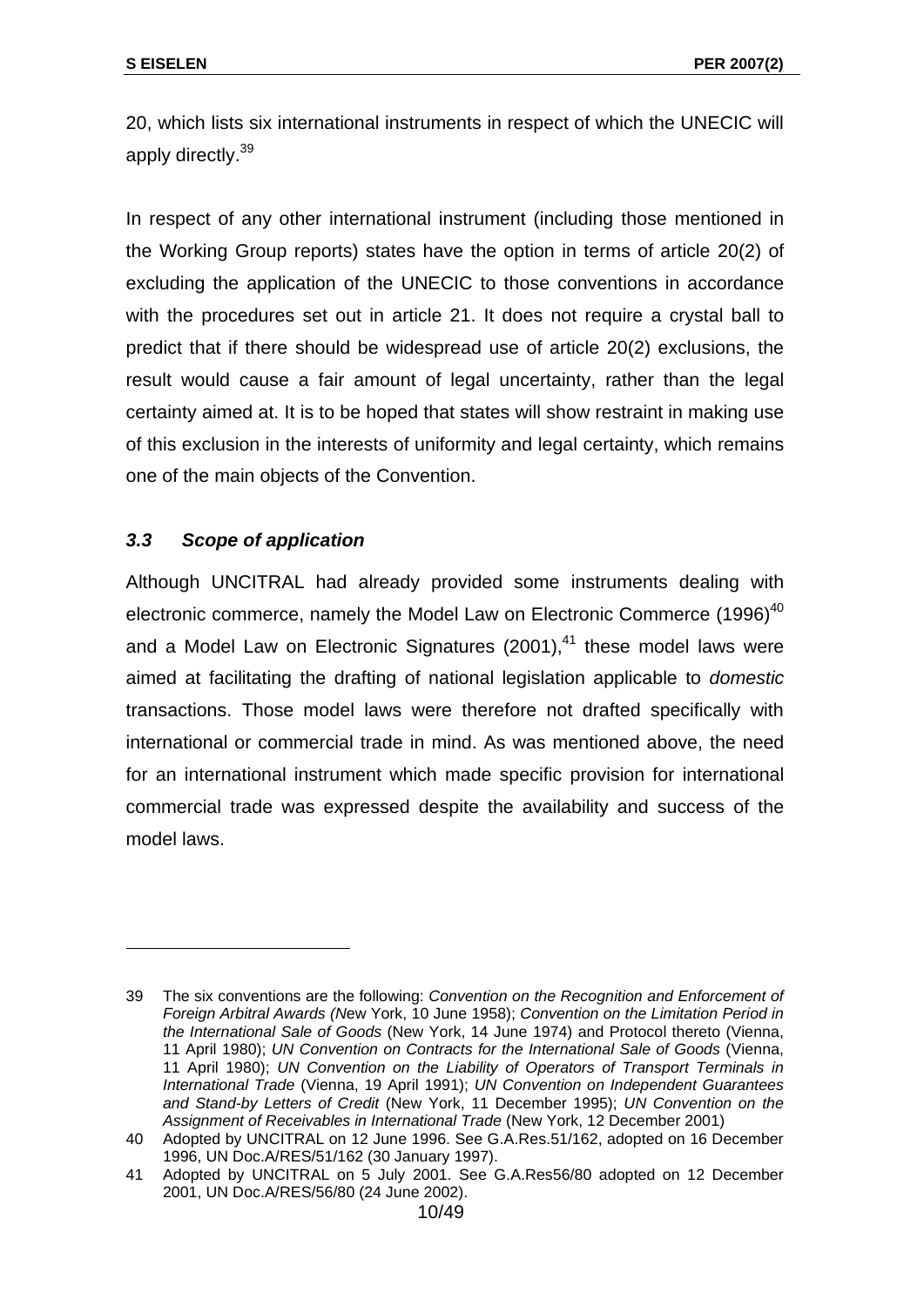The scope and field of application of the convention is dealt with in articles 1 and 2:

(a) UNECIC, domestic law and private international law

In the case of most international conventions, the conventions operate on the international level, that is, it regulates the rights and duties of states vis-à-vis the convention parties. The UNECIC, like the CISG, operate in a slightly different fashion. States who have adopted these conventions are bound to introduce the provisions of these conventions as domestic law within their respective areas of jurisdiction. In that sense the CISG has become a body of *domestic* sales law applicable to international transactions within each of the countries which are members of that convention. Within these states, therefore, there exist two parallel sets of sales law, one applicable to domestic sales and on applicable to international sales and which do not overlap in their field of application. Similarly, the UNECIC will become domestic law which creates rights and obligations for parties in international commercial transactions. If adopted in South Africa, for instance, it will form a body of law applicable to international transactions to the exclusion of the *Electronic Communications*  and Transactions Act (ECT Act).<sup>42</sup>

In any international transaction, therefore, the UNECIC will not apply automatically as public international law, but will only be applicable if according to the rules of private international law that is applied, the transaction is made subject to a legal system where the UNECIC applies. For example, trader A, which has its place of business in Senegal, has concluded a transaction electronically with trader B, which has its place of business in South Africa. For purposes of the example, assume that Senegal has adopted the UNECIC and South Africa not. The first question to be asked if there should be any dispute between the parties on the formation of the agreement is which legal system governs the formation and validity of this agreement. That question is usually answered by the rules of private international law of the *lex fori,* that is, the

<sup>42</sup> *Electronic Communications and Transactions* Act 25 of 2002.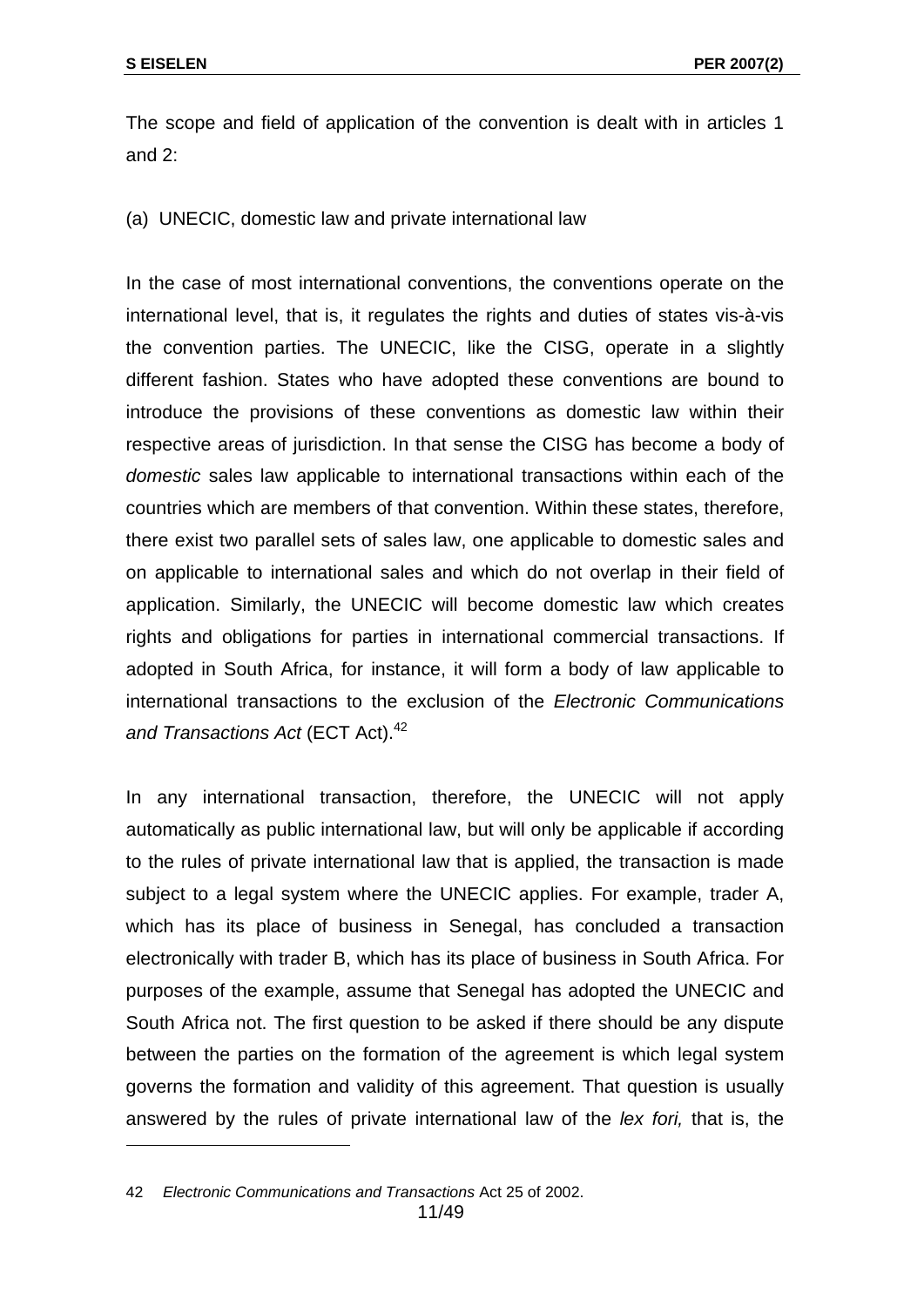court which is adjudicating the dispute. $43$  If the rules of private law should determine that Senegalese law should be applied, then the UNECIC will be applicable; if those rules determine that South African law is the proper law of the contract, then the UNECIC will not apply as it is not part of South African law.

This fairly straightforward position in respect of applicability has unfortunately been complicated by the provision of a declaration aimed at reciprocity in terms of article 19, which is similar to the position under article 95 of the CISG.<sup>44</sup> In terms of article 19 a state may declare that the UNECIC will only apply if both parties have their places of business in Contracting states, that is, states which have adopted the UNECIC. Applied to our example above, if Senegal should have made such a declaration, the UNECIC would not apply even if the applicable law was Senegalese law. The court would exclude the UNECIC and apply domestic Senegalese law to the dispute.

The reason for this exception proffered in the Explanatory Note<sup>45</sup> makes no sense. It states:

279. The possibility for contracting States to make this declaration has been introduced so as to facilitate accession to the Convention by States that prefer the enhanced legal certainty offered by an autonomous scope of application, which allows the parties to know beforehand, and independently from rules of private international law, when the Convention applies.

The declaration provides no legal certainty as claimed. Whether the UNECIC will apply, will always to an extent be dependent on the rules of private international law and the choice of jurisdiction. If it is certainty that parties want, they can simply choose the applicable law and include or exclude the application of the UNECIC in accordance with the provisions of article 3.

<sup>43</sup> Forsyth *Private International Law* 298-302.

<sup>44</sup> See Schlechtriem and Schwenzer (eds) *Commentary* a 1 par 41-43; a 95 par 1-4; Magnus *Von Staudingers Kommentar* a 1 par 111-116.

<sup>45</sup> *Supra* n 33 par 279.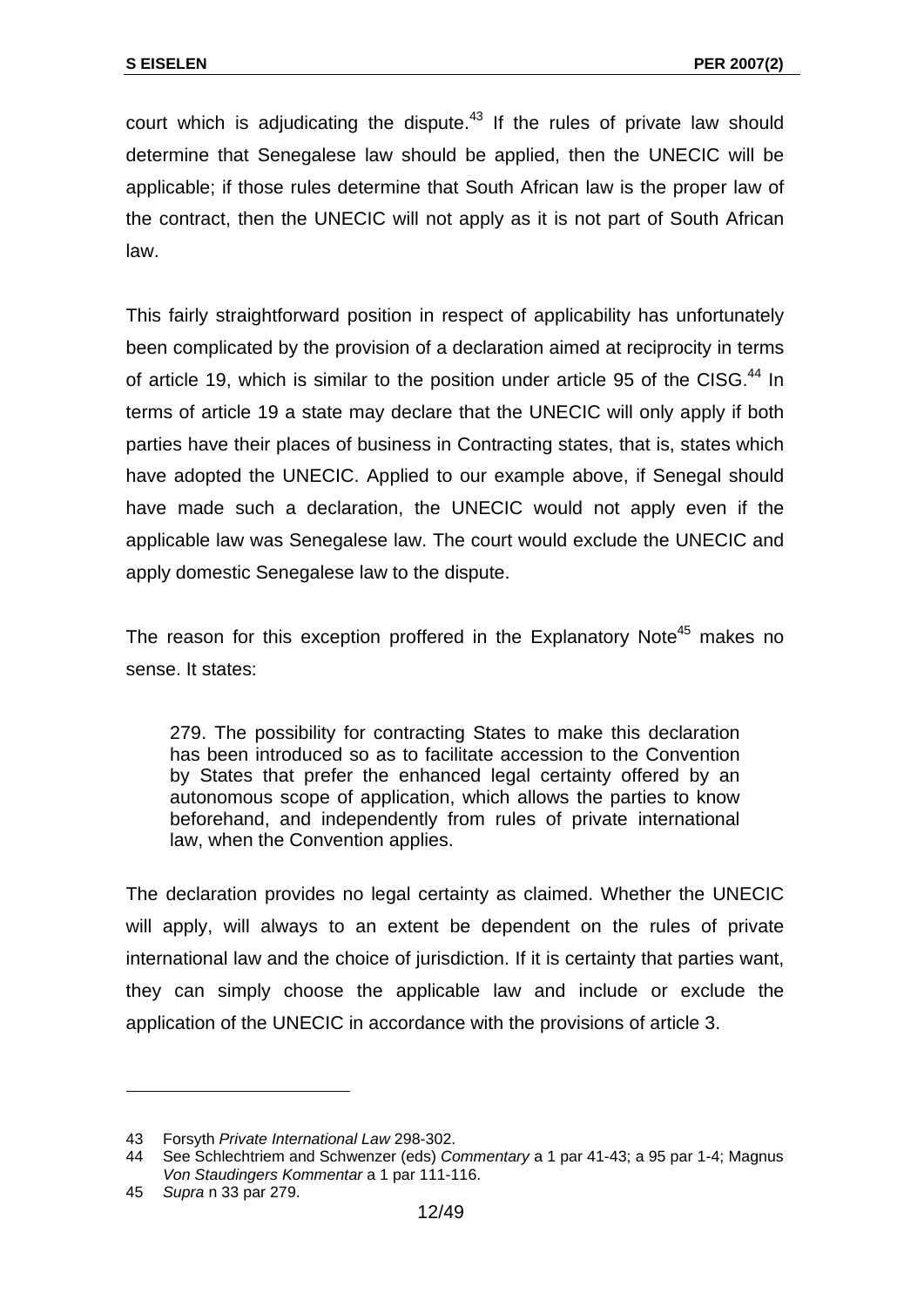Article 19 makes provision for further declarations, namely the exclusion of any matter for which the Convention makes provision. In preparing the Electronic Communications Convention, UNCITRAL's aim was to achieve as wide as possible application.<sup>46</sup> Even though there was consensus that exceptions and reservations should be kept to a minimum, it was also recognised that there were varying degrees of recognition of electronic communications in different legal systems. Although some legal systems recognised the validity of electronic communications, they often still prescribed certain formalities and requirements to ensure legal certainty.<sup>47</sup> As a result of the differences in approach, and in order to make the convention as acceptable as widely as possible, UNCITRAL decided to allow for these declarations,<sup>48</sup> which if extensively used by states, will effectively destroy the harmonising effect of this convention.

It is to be hoped that few if any states will make use of these declarations as such declarations unnecessarily complicates the scope and applicability of the UNECIC, as is the case with the CISG. $49$  The issue of reciprocity should really not enter into the discussion as far as the applicability of these conventions is concerned.<sup>50</sup> Either the policies underlying the acceptance of these conventions are acceptable and desirable in the state involved, or not. The fact that a particular state has adopted the conventions, should indicate assent to these policies and the way in which they have been embodied. The fact that another state has not yet adopted the convention should therefore be irrelevant.

(b) Electronic communications in international transactions

<sup>46</sup> See UNCITRAL *supra* n 33 par 284.

<sup>47</sup> *Ibid* par 284 and 285.

<sup>48</sup> *Ibid* par 284 and 285.

<sup>49</sup> See Schlechtriem and Schwenzer (eds) *Commentary* 3 a 1 par 41-43; a 95 par 1-4; Magnus *Von Staudingers Kommentar* a 1 par 111-116.

<sup>50</sup> The discussion on a 1 and 95 of the CISG is instructive on this issue. See Schlechtriem and Schwenzer (eds) *Commentary* a 1 par 41-47; Magnus *Von Staudingers Kommentar* a 1 par 95; Flechtner 1998 *Journal of Law and Commerce* 187-217; Schlechtriem *Uniform Sales Law*; also Bell 2005 *Singapore Year Book of International Law* 55-73.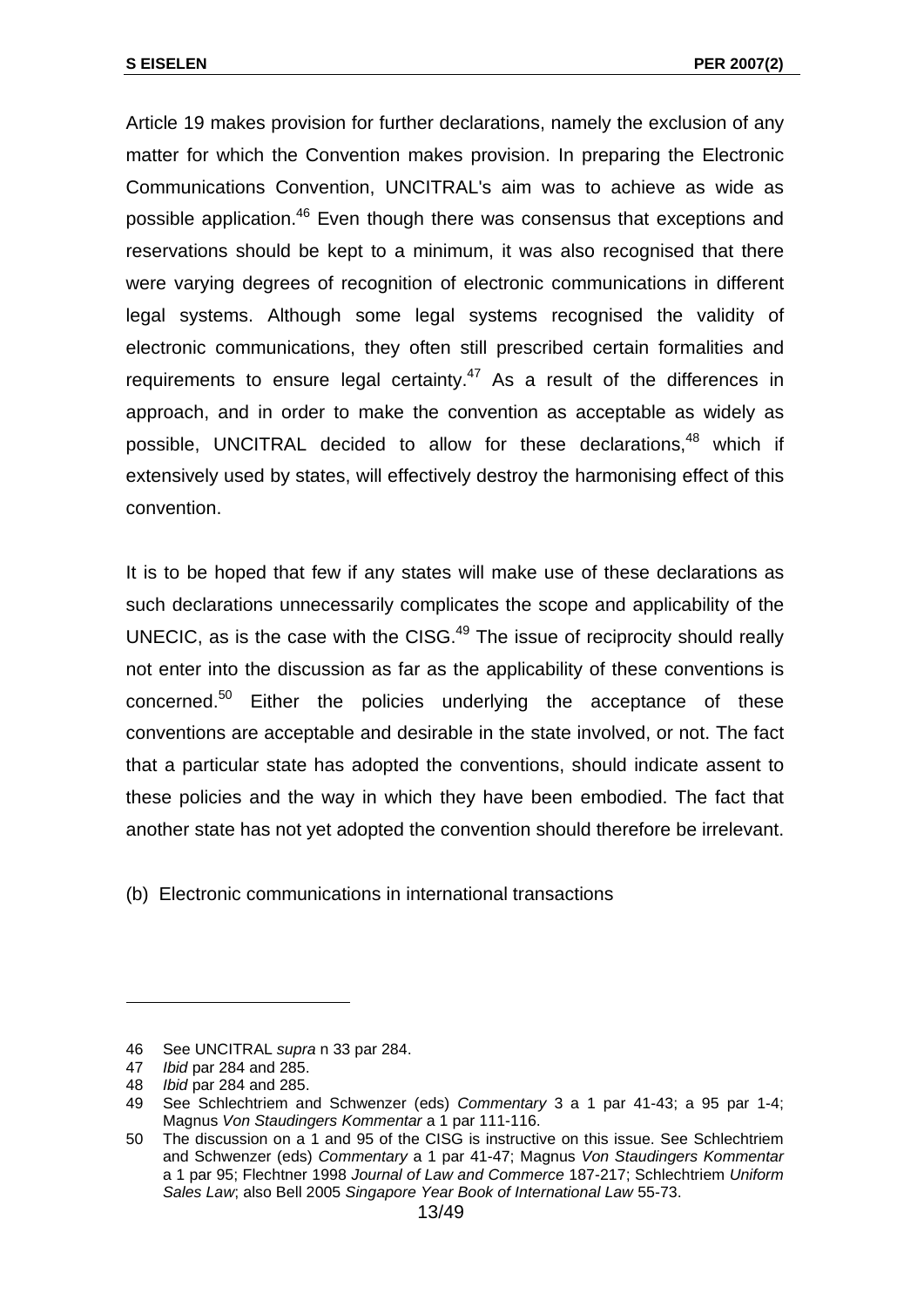Article 1 stipulates that the convention only applies to electronic communications in international transactions, that is, transactions where the parties have their principal places of business in different countries.<sup>51</sup> However, a transaction will not be regarded as 'international' unless the parties are both aware of this fact before or at the time of the conclusion of the agreement.<sup>52</sup> The nationality of the parties or whether they are commercial entities or public entities, are facts which are not relevant in the applicability of the UNECIC.<sup>53</sup> If a government organ, or parastatal or similar body should make use of electronic communications in dealing with a party in another state, the convention will apply.

#### **4 Interpretation of the UNECIC**

One of the major points of criticism against the international harmonisation of law is that such law is very often not uniform or harmonised in its application due to the varying interpretations given to the same provisions by courts in different jurisdictions.<sup>54</sup> The experience with the CISG, possibly one of the most successful instruments of legal harmonisation to date, however, has shown that the proper collection and dissemination of information, can play an important role in the consistent interpretation and application of a convention.<sup>55</sup>

In the interpretation of an international convention there are a number of aids that may be used by the interpreter, besides the wording of the convention itself. In addition to the wording itself, one is also entitled to have regard to the

<sup>51</sup> A 1(1). See the discussion of CISG a 1 in Schlechtriem and Schwenzer (eds) *Commentary* a 1 par 25-33; Magnus *Von Staudingers Kommentar* a 1 par 58-71

<sup>52</sup> A 1(2). See iro the CISG Schlechtriem and Schwenzer (eds) *Commentary* a 1 par 48-58; Magnus *Von Staudingers Kommentar* a 1 par 72-80.

<sup>53</sup> A 1(3). Schlechtriem and Schwenzer (eds) *Commentary* a 1 par 59-61; Magnus *Von Staudingers Kommentar* a 1 par 123-125.

<sup>54</sup> Rosett 1984 *Ohio State LJ* 265-305 [http://www.cisg.law.pace.edu/](http://www.cisg.law.pace.edu/cisg/biblio/bib2.html) 8 Aug; Stephan 1999 <http://ssrn.com/abstract=169209> 8 Aug; Ferrari 1994 *Georgia JICL* 183-228 [http://www.cisg.law.pace.edu/](http://www.cisg.law.pace.edu/cisg/biblio/franco.html) 8 Aug; and Ferrari 1999 *Journal of Law and Commerce* 245-261. However see also Van Alstine 1998 *Univ Pennsylvania LR* 687-793 [http://www.cisg.law.pace.edu/](http://www.cisg.law.pace.edu/cisg/biblio/alstine2.html) 8 Aug; Andersen 1998 *Pace ILR* 403-410 [http://www.cisg.law.pace.edu/](http://www.cisg.law.pace.edu/cisg/biblio/andersen1.html) 8 Aug.

<sup>55</sup> Schlechtriem and Schwenzer (eds) *Commentary* a 7 par 14-16; Magnus *Von Staudingers Kommentar* a 1 par 20-32a.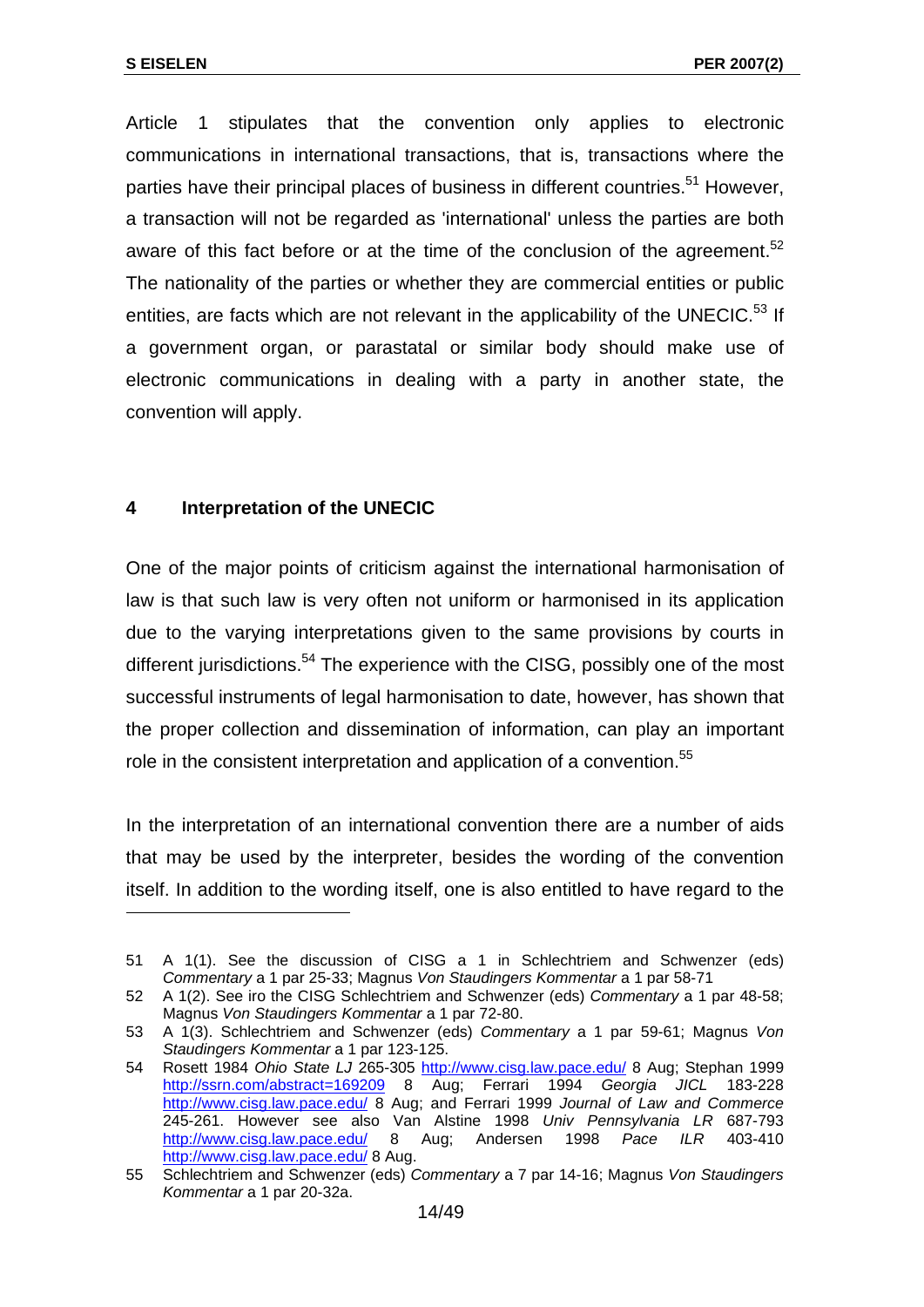legislative history of the convention, its so-called *travaux préparatoires*. <sup>56</sup> The UNECIC also contains two internal aids for its interpretation: a definitions provision (article 4) and a general interpretative provision in article 5.

Article 5 provides, firstly, that in the process of interpreting the CISG regard must be had to its international character, the need to promote uniformity and the observance of good faith in international law, and secondly that any gaps in the Convention are to be filled in conformance with the general principles underlying the Convention. It is only where there are no such principles which can fill the gap, that resort may be had to the applicable domestic law.<sup>57</sup>

The commentary states:<sup>58</sup>

107. The principles reflected in article 5 of the Electronic Communications Convention have appeared in most of the UNCITRAL texts, and its formulation mirrors article 7 of the United Nations Sales Convention. The provision is aimed at facilitating uniform interpretation of the provisions in uniform instruments on commercial law. It follows a practice in private law treaties to provide self-contained rules of interpretation, without which the reader would be referred to general rules of public international law on the interpretation of treaties that might not be entirely suitable for the interpretation of private law provisions (see A/CN.9/527, para. 124).

Any potential gaps in the UNECIC are therefore to be filled in accordance with the provisions of article 5(2). A gap can be said to exist if the UNECIC does not expressly make provision for a matter which falls within the scope of its application.<sup>59</sup> The first step therefore, is to determine whether the issue at hand falls within its scope according to the provisions of articles 1 to 4. If the matter is one that falls inside its scope, then the gap must be filled either in conformity

<sup>56</sup> *Vienna Convention on the Law of Treaties*, 1969 a 32; Dugard *International Law* 339; Schlechtriem and Schwenzer (eds) *Commentary* a 7 par 24-26.

<sup>57</sup> A 5(2). This provision is identical to a 7 of the CISG which may also be of assistance in the interpretation of a 5(2).

<sup>58</sup> *Supra* n 33 par 107.

<sup>59</sup> Schlechtriem and Schwenzer (eds) *Commentary* a 7 par 27-29; Magnus *Von Staudingers Kommentar* a 7 par 38-39.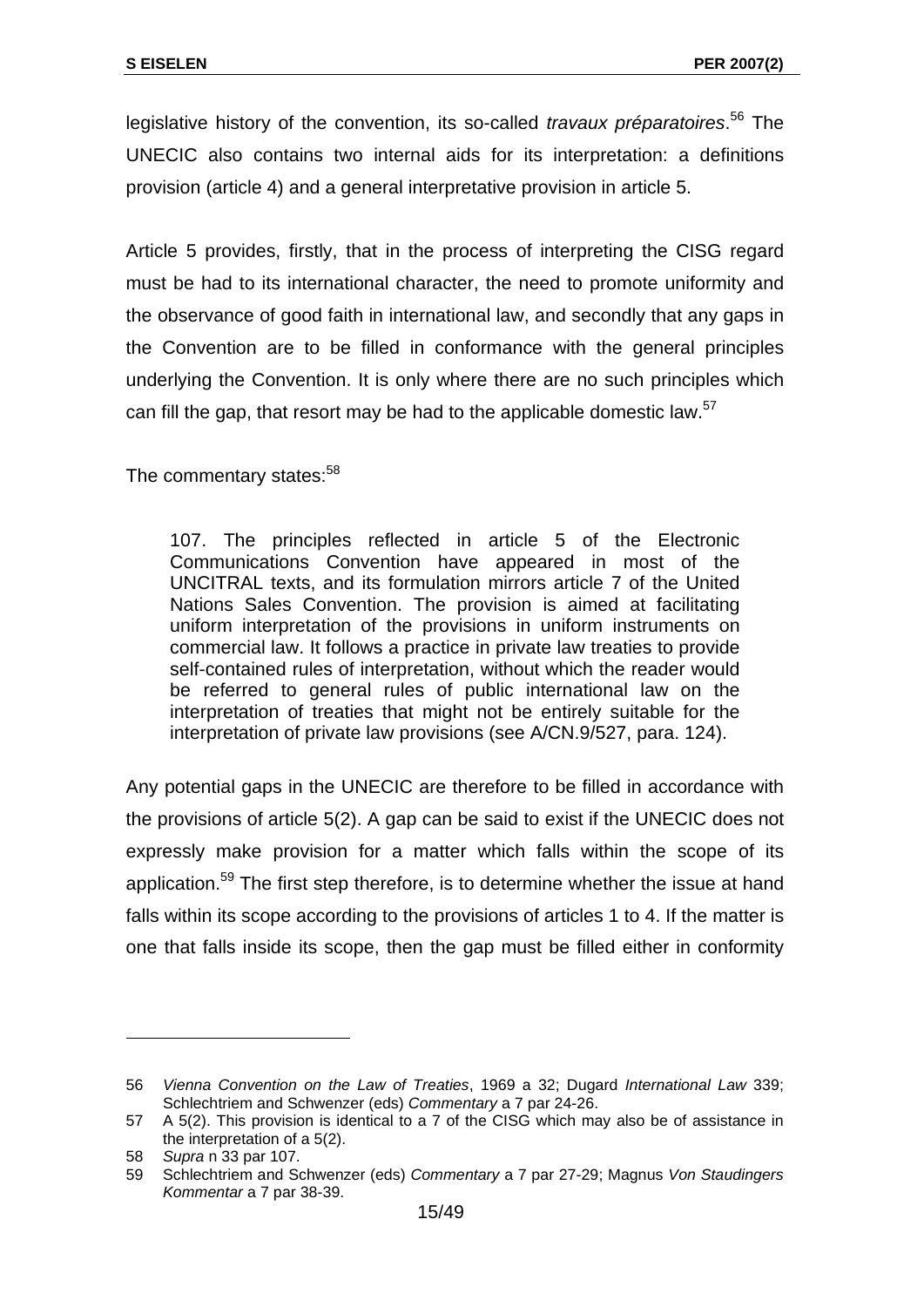with the underlying principles of the convention or, where no such principles exist or can be discerned, on the basis of the gap-filling domestic law.<sup>60</sup>

Although provisions like article 5 have become common place in UNCITRAL texts, at the time that article 7(2) of the CISG was discussed, its inclusion was controversial as many delegations regarded such an approach to be too vague and unrealistic because such underlying principles had not been clearly formulated.<sup>61</sup> The fact that it is now commonly included in the UNCITRAL texts without much discussion, bears testimony to the fact that the fears expressed at the CISG diplomatic conference, were largely unfounded. The case law and commentary have developed a number of underlying principles which can and have been applied in order to fill gaps in the CISG.

Magnus did ground breaking work in identifying a number of these underlying principles for the CISG.<sup>62</sup> He states that there are four different ways in which these general principles can be derived from a convention: $63$ 

- Some principles **expressly state their applicability** to the whole of the convention; for instance the principles of harmonization and unification, legal certainty, commercial predictability, freedom of the parties, technological neutrality, functional equivalence, internationality and good faith are contained in the preamble and in article 5. These principles were also regularly discussed during the formative stages of the convention.
- Some principles are contained in a number of provisions, but may be absent from provisions where one would have expected them. That gap can then be filled by reference to that principle.
- In some cases a single provision may contain a principle which can be of general application. Obvious examples are article 3 which contains the

<sup>60</sup> A 5(2). See iro the CISG Schlechtriem and Schwenzer (eds) *Commentary* a 7 par 30-34; Magnus *Von Staudingers Kommentar* a 7 par 41-57.

<sup>61</sup> Schlechtriem and Schwenzer (eds) *Commentary*; Honnold Uniform Words and Uniform Application 143-135; Magnus *Von Staudingers Kommentar* a 7 par 6-10.

<sup>62</sup> Magnus 1995 *RabelsZ* 469-494.

<sup>63</sup> Magnus 1995 *RabelsZ* 470-473; and Magnus *Von Staudingers Kommentar* a 7 par 49.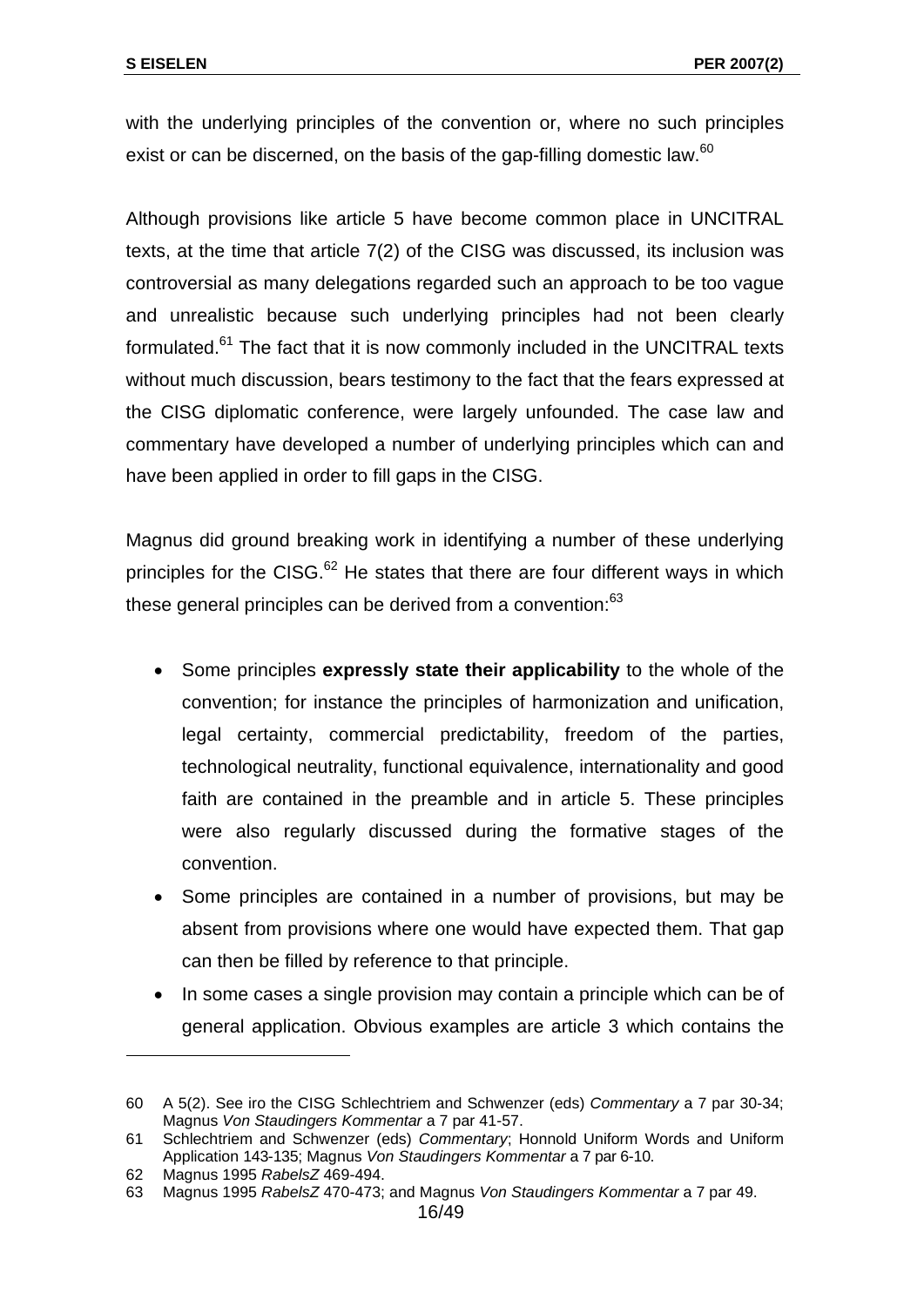principle of party autonomy; article 5 which contains the principles of good faith, internationality and uniformity.

• The overall context of the convention may indicate that a general principle is assumed. Magnus refers to the *pacta sunt servanda* principle contained in the CISG, but which is nowhere expressed. In the UNECIC the principle of reasonable reliance can be assumed from the overall context of the Convention, although those terms are not specifically used anywhere.

In a similar fashion by deductive reasoning and analysis of the provisions of the Convention, and by looking at the legislative history of the UNECIC, a number of general underlying principles can be discerned.

# *4.1 Internationality, harmonization, unification and autonomous interpretation*

From the outset it was recognised that the UNECIC should become an international instrument with the aim of harmonizing the use of electronic communications in international trade. $64$  This is repeated throughout the working history of the Convention and its acceptance. In the declaration to the adoption of the UNECIC, the General Assembly states:

The General Assembly, Recalling its resolution 2205 (XXI) of 17 December 1966, by which it established the United Nations Commission on International Trade Law with a mandate to further the progressive harmonization and unification of the law of international trade and in that respect to bear in mind the interests of all peoples, in particular those of developing countries, in the extensive development of international trade,

…

Recalling that, at its thirty-fourth session, in 2001, the Commission decided to prepare an international instrument dealing with issues of electronic contracting, which should also aim at removing obstacles to electronic commerce in existing uniform law conventions and

<sup>64</sup> Report of the Working Group on Electronic Commerce on the Work of its 38<sup>th</sup> Session (New York 12-23 March 2001) A/CN.9/484 (24 April 2001).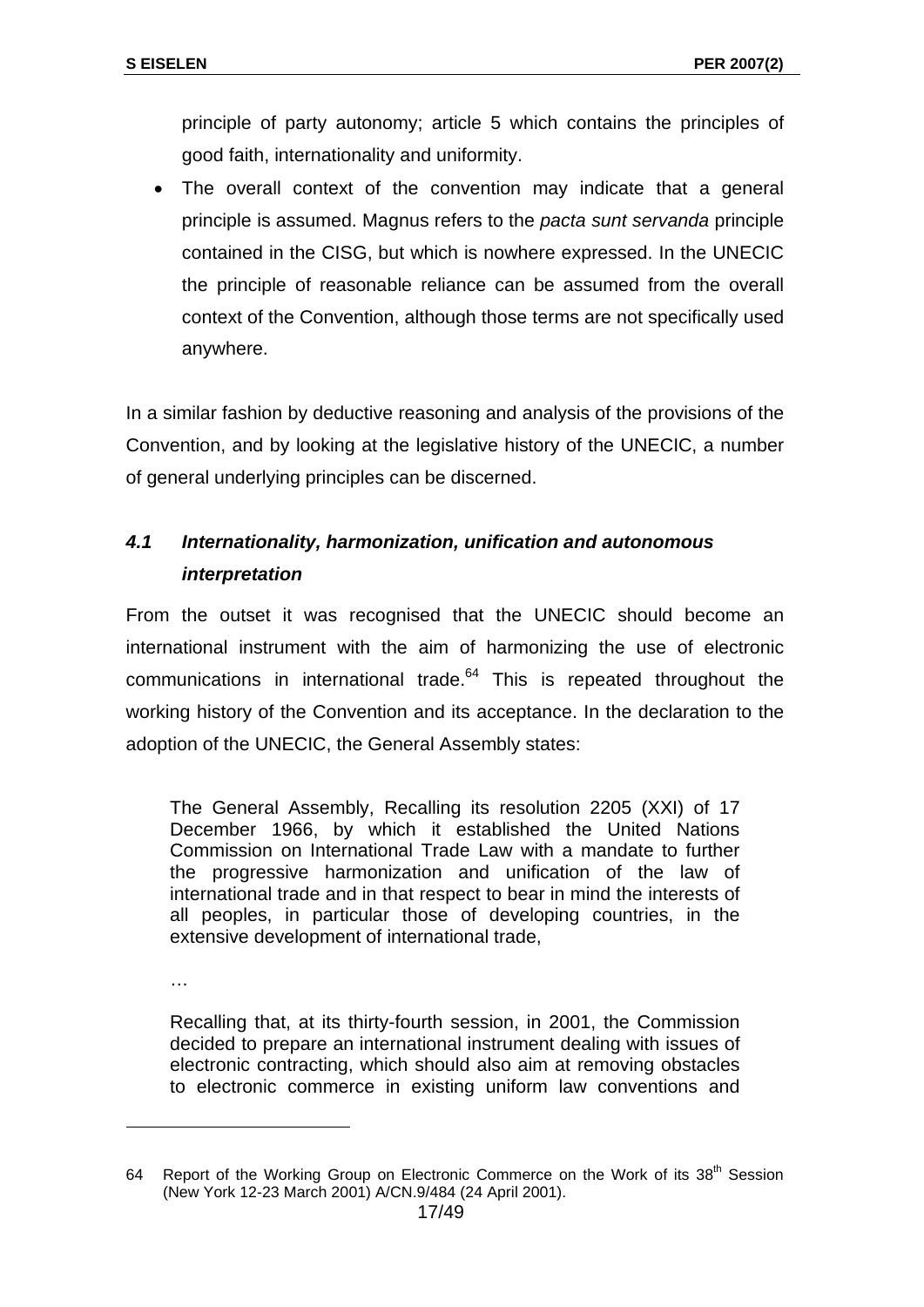trade agreements, and entrusted its Working Group on Electronic Commerce with the preparation of a draft.

This principle is also expressly stated in the *Preamble* of the Convention:

Desiring to provide a common solution to remove legal obstacles to the use of electronic communications in a manner acceptable to States with different legal, social and economic systems,

The principle of internationality and autonomous interpretation is expressly contained in article 5 (quoted above) which deals specifically with the interpretation of the Convention and filling any gaps in it.<sup>65</sup>

In the application of the UNECIC courts and tribunals should therefore opt for interpretations and solutions for filling gaps that are in conformance with and will promote the international character of the Convention, uniformity and harmonisation. It always remains a concern with all instruments of harmonisation that courts and tribunals will negate the harmonising effect with decisions showing a homeward trend or coloured by domestic influences. It is a topic that has been thoroughly discussed in regard to the CISG.<sup>66</sup> Vogel, Shannon and Doernberg remark that there are two problems with foreign decisions:67

As a practical matter, decisions of other states can be inconsistent. … Moreover, because it would conflict with national sovereignty, even a majority or uniform legal view of foreign courts cannot be considered binding.

It is commonly accepted that courts will not be bound by the decisions of courts of foreign jurisdictions.<sup>68</sup> However it is important for the uniform application of

<sup>65</sup> *Supra* n 33 par 107.

<sup>66</sup> Schlechtriem and Schwenzer (eds) *Commentary* a 7 par 14; Enderlein and Maskow *International Sales Law* 14-15, 55; Case law: Germany *Frozen pork case* <http://cisgw3.law.pace.edu/cases/050302g1.html> 6 Aug.

<sup>67</sup> Vogel, Shannon and Doernberg *Income Tax Treaties* 30.

<sup>68</sup> Schlechtriem and Schwenzer (eds) *Commentary* 97-98; Magnus *Von Staudingers Kommentar* 174; Bianca and Bonell *Commentary* 91. However, see also Rosett 1984 *Ohio State LJ* 265-305 [http://www.cisg.law.pace.edu/](http://www.cisg.law.pace.edu/cisg/biblio/bib2.html) 8 Aug; Rabinowitz 1993 *Lex Mundi World Reports* 7.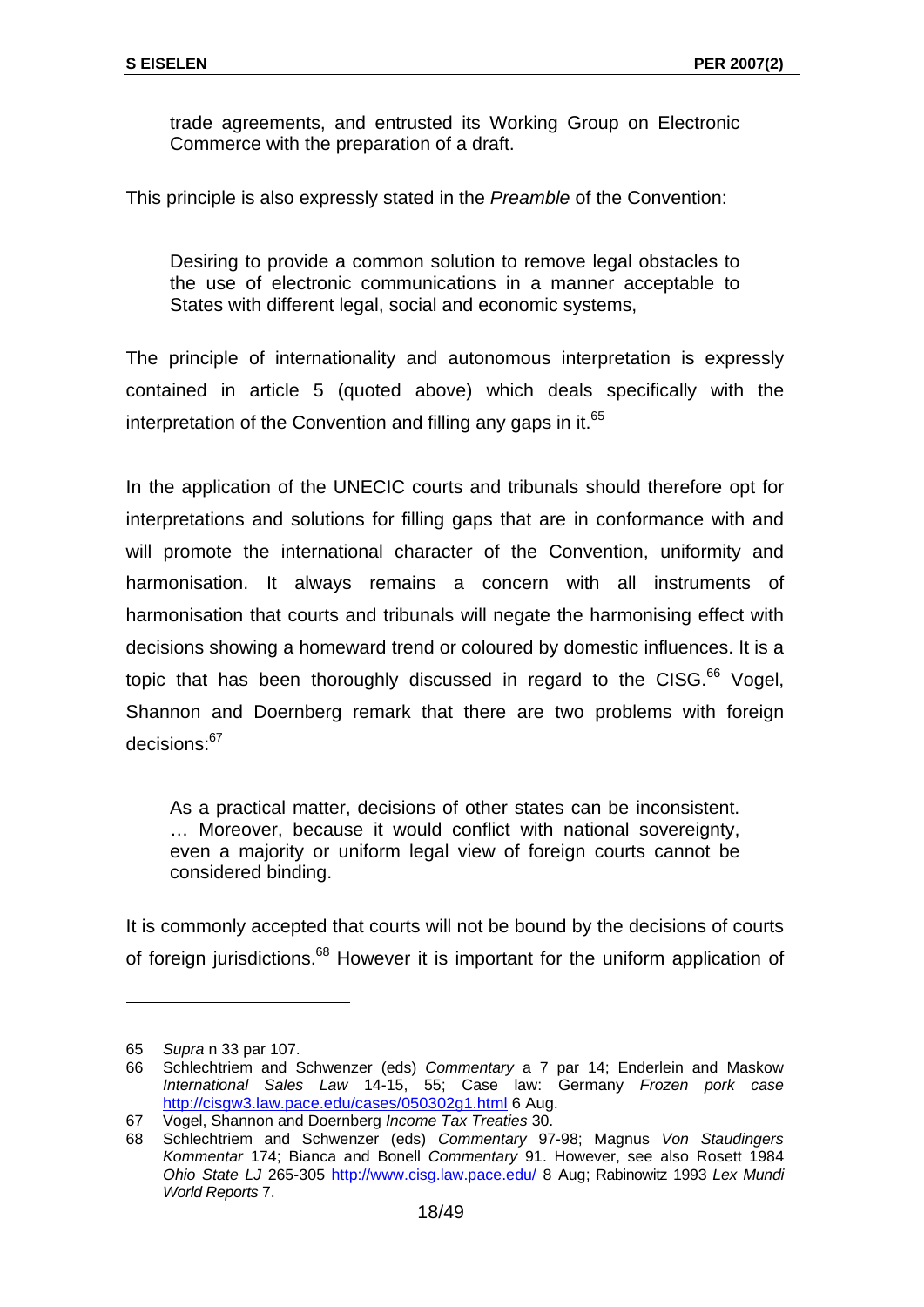the CISG that due consideration should be given to foreign authority, even if not binding. Schlechtriem states:<sup>69</sup>

[C]ourts can be expected, if not to follow the theory of stare decisis, in any event to have benevolent regard to foreign court decisions on the matter.

These sentiments are echoed in the Italian *Agricultural products case* where the court remarks:<sup>70</sup>

[The CISG] also requires that, at the moment of the delivery, the object of the sale be movable and tangible, as stressed by Italian jurisprudence (See Trib. Rimini, supra; Trib. Pavia, supra) as well as by foreign jurisprudence (See OLG Köln [Germany], 26 August 1994, in Neue Juristische Wochenschrift Rechtsprechungs-Report, 1995, 246; Cour d'appel de Grenoble [France], 26 April 1995, available at <http://witz.jura.uni-sb.de/CISG/decisions/2604952v.htm>). Although not binding, as the minority view wishes, however, the jurisprudence on the Convention must be very carefully considered in order to assure uniformity in the application of [CISG], as required by its Art. 7(1). In fact, the mere autonomous interpretation of [CISG] - interpretation that does not refer to the meaning attributed to specific expressions by a particular national regulation -- is by itself inadequate to assure the uniformity to which [CISG] aims in order to promote the development of international trade.

## *4.2 Trade facilitation*

A second stated aim of the UNECIC which also forms an underlying principle is that of facilitating international trade.<sup>71</sup> In the *Preamble* of the Convention it is expressly stated as follows:

<sup>69</sup> Schlechtriem 1983 *Israel LR* 325-326. See also*:* Honnold Uniform Words and Uniform Application 120-124; Kastely 1988 *NW J Intl L & Bus* 594; Audit Vienna Sales Convention 154-155; Maskow "The Convention" 54; and Enderlein and Maskow *International Sales Law* at 56 who state: "What matters here is not a prejudicial effect of rulings by foreign courts or arbitrational tribunals and not that the decision taken by an organ, which by accident was entrusted first to deal with a specific legal issue, is attached a particular great importance; rather the existing material in regard to relevant rulings has to be taken account of when giving the decision."

<sup>70</sup> Case law: Italy *Agricultural products case* <http://cisgw3.law.pace.edu/cases/040225i3.html> 8 Aug.

<sup>71</sup> See par 3 and 4 of the Preamble to the General Assembly's adoption quoted above.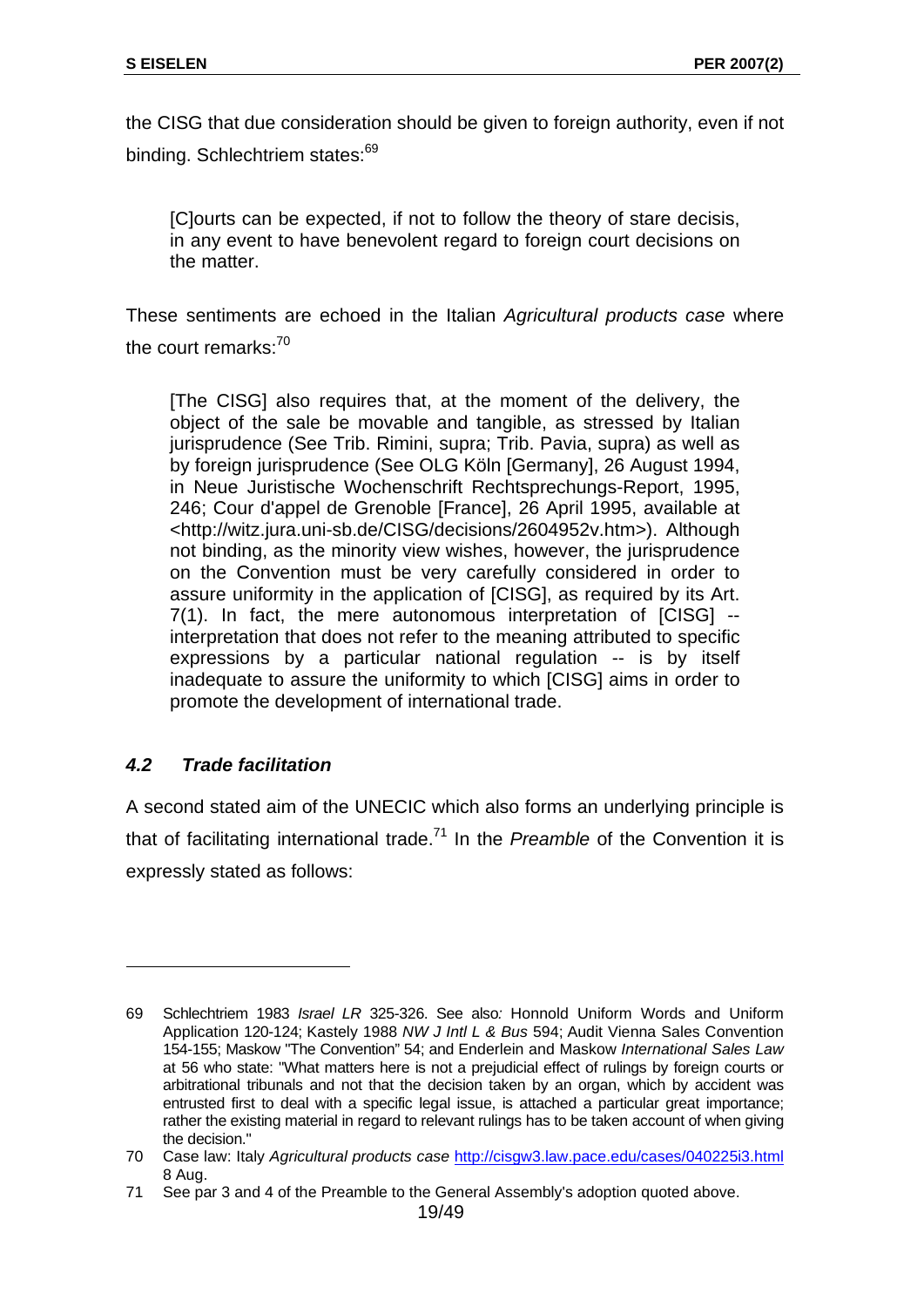Noting that the increased use of electronic communications improves the efficiency of commercial activities, enhances trade connections and allows new access opportunities for previously remote parties and markets, thus playing a fundamental role in promoting trade and economic development, both domestically and internationally,

…

Convinced that the adoption of uniform rules to remove obstacles to the use of electronic communications in international contracts, including obstacles that might result from the operation of existing international trade law instruments, would enhance legal certainty and commercial predictability for international contracts and help States gain access to modern trade routes.

The principle is also contained in article 8(1) which provides:

8(1). A communication or a contract shall not be denied validity or enforceability on the sole ground that it is in the form of an electronic communication.

### *4.3 Legal certainty and commercial predictability*

The principle of legal certainty was one of the driving forces of the UNECIC from the outset and remained one of the stated objects.72 In the *Preamble* to the Convention it is stated:

Considering that problems created by uncertainty as to the legal value of the use of electronic communications in international contracts constitute an obstacle to international trade,

Legal certainty, however, is a principle that needs to be balanced with reference to other principles such as flexibility, good faith and internationality which introduce a measure of uncertainty due to their generalised nature. Legal certainty for instance underlies the following provisions:

<sup>72</sup> See the par 3 and 4 of the Preamble to the General Assembly's adoption (quoted above); par 3 and 4 to the *Preamble* to the Convention; the Report of the Working Group on Electronic Commerce on the Work of its  $38<sup>th</sup>$  Session (New York 12-23 March 2001) A/CN.9/484 (24 April 2001).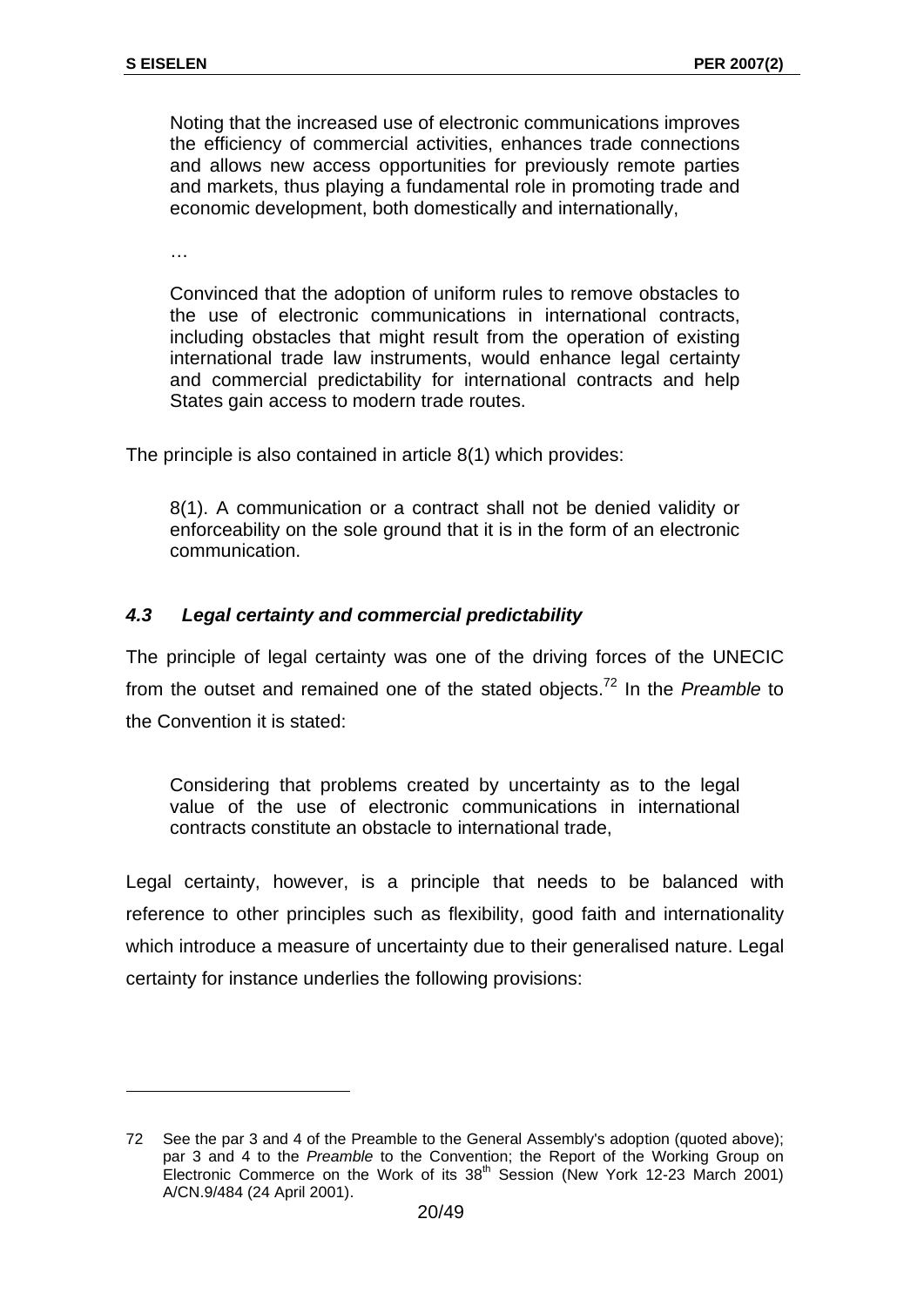- Article 7: resort to domestic law on requirements on parties to disclose their identities, places of business or other information; and legal consequences for making misrepresentations);
- Article 8: legal recognition of electronic communications.

## *4.4 Technological neutrality*

The fifth paragraph of the *Preamble* contains two of the most important principles underlying the Convention and which guided the work of UNCITRAL throughout the drafting process, namely technological neutrality and functional equivalence:<sup>73</sup>

Being of the opinion that uniform rules should respect the freedom of parties to choose appropriate media and technologies, taking account of the principles of technological neutrality and functional equivalence, to the extent that the means chosen by the parties comply with the purpose of the relevant rules of law.

These principles also provided important guidance to the two sister instruments developed by UNCITRAL prior to the Convention, namely the two Model Laws.<sup>74</sup> It forms the substratum for all of the domestic legislation that have adopted or used the model laws mentioned above.

The Secretariat explains the principle as follows:<sup>75</sup>

47. The principle of technological neutrality means that the Electronic Communications Convention is intended to provide for the coverage of all factual situations where information is generated, stored or transmitted in the form of electronic communications, irrespective of the technology or the medium used. For that purpose, the rules of the Convention are "neutral" rules; that is, they do not depend on or presuppose the use of particular types of technology and could be applied to communication and storage of all types of information.

The principle is important because of the speed at which technological advances are taking place, a problem which is compounded by the

<sup>73</sup> See *supra* n 33 par 46; Connolly 2006 *Computer Law & Security Report* 32.

<sup>74</sup> UNCITRAL 1996 *Guide to Enactment* with a 5 bis as adopted in 1998 par 2 and 3; and UNCITRAL 1991 *Model Law on Electronic Signature*.

<sup>75</sup> *Supra* n 33 par 47.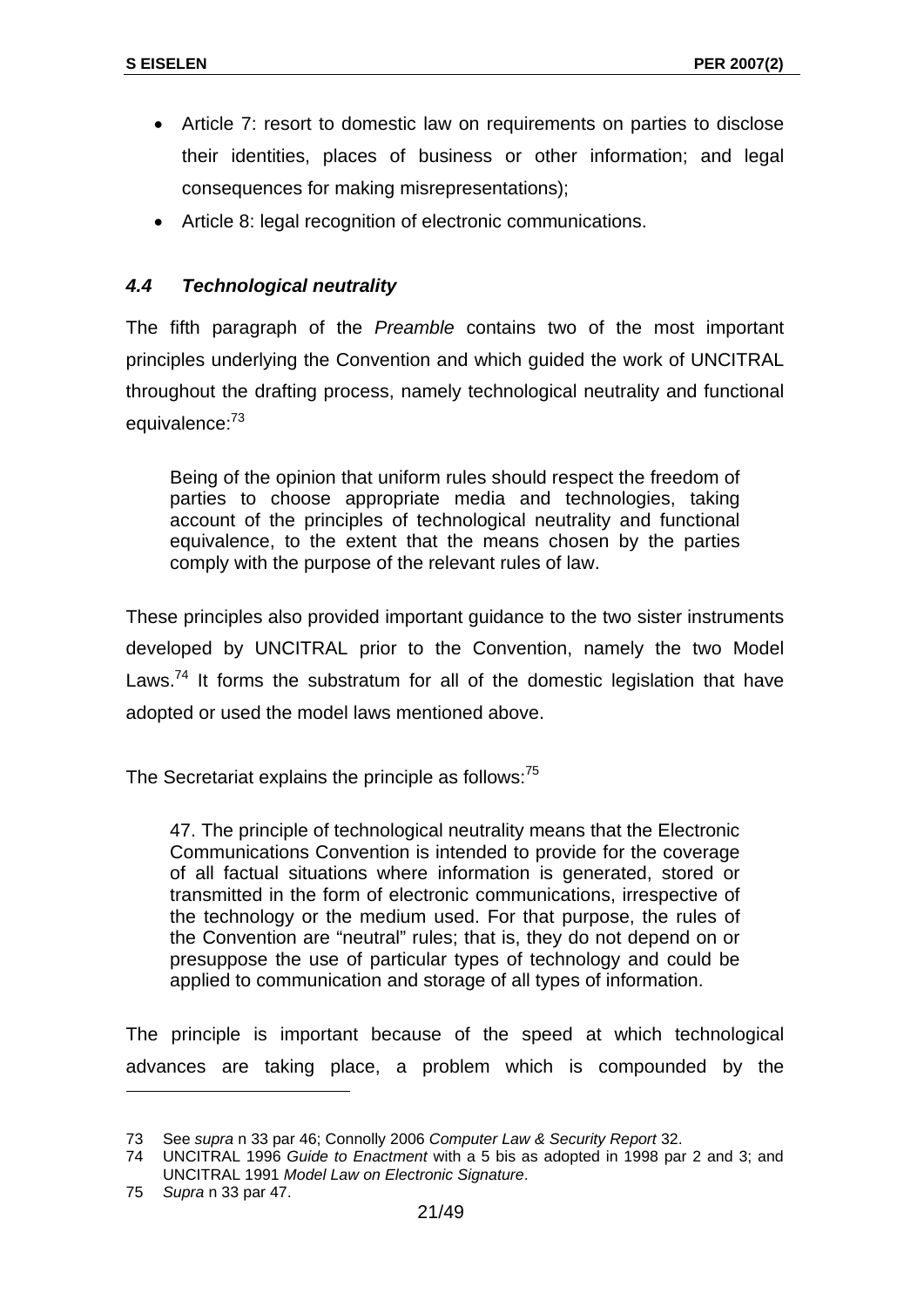convergence between different types of technology. Until fairly recently the dividing line between voice communications and so-called pure electronic data messages was easy to perceive. This dividing line is being eroded quite quickly with many automated systems making use of pre-recorded automated voice messages and data systems which can recognise and react to voice prompts.<sup>76</sup> It is becoming very difficult to exclude voice messages as electronic messages. The definitions of 'data message' and 'electronic communication' in article 4 are certainly wide enough to include voice messages used in an automated environment.77

### *4.5 Functional equivalence*

This principle is also one of the expressly stated principles in the *Preamble* of the Convention.<sup>78</sup>

The principle of functional equivalence is closely related to the principle of technological neutrality, but the emphasis is different: the latter is aimed at drafting which will avoid that the Convention will become dated, whereas the former is aimed at ensuring that there is as little difference as possible in the manner in which the law regards and deals with traditional methods of communication and electronic communications.

It is also important that the legal regime applicable to traditional paper based forms of communication, should not differ significantly in respect of electronic communications.79 Functional equivalence strives to create legal results which are similar if not identical, regardless of the medium of communication.

### *4.6 Freedom of contract*

The principle of freedom of contract or party autonomy is contained in article 3 which stipulates:

<sup>76</sup> *Supra* n 33 par 48; 50-52.

<sup>77</sup> It remains an open question on whether these definitions are not so wide that they include all voice communications, including live person to person communications over the telephone or internet. Such an interpretation may cause havoc in regard to the interpretation and application of a 9 in terms of which such communications will be deemed to be in writing where it is recorded.

<sup>78</sup> *Preamble* par 5. See also Connolly 2006 *Computer Law & Security Report* 32.

<sup>79</sup> *Supra* n 33 par 46.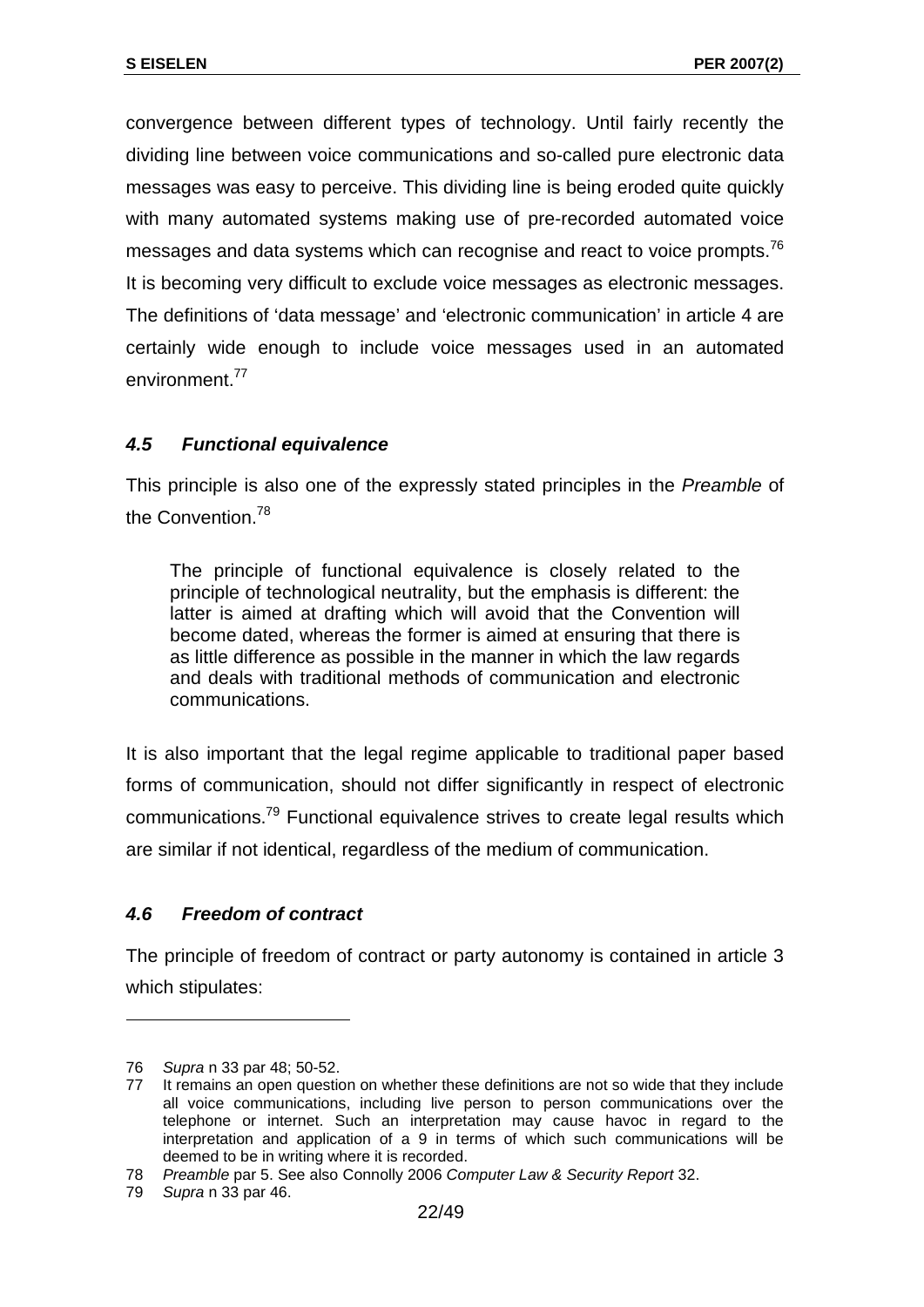Article 3 Party autonomy

The parties may exclude the application of this Convention or derogate from or vary the effect of any of its provisions.

During the drafting phase, UNCITRAL was aware that in practice the parties very often solved issues of legal uncertainty by making appropriate provision in their contract for those issues. Article 3 recognises that the solutions chosen by the party should take precedence over any of the provisions of the Convention.<sup>80</sup> Party autonomy is a principle that not only features strongly in this convention, but also in the CISG. $81$  In the commercial contractual sphere, there exists in most legal systems a very high degree of contractual freedom, allowing parties to regulate their affairs in accordance with their own needs and understanding and with very little statutory interference.

## *4.7 Good faith*

Good faith as a requirement in the interpretation of the UNECIC in terms of article 5, caused much less controversy than its inclusion in article 7 for similar purposes in the CISG. $^{82}$  This may partly be ascribed to the fact that the use of good faith principle in the application of the CISG, even as a substantive principle in the conclusion and performance of the contract, has not caused the legal uncertainty feared by many (mainly common law) countries, $^{83}$  but also to the fact that this Convention contains a fairly limited number of substantive law

<sup>80</sup> See also the *Preamble* par 5; UNCITRAL *supra* n 33 par 84-87.

<sup>81</sup> See a 6; Magnus *Von Staudingers Kommentar* 149-150; Schlechtriem and Schwenzer (eds) *Commentary* 83-84.

<sup>82</sup> See the discussion and differing viewpoints: Schlechtriem and Schwenzer (eds) *Commentary* a 7 par 17-18; Magnus *Von Staudingers Kommentar* a 7 par 24-29; Farnsworth *TLDB* [http://tldb.uni-koeln.de/](http://tldb.uni-koeln.de/php/pub_show_document.php?pubdocid=122100) 8 Aug; Flechtner *Pace ILR* 295-337; Case law: Germany *Circuit boards case* <http://cisgw3.law.pace.edu/cases/981005g1.html> 8 Aug; Case law: Hungary *Mushrooms case* <http://cisgw3.law.pace.edu/cases/951117h1.html> 8 Aug; Bianca and Bonell *Commentary* 84-85; Enderlein and Maskow *International Sales Law* 2.1; Honnold *Uniform Law for International Sales* 99-100; Case law: Belgium *NV A.R. v. NV I.* <http://cisgw3.law.pace.edu/cases/020515b1.html> 8 Aug; Case law: Spain *Motors case* <http://cisgw3.law.pace.edu/cases/030922s4.html> 8 Aug; Case law: Netherlands *Rynpoort Trading v. Meneba Meel* 8 Aug.

<sup>83</sup> See generally Schlechtriem and Schwenzer (eds) *Commentary* 95, Magnus *Von Staudingers Kommentar* 170, 175; Magnus 1995 *RabelsZ* 469-494.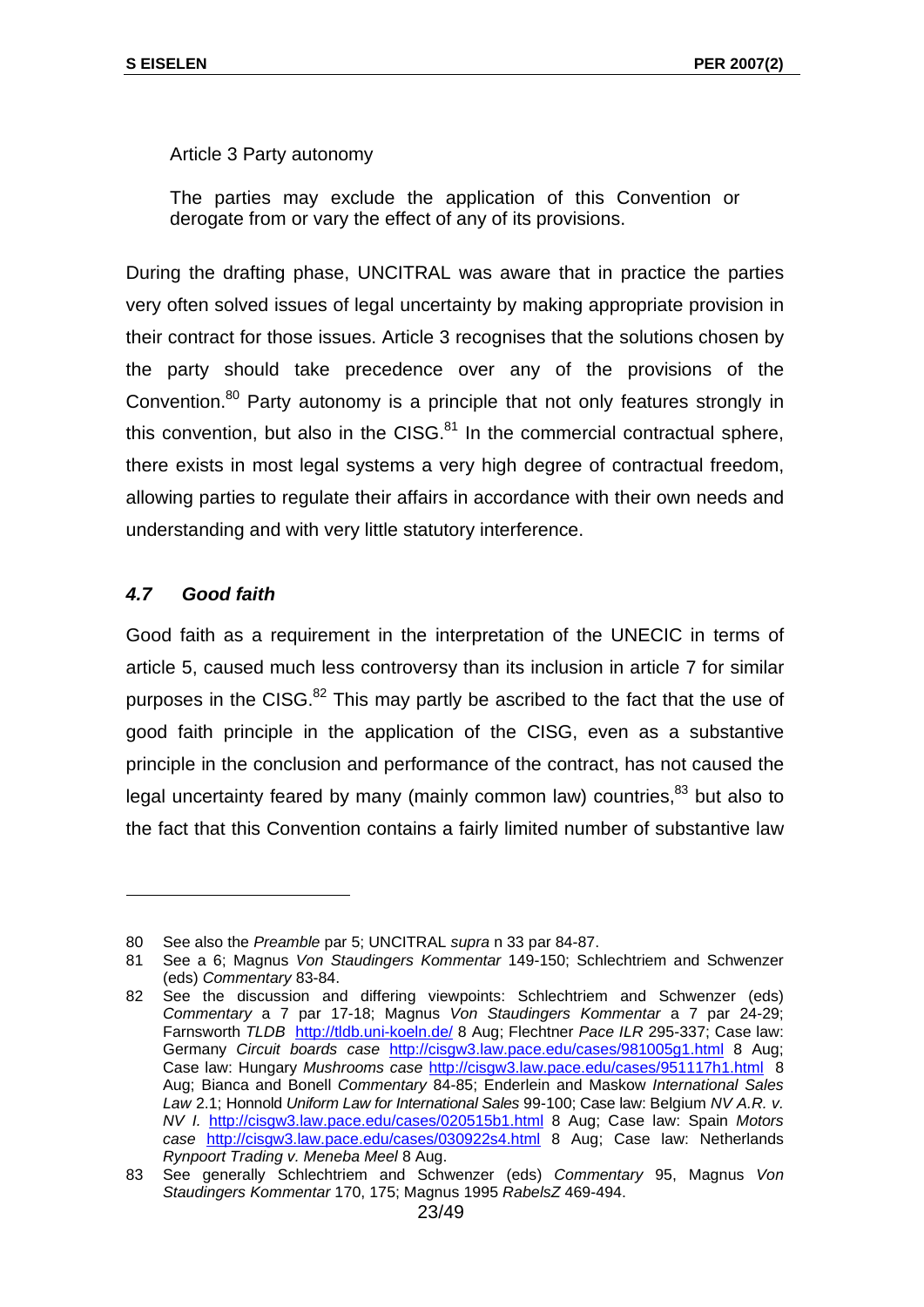provisions.84 The Secretariat remarks that this provision has become fairly standard in most UNCITRAL instruments.<sup>85</sup>

The good faith principle is of necessity a fairly wide and imprecise instrument that will require judicial interpretation and precision over time. In respect of the CISG there is broad agreement that article 7(1) at least contains a prohibition against abuse as well as a prohibition against actions contrary to prior conduct, similar to estoppel in Common Law.<sup>86</sup>

## *4.8 Protection of reasonable reliance*

The principle of good faith is closely related to the principle that protects reasonable reliance. Where one party has created an impression on which the other party relies, the reasonable reliance of the latter should be protected by the law.<sup>87</sup> The following instances of the protection of reliance can be found in the Convention:

- Article 6(1)-(2): Presumed location of the party according to its indication or circumstances known and contemplated by the parties;
- Article 9(2)-(3): Giving legal recognition to electronic communications and signatures where the parties intended and relied thereon.

### *4.9 Freedom of form*

The point of departure is that there are no form requirements in terms of this Convention (article 9(1)), but it is recognised that certain states may have mandatory statutory requirements for certain transactions such as writing or signature.<sup>88</sup> In respect of such transactions article  $9(2)$  provides that an

<sup>84</sup> Connolly 2006 *Computer Law & Security Report* 32.

<sup>85</sup> *Supra* n 33 par 107.

<sup>86</sup> Magnus 1995 *RabelsZ* 469-494.

<sup>87</sup> Iro the CISG see Magnus 1995 *RabelsZ* 469-494.

<sup>88</sup> The following countries have made an Article 96 declaration under the CISG requiring writing: Argentina, Belarus, Chile, China, Hungary, Latvia, Lithuania, Paraguay, Russia and the Ukraine. The Chinese reservation, however, is a curious one. At the time there were formal requirements for contracts under Chinese law, but since 1999 the Chinese Uniform Contract Law, which repealed the previous enactments requires no formalities. See Wang and Andersen 2004 *Vindobona JICL & A* 148.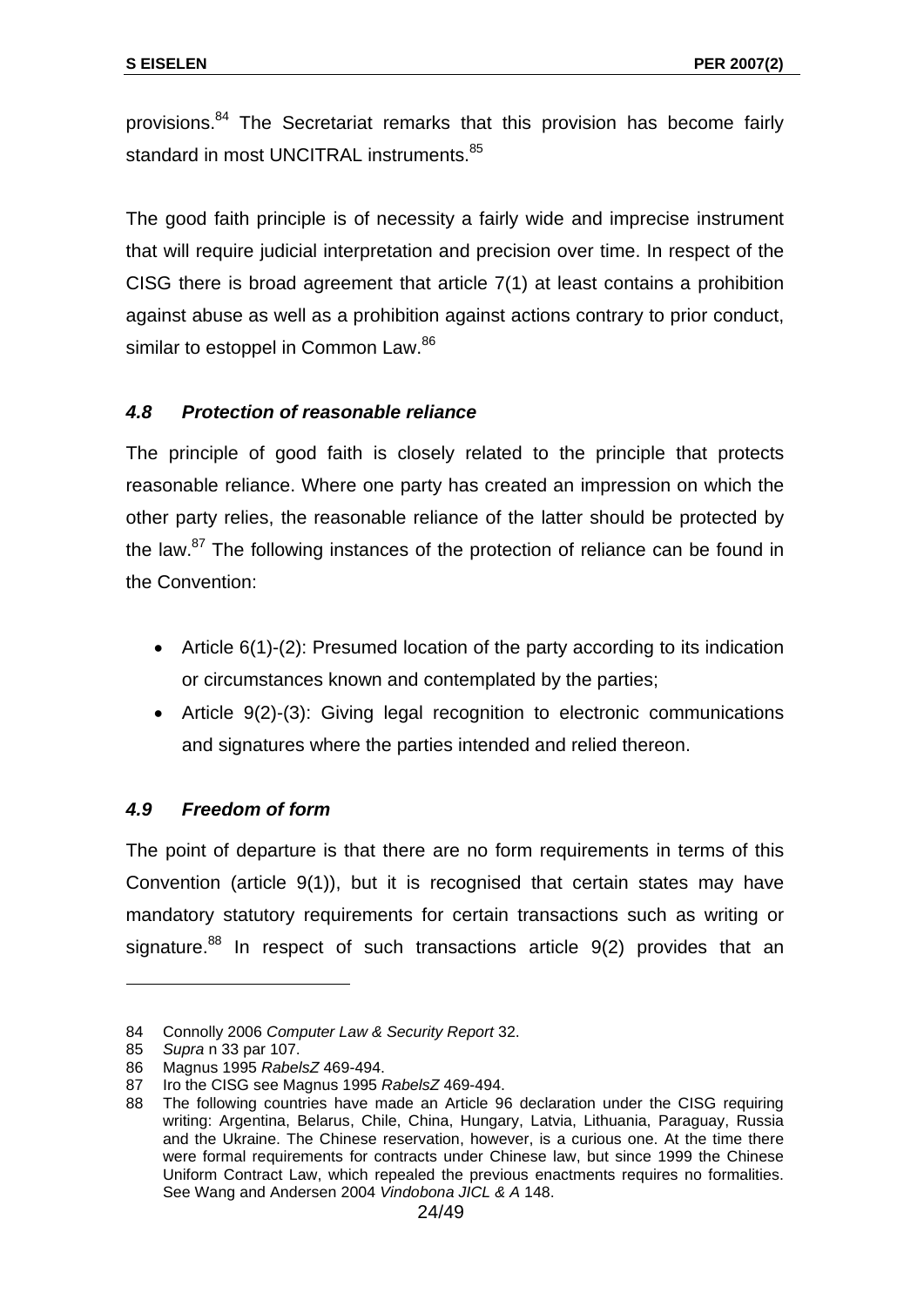electronic communication will meet any domestic requirement for writing provided that it is available for subsequent reference. The Secretariat Commentary states:<sup>89</sup>

Paragraph 1 of article 9 of the Electronic Communications Convention reflects the general principle of freedom of form, as stated in article 11 of the United Nations Sales Convention, with a view to making it clear that the reference to possible form requirements under other law does not imply that the Electronic Communications Convention itself establishes any form requirement.

### *4.10 Physical location of the parties*

The fact that electronic communications take place in cyberspace, is often cited as a factor which causes legal uncertainty because it may be very difficult to establish the locality of the other party, that is, is it its place of business, place of residence or the place where its information system or server is situated.<sup>90</sup> The Secretariat Explanatory Note remarks:

109. Considerable legal uncertainty is caused at present by the difficulty of determining where a party to an online transaction is located. While that danger has always existed, the global reach of electronic commerce has made it more difficult than ever to determine location. This uncertainty could have significant legal consequences, since the location of the parties is important for issues such as jurisdiction, applicable law and enforcement. Accordingly, there was wide agreement within UNCITRAL as to the need for provisions that would facilitate a determination by the parties of the places of business of the persons or entities they had commercial dealings with.<sup>91</sup>

It is generally recognised that the location of the information system and server is not a useful connecting factor as there physical location may be spread out

 $\overline{a}$ 

<sup>89</sup> *Supra* n 33 par 136.

<sup>90</sup> *Supra* n 33 par 109; Raymond 2006 *The Computer & Internet Lawyer* 9; Connolly 2006 *Computer Law & Security Report* 36-37.

<sup>91</sup> UNCITRAL *Secretariat Explanatory Note* [http://www.uncitral.org/](http://www.uncitral.org/pdf/english/texts/electcom/06-57452_Ebook.pdf) 8 Aug par 44.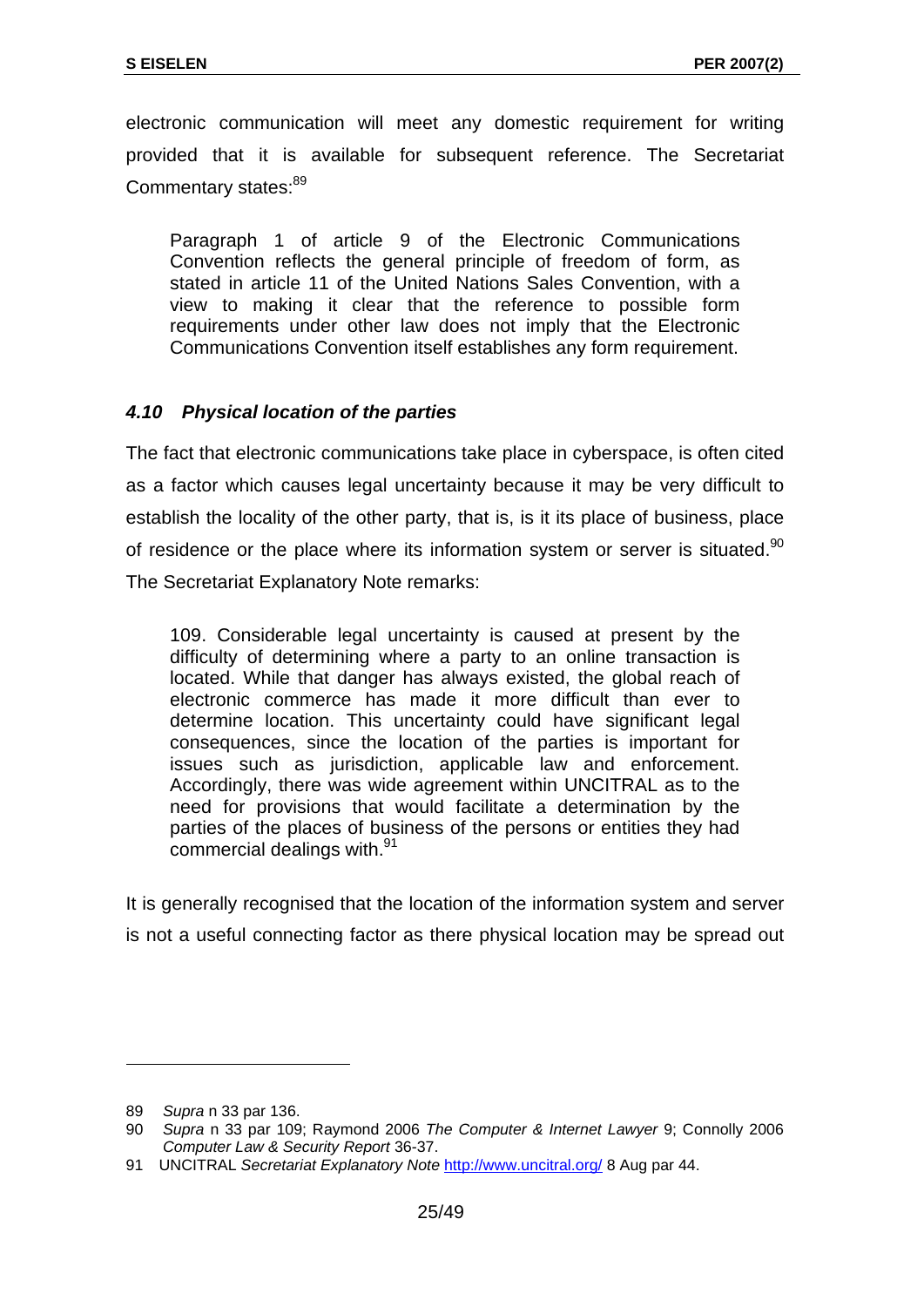over various jurisdictions or may be entirely fortuitous or irrelevant as far as the parties are concerned.<sup>92</sup>

## **5 Critical exposition of provisions**

A number of provisions of the UNECIC have already been discussed above and will not be considered again in this section.

## *5.1 Definitions*

Most of the definitions contained in this section are based on the definitions contained in the earlier Model Law on Electronic Commerce. These definitions are meant as an interpretational aid in an area where many of the terms may have a fairly technical meaning.<sup>93</sup>

A key definition is that of 'data message' which is essential in determining the scope of the UNECIC. It reads:

(c) "Data message" means information generated, sent, received or stored by electronic, magnetic, optical or similar means, including, but not limited to, electronic data interchange, electronic mail, telegram, telex or telecopy.

The definition is aimed at including all forms communication that are generated, transmitted and stored in paperless form. $94$  It is clearly stated that the examples are not exhaustive, but merely illustrative. This is important to make provision for newer technologies that may develop in future.

Strictly speaking this definition is wide enough to include telephonic conversations, but the fact that it is not mentioned as one of the examples probably is an indication that it should be excluded. Telephonic conversations

<sup>92</sup> *Supra* n 33 par 109; Raymond 2006 *The Computer & Internet Lawyer* 9; Connolly 2006 *Computer Law & Security Report* 36-37.

<sup>93</sup> Compare this relatively short list with the extensive list contained in the *ECT* Act 25 of 2002 s 1.

<sup>94</sup> *Supra* n 33 par 95-96.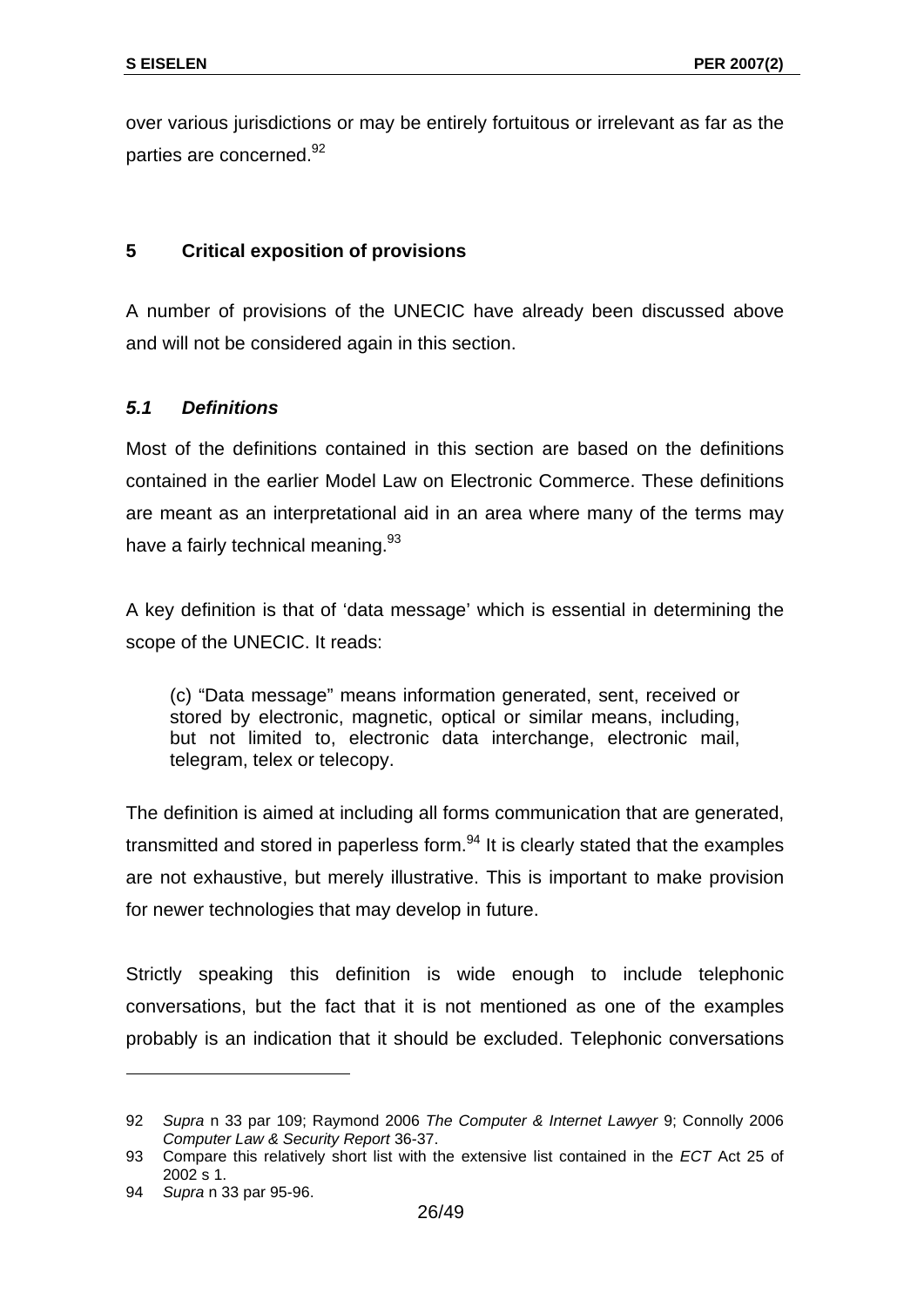are problematic due to the convergence of technologies and the fact that more and more automated systems are making use of recorded voice to interact with natural persons. One must probably conclude that where to natural persons are conversing telephonically or by protocols such as Voice over Internet Protocol (VoIP) such messages should be excluded form the definition of data message, even where recorded.<sup>95</sup> Where a natural person is conversing interactively with an automated system, such communications should be regarded as data messages. Until such time as interpreted by the courts there will remain a measure of uncertainty about this aspect.

The following definitions are also significant:

- '*Originator*' This definition is important for purposes of ascribing the message to a specific person, that is, the person who should be deemed to have made the communication or should be held responsible for it. It furthermore makes it clear that internet service providers (ISPs) are not to be regarded as agents of the person to whom they are providing the service. 96
- '*Addressee*' This definition is aimed at ensuring to provide certainty as to who should be regarded as the person entitled to receive the message. Again it is clearly stated that ISPs are mere conduits and not to be regarded as agents in any sense. $97$
- '*Place of business*' This definition is important to ensure that the physical locality of the parties can be established with certainty and without getting ensnared in the debate which may arise about the location of a party where it maintains a server or service provider at a place somewhere else than its usual place of business. This issue is important for purposes of jurisdiction and the place of contracting.<sup>98</sup>

<sup>95</sup> See for instance the definition of 'data message' in s 1 of the *ECT* Act which provides for this specific situation.

<sup>96</sup> *Supra* n 33 par 97-100.

<sup>97</sup> *Supra* n 33 par 97-100.

<sup>98</sup> *Supra* n 33 par 105-106.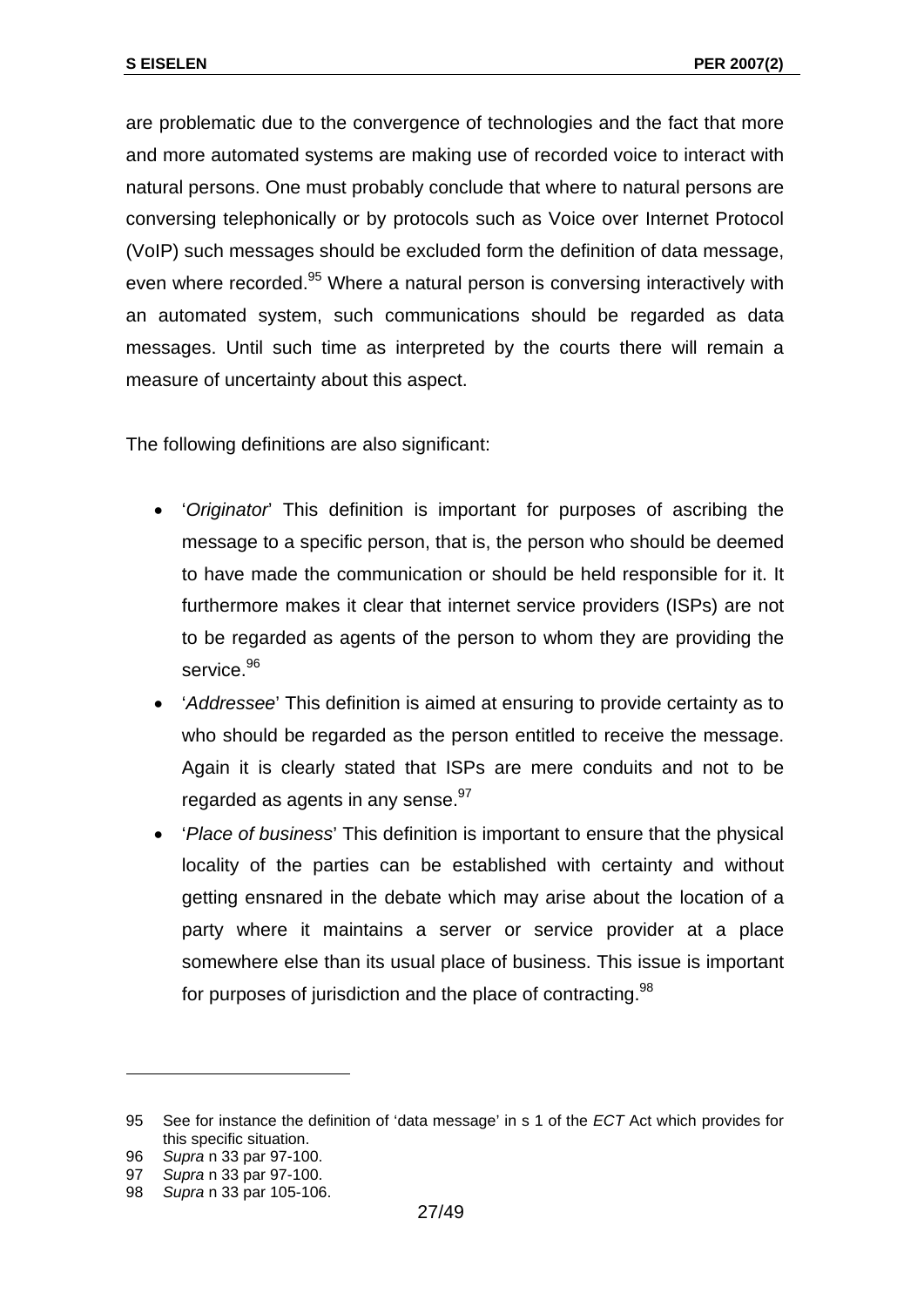#### *5.2 Location of the parties: article 6*

The various sections of article 6 aim at ensuring that there is certainty about the physical locality of each of the parties.<sup>99</sup> Usually the physical place will be deemed to be the place indicated by that particular party. Therefore, even if a party does not have a physical presence at the place indicated by it as its usual place of business, it may be deemed to be its place of business to protect the reliance of the other party on that fact.<sup>100</sup> However, the article also stipulates that a party may prove that the other party has a place of business somewhere else. This may for instance be important where the party has deceptively indicated a place of business at a location where it has no assets or to escape some other restraint. The innocent party then has a choice to elect which place of business it will rely on. This may be especially important for purposes of jurisdiction and legal proceedings.<sup>101</sup>

This provision is also at pains to point out that the fact that a party maintains certain equipment such as a server for example at a specific place, does not cause that place to be deemed its place of business. If a natural person has no place of business as defined in this article, his or her usual place of residence will be the relevant place for purposes of the Convention.<sup>102</sup>

The domain name used by a party can also not be used to determine its place of business as such domain names can be misleading. The fact that a party has a domain name ending in .uk or .za does not necessarily mean that it has any presence in either the United Kingdom or South Africa, respectively.<sup>103</sup>

#### *5.3 Information requirements: article 7*

Article 7 provides that nothing in the convention must be understood to relieve a party from its obligations or liability to disclose its identity, places of business

<sup>99</sup> *Supra* n 33 par 109. See s 23(c) of the *ECT* Act 25 of 2002 for a provision with similar aim.

<sup>100</sup> *Supra* n 33 par 110-112.

<sup>101</sup> *Supra* n 33 par 109.

<sup>102</sup> *Supra* n 33 par 117. 103 *Supra* n 33 par 117.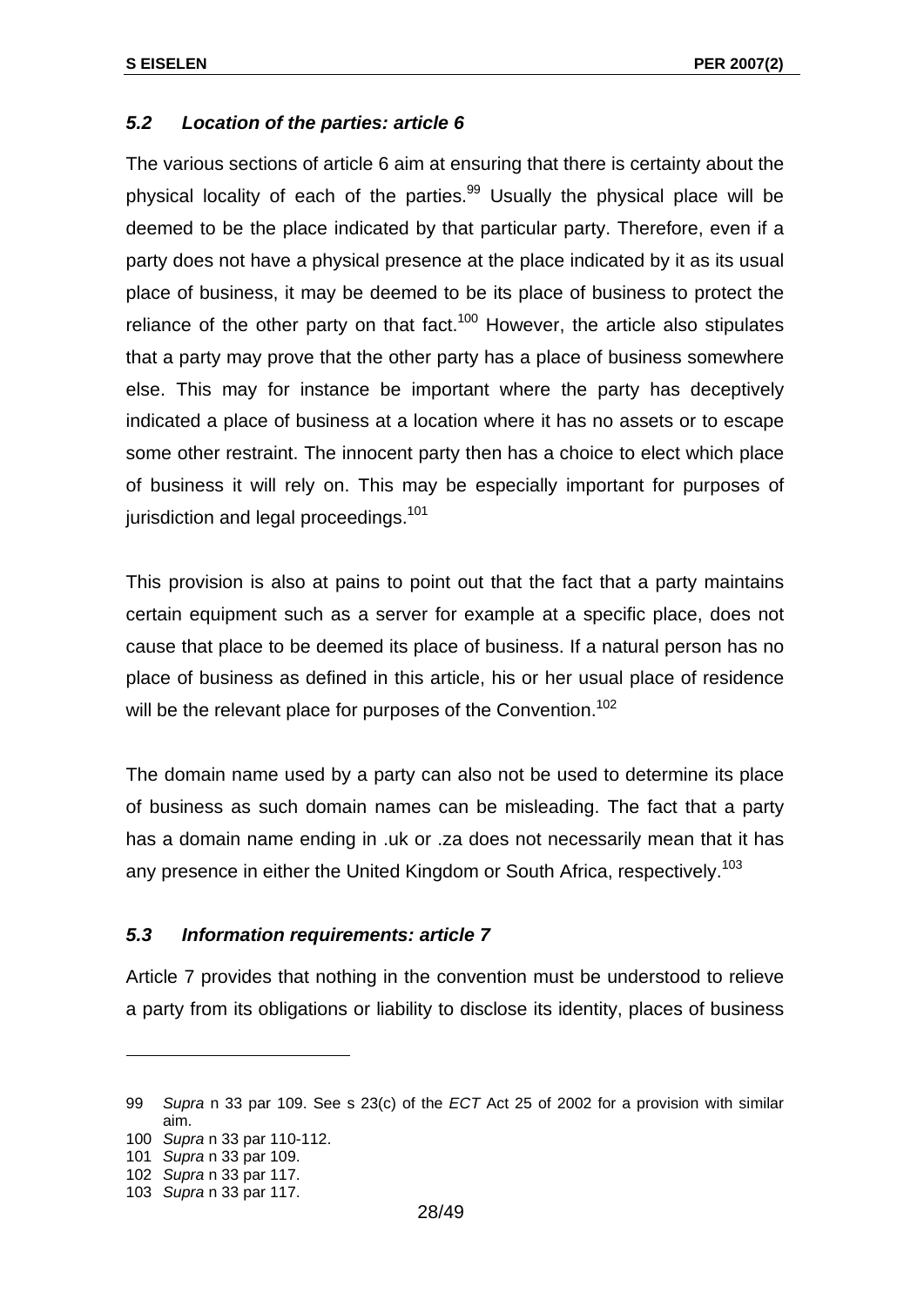or other information, or relieves a party from the legal consequences of making inaccurate, incomplete or false statements in that regard. Parties will therefore still have to comply with any local legislation in this regard.

During the drafting discussions it was considered that obligations to disclose certain information would be more appropriately placed in international industry standards or guidelines, rather than in an international convention dealing with electronic contracting.104

#### *5.4 Legal recognition article 8*

Article 8 stipulates that electronic communications will be given legal effect on a par with other traditional forms of communications. The mere fact that a statement is sent as a data message cannot serve as a ground for its nonrecognition. In this way article 8 aims at establishing technological neutrality as far as the form or method of business communications are concerned.<sup>105</sup> This does not mean that such communications cannot be impugned on some other ground such as fraud or mistake.

The UNECIC intentionally refrained from establishing rules in respect of the place and time of the formation of agreements, leaving this aspect to be established by the applicable domestic law.<sup>106</sup> It is in instances like this where there may be a symbiotic relationship between the provisions of the UNECIC and those of the CISG, if applicable. In terms of the CISG contracts are deemed to be concluded at the time and place where and when the offeror **receives** notice of the acceptance.<sup>107</sup>

However, for purposes of establishing where and when communications are deemed to be legally effective, article 10 contains deeming provisions which are relevant. They will be discussed below.

<sup>104</sup> *Supra* n 33 par 126.

<sup>105</sup> *Supra* n 33 par 129. See s 11 of the *ECT* Act 25 of 2002 for a similar provision with a similar aim.

<sup>106</sup> *Supra* n 33 par 130.

<sup>107</sup> A 24 read with a 18(2).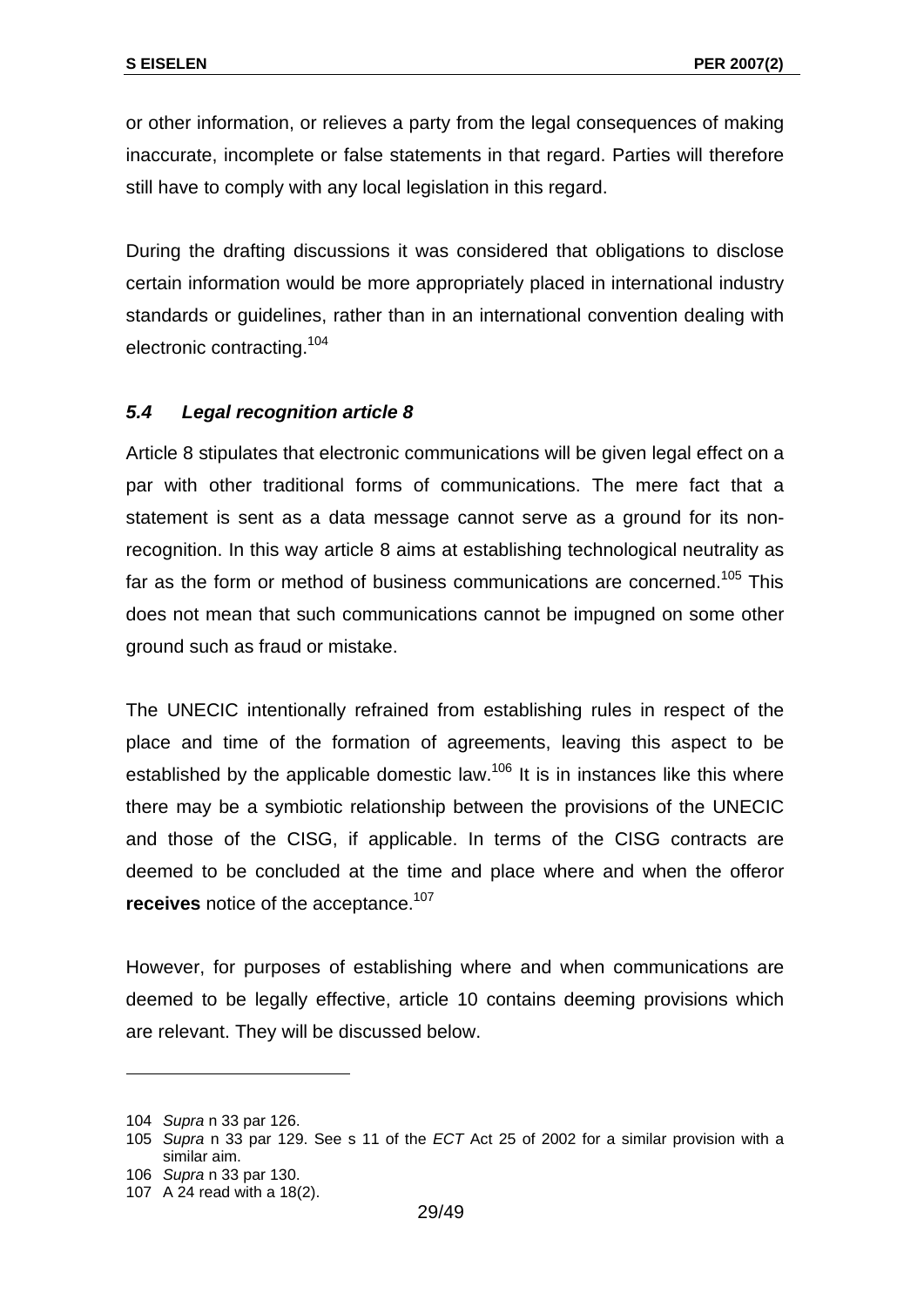#### *5.5 Time and place: article 10*

The time and place of communications may be important for a number of reasons, including the time and formation of the agreement or the lapsing of an offer or some other time limit such as the time for performance. In terms of article 10(1) a message is deemed sent if it leaves the information system used by the originator, that is, when the message is beyond the control of the originator.<sup>108</sup> If the parties are making use of the same information system, for instance they both use the same ISP, the message is deemed sent when it is received by the addressee.<sup>109</sup>

Conversely in terms of article 10(2) a message is deemed received when it is capable of being retrieved by the addressee at its indicated electronic address. Where the messages are sent to another address, it is deemed received when the addressee becomes aware of the fact that the message has been sent to that address.

As indicated above, the time and place of the contract will still be determined by the applicable *local law*. A number of different solutions are possible:

• Where the *information theory* applies.<sup>110</sup> In terms of this approach the contract is concluded at the time and place where the offeror takes subjective notice of the acceptance. This would mean in this context that the offeror will have had to retrieved the acceptance message and read it. In most legal systems it is now recognised that this is not a suitable approach where one is dealing with indirect forms of electronic communication, that is, any communication other than interactive voice.

<sup>108</sup> *Supra* n 33 par 171-172.

<sup>109</sup> See s 23 of the *ECT* Act 25 of 2002 for a corresponding provision.

<sup>110</sup> For a general discussion of these theories see Christie *Law of Contract* 76-85; *Cape Explosive Works v SA Oil and Fat Industries* 1921 CPD 244; *Kergeulen Sealing & Whaling v CIR* 1939 AD 487; *Jamieson v Sabingo* 2002 (4) SA 49 (SCA) par 5; Van der Merwe *et al Contract General Principles* 66. The general approach in South African law is based on the information theory as point of departure.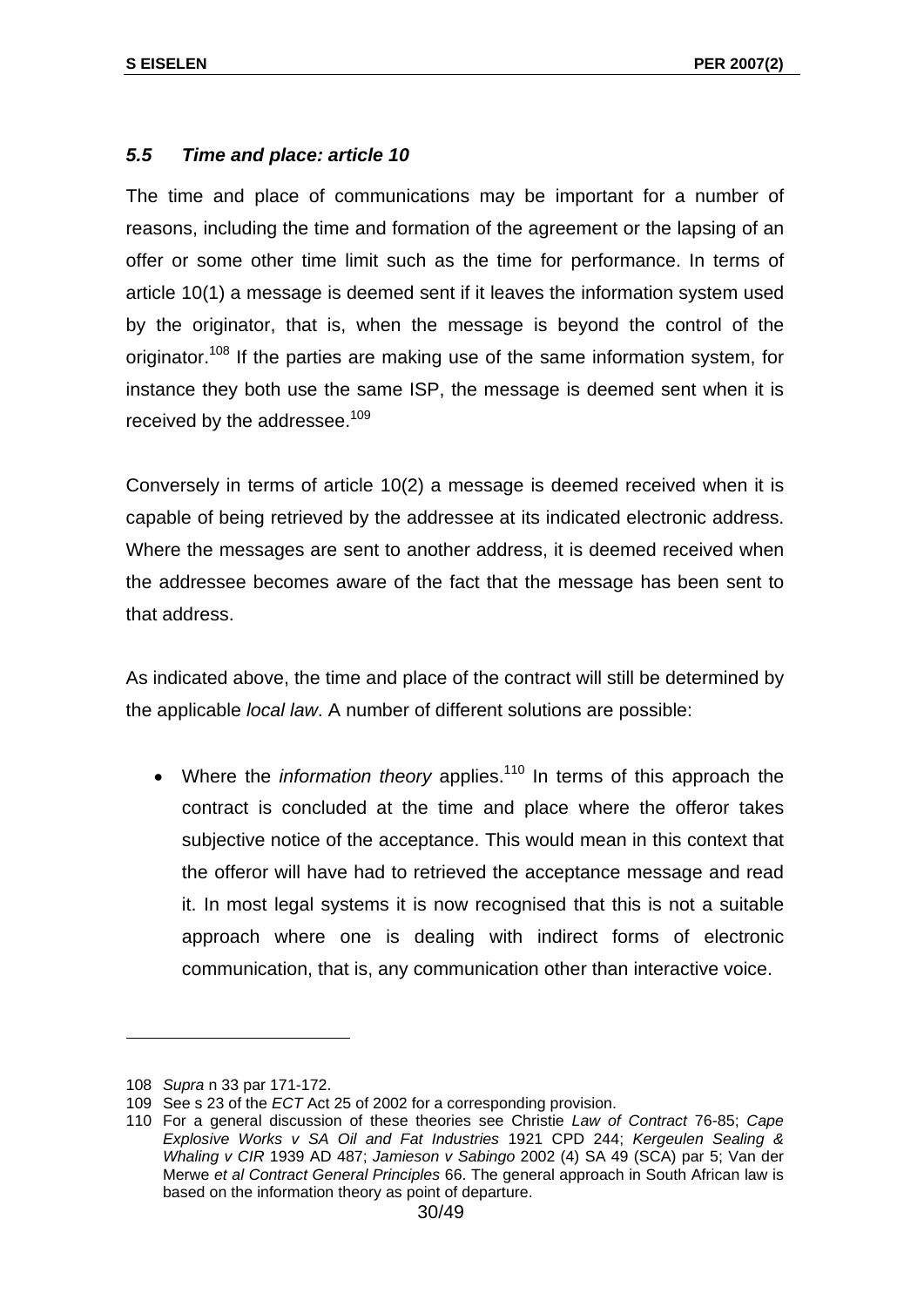- Where the *postal or despatch theory* applies.111 This theory which applies in Anglo-American legal systems (but also South Africa) provides that the contract is deemed to be concluded at the time and place where and when the acceptance is posted (sent). This would mean that the contract would be deemed concluded at the time that the data message leaves the information system of the offeree and the place of business of the offeree. It is generally recognised that the despatch theory is outdated and unsuited to the modern electronic market place. In South Africa the *ECT* Act 25 of 2002 has rejected this approach as far as electronic communications are concerned opting for the reception theory.112
- The *reception theory*. This is the theory which is generally applied in civil law countries and which has also been adopted in South Africa in respect of electronic communications.<sup>113</sup> In terms of this theory the contract is deemed to be concluded at the time that the acceptance is received by the offeror and at that place. This is also the approach adopted in the CISG.<sup>114</sup> In terms of article 18(2) read with article 23 the contract is deemed concluded when the acceptance 'reaches' the offeror. Article 24 determines that a message is deemed to have reached the offeror where it is delivered to its address.

Although there is a resort to domestic law to determine the time and place of contracting, in many instances the referral to domestic law will in actual fact be a referral to the CISG in which case there should be a uniform approach to the time and place of the formation of the contract.

### *5.6 Form – writing and signature: article 9*

<sup>111</sup> Christie *Law of Contract* 76-85; *Cape Explosive Works v SA Oil and Fat Industries* 1921 CPD 244; *Kergeulen Sealing & Whaling v CIR* 1939 AD 487; *Jamieson v Sabingo* 2002 (4) SA 49 (SCA) par 5; Van der Merwe *et al Contract General Principles* 66.

<sup>112</sup> See s 22(2).

<sup>113</sup> *Supra* n 33 par 174.

<sup>114</sup> See a 18(2). Schlechtriem and Schwenzer (eds) *Commentary* a 18 par 11-12; Magnus *Von Staudingers Kommentar* a 1 par 14.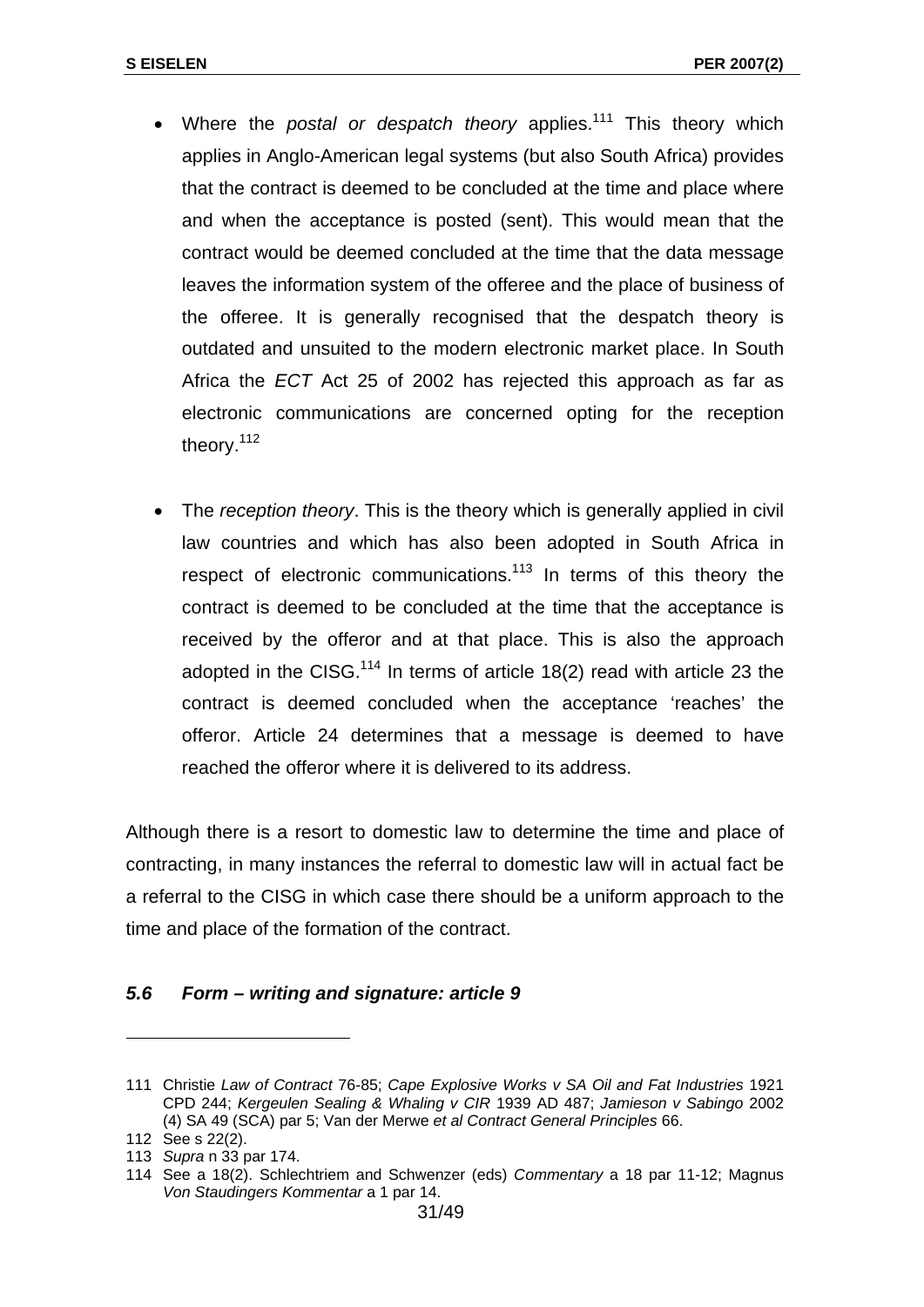This provision which deals with formalities is a key provision in the context of electronic business communications. The point of departure, as is the case with the CISG, is that no formalities are required for the validity of any message.<sup>115</sup> The provision recognises however, that in some legal systems writing may be required as a formality. In line with the principle of functional equivalence.<sup>116</sup> article 10(2) stipulates that where domestic law requires a communication to be in writing, that a data message will be deemed to be in writing provided that the information in such a communication is accessible for subsequent reference. Practically speaking this means that the data message must be capable of being stored and must in fact be stored. Transient data messages which are not capable of being stored or which are not stored will not meet the writing requirement in terms of this provision.

One of the early fears in respect of data messages centred on the fact that data messages could be altered with relative ease and without any apparent sign. It is now generally recognised that these fears were somewhat exaggerated and that with proper record keeping practices and utilising security methods now freely available, that the opportunity for fraud is no greater than with original paper documentation.<sup>117</sup> Paper documents fulfil a number of evidentiary functions which can easily be mimicked by data message techniques available. These functions include the keeping of a record that cannot easily be altered by one of the parties; providing original copies to both parties; authentication of the document through signature; and having documentation available that would be acceptable to courts and public authorities.<sup>118</sup>

The needs of both business and government have in a practical sense caused the acceptance of electronic documents or data messages to replace paper documents. Using proper security techniques and data storage practices, data

<sup>115</sup> See CISG a 11 and 12. Schlechtriem and Schwenzer (eds) *Commentary* a 11 par 3-4; Magnus *Von Staudingers Kommentar* a 11 par 4-6.

<sup>116</sup> See UNCITRAL *supra* n 33 par 133. The CISG also contains provisions recognising that writing may be required by a country. See a 12 and 96. Schlechtriem and Schwenzer (eds) *Commentary* a 12 par 2-3; Magnus *Von Staudingers Kommentar* a 12 par 8-11; a 96 par 7.

<sup>117</sup> *Supra* n 33 par 151-154.

<sup>118</sup> See UNCITRAL *supra* n 33 par 133.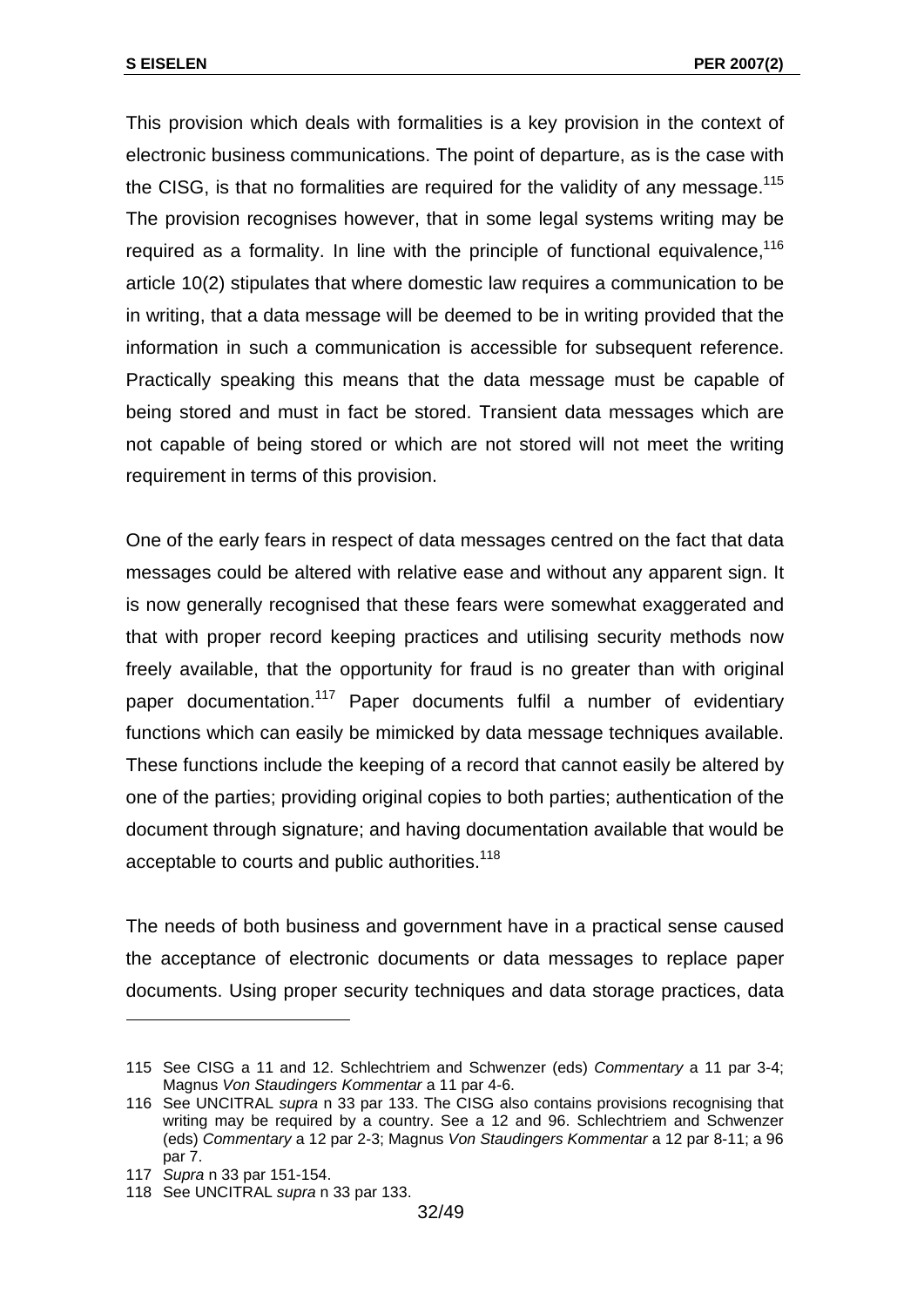messages do not only equal these functions of paper documents but far outstrip them.119 Article 9 provides the minimum requirements that need to be met for these purposes. The parties may stipulate their own requirements in their agreement. Parties should also be aware that the law of evidence in many countries may have additional requirements that need to be observed.

Article 10(4) deals with the requirements for integrity and reliability of data messages. It stipulates that where domestic requires a document to be retained in its original form, that requirement is deemed met if a reliable assurance exists as to the integrity of the information as first generated in its final form.<sup>120</sup> Such information must be capable of being displayed to the person to whom the information must be available. Article 10(5) states the material requirements for judging the integrity of such information: it must prove that the information has remained complete and unaltered apart from any endorsement or changes that are naturally associated with the transmission, storage or display of the information. The standard of proof necessary will be relative to the purpose for which the information was generated and all the relevant circumstances.

The manner in which electronic information is handled within any business will depend on the nature and importance of such information. In the light of the above requirements companies must develop protocols for dealing with information, its authentication, security and storage which will tend to prove the authenticity of such information. The requirements stipulated by the UNECIC are reasonable and practical. It also takes into account technological changes and advances. Information handling and storing protocols should therefore be revised from time to time to make provision for newer and better authentication techniques.

#### *5.7 Invitations, advertisements and offers: article 11*

The problem whether a website offering goods or services for sale constitutes an offer or not, is not restricted to electronic communications and websites, but

<sup>119</sup> *Ibid* par 134.

<sup>120</sup> See s 16 of the *ECT* Act 25 of 2002 for a similar provision.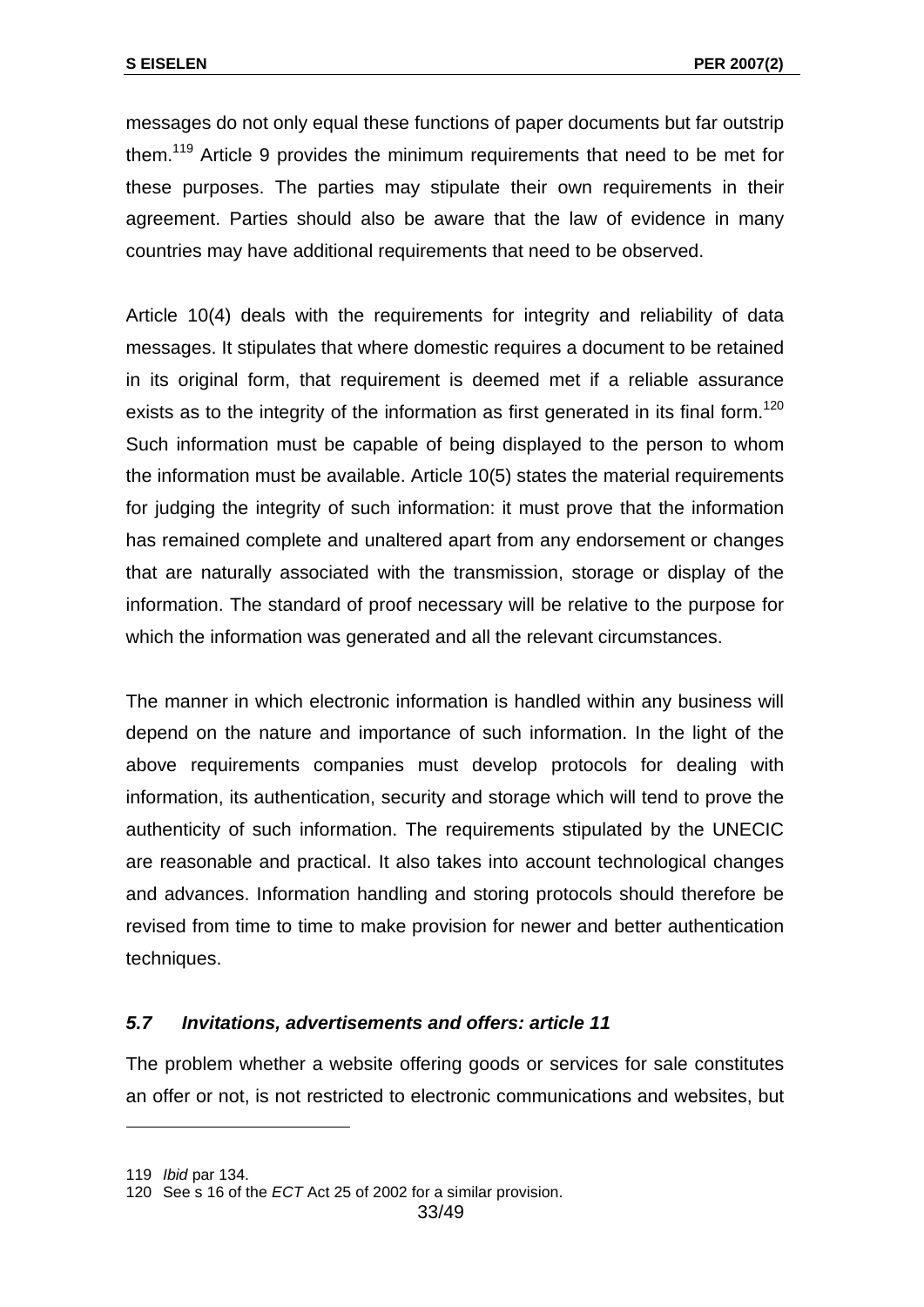is a much older problem.<sup>121</sup> The point of departure in most legal systems is that advertisements usually do not constitute an offer open to the public, but is simply an invitation to do business.<sup>122</sup> The offer is made by the person reacting to such an invitation and can therefore be accepted or rejected by the advertiser.

The use of internet trading has taken this problem a step further though, because many websites are interactive and allows customers to order goods almost instantaneously. The problem only really comes to the fore where the website or advertisement contains an error detrimental to the website trader, for instance where the website inadvertently displays a mistaken price.

Article 11 approaches this problem from the traditional angle, namely that where a website or a proposal to conclude a contract is addressed at the world at large, such a communication is deemed to be an invitation to do business, unless there is a clear indication in the communication that the party making the communication intends to be bound by the acceptance of such an offer.<sup>123</sup> Practically therefore it will depend on the actual wording and construction of the website or communication whether it is merely an invitation or actually an offer. This is a sensible approach which is in accord with the accepted approach to this problem.<sup>124</sup>

In line with the principle of party autonomy, a web trader can choose which approach it wishes to follow by explicating stating its intention in the communication or on the website. Accordingly web traders should take care that their website does not convey a wrong impression. The simplest method is be clearly stipulating the contractual process to be followed in its standard terms of agreement which should be available online.

<sup>121</sup> See for instance *Crawley v R* 1909 TS 1105; Christie *Law of Contract* 43-46; 88-89. See also UNCITRAL *supra* n 33 par 197.

<sup>122</sup> *Crawley v R* 1909 TS 1105; Christie *Law of Contract* 43-46; 88-89. See also UNCITRAL *supra* n 33 par 197-199.

<sup>123</sup> UNCITRAL *supra* n 33 par 200-204.

<sup>124</sup> See for instance a 14(2) of the CISG. Schlechtriem and Schwenzer (eds) *Commentary* a 14 par 12-15; Magnus *Von Staudingers Kommentar* a 1 12-15; Case law: Austria *Pork case* <http://cisgw3.law.pace.edu/cases/020307a3.html> 6 Aug.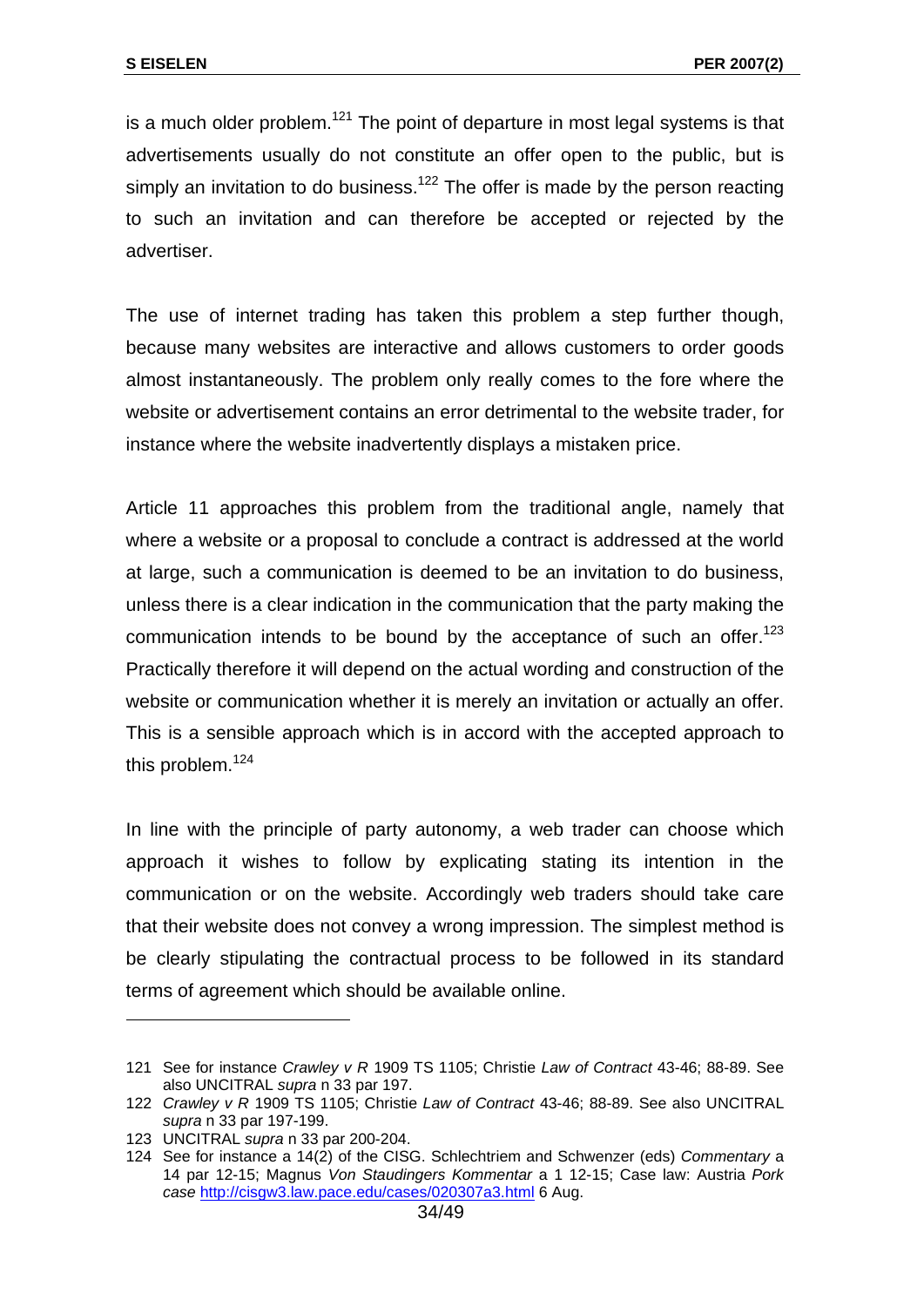#### *5.8 Automated transactions: articles 12 and 13*

Article 12 is aimed at ensuring legal certainty about another area where traditional contract theory does not provide an immediate or clear answer or where there is a perceived uncertainty in the minds of many internet users. The usual approach to the formation of contract is that there must be subjective consensus or agreement between the parties. This is usually augmented by some approach such as the reliance theory in order to deal with problems caused by misstatements or mistake.<sup>125</sup> Where the contracting process however takes place by the use of one or more automated systems, where there is no human interaction on at least one part (or on both parts in the case of some EDI systems), traditional theory struggles to explain the binding nature of these automated communications, because there is no subjective agreement or consensus.<sup>126</sup>

Article 12 determines that where a contract is formed by the interaction of an automated message system and a natural person, or by the interaction of automated message systems, it shall not be denied validity or enforceability on the sole ground that no natural person reviewed or intervened in each of the individual actions carried out by the automated message systems or the resulting contract.<sup>127</sup> The provision in essence attributes the actions of the automated system to the party making use of such automated system.<sup>128</sup> Accordingly any risks involved in the sue of such automated systems rest with the party using that system. For instance, if the automated system malfunctions and orders an excessive amount of goods, the seller will be entitled to rely on the validity of that order unless its reliance under the circumstances would be unreasonable.

<sup>125</sup> See for instance the discussion in *Sonap Petroleum SA v Papadogianis* 1992 3 SA 234 (A).

<sup>126</sup> See the explanation of Christie *Law of Contract* 76-78 that in certain circumstances the offeror may dispense with the normal requirement that the offeree's acceptance must be communicated to it. See also UNCITRAL *supra* n 33 par 211-213.

<sup>127</sup> See *ECT* Act s 20(a)-(d) for a similar provision.

<sup>128</sup> *Supra* n 33 par 211-213.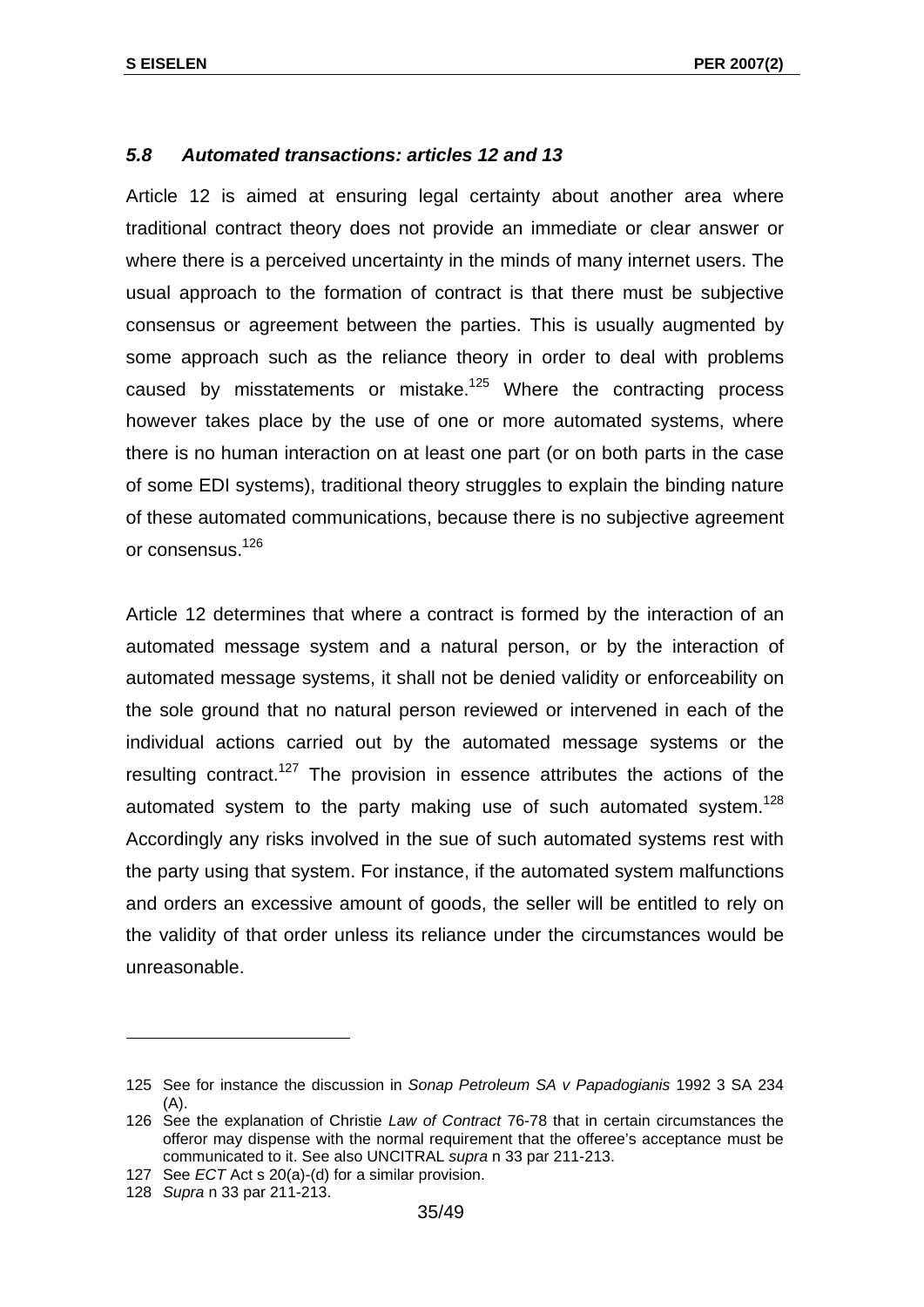The legal validity or enforceability of such erroneous messages can still be challenged, not on the ground that it is an automated system, but on traditional grounds of mistake or lack of consensus. These grounds will depend on the applicable legal system, which in many instances could be the provisions of the CISG. In this regard article 8 of the CISG stipulates that statements made by a party are to be interpreted according to that party's intention where the other party knew or could not have been unaware of what that intention was. What a party knew will depend on the particular circumstances and subjective knowledge of the party.<sup>129</sup> If the subjective intention cannot be established or be attributed in that manner, the statement must be interpreted according to the understanding of a reasonable person of the same kind and in the same circumstances. In determining the intent of a party or the understanding a reasonable person would have had, due consideration is to be given to all relevant circumstances of the case including the negotiations, any practices which the parties have established between themselves, usages and any subsequent conduct of the parties.

The provisions of article 12 must be read with the provisions of article 14 which deals with errors in electronic communications. Article 14, however, is restricted to situations where a natural person interacts with an automated system. It will therefore not be applicable to transactions such as EDI transactions where both parties are employing automated systems. In terms of this provision natural persons who have made an error in the data message sent, are entitled to withdraw that message and will not be bound by that part of the message.<sup>130</sup>

There are a number of requirements before this provision applies:

• The automated system must have lacked a method or technique whereby the natural person could review and correct any messages. Therefore, if a system is set up whereby it requires the natural person to

<sup>129</sup> Schlechtriem and Schwenzer (eds) *Commentary* a 8 par 12-18; Magnus *Von Staudingers Kommentar* a 8 par 10-18.

<sup>130</sup> UNCITRAL *supra* n 33 par 224-227.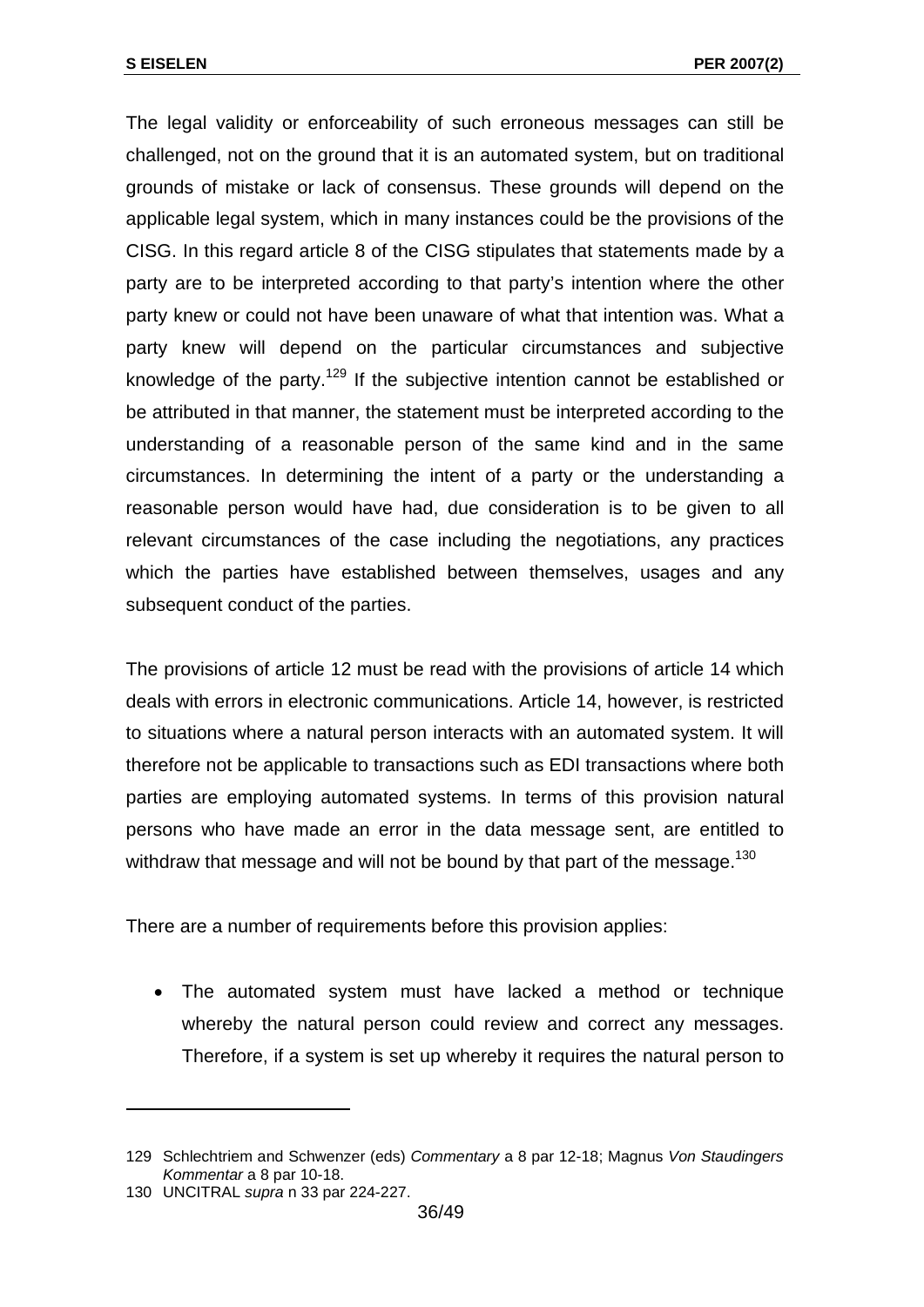review the whole transaction and to confirm its correctness, the natural person will not be able to retract any mistakes.

- The natural person must notify the other party as soon as possible of the mistake after he or she has become aware of the mistake.
- The natural person or the party for whom he or she was acting must not have received a material benefit from the transaction.

Finally article 14 preserves the rights of redress of the innocent party to hold the other party responsible for damages arising due to the mistake or misstatement. Whether such liability arises or is available will depend on the particular applicable domestic law.

The risks of erroneous messages, especially in EDI transactions need to be specifically addressed in the interchange agreement between the parties or the applicable standard terms and conditions. Such systems should also make provision to deal with unusual communications (for instance orders which vary considerably from the usual volumes ordered or to be expected) for individual human vetting. The absence of such mechanisms may make it difficult for a party to rely on the erroneous communication of the other party, because it may be deemed to be unreasonable.

The approach followed in article 14 is a sensible one having consideration to the environment in which it is to operate, that is, outside the realm of consumer contracts where more stringent requirements may be necessary.

### *5.9 Availability of terms and incorporation: article 13*

The inclusion of standard terms and conditions of agreement by various techniques such as incorporation by reference, click-wrap and notices displayed in prominent places is something which is handled in a variety of ways in different legal systems.<sup>131</sup> Many legal systems now also have some

<sup>131</sup> See eg s 11(3) of the *ECT* Act; Christie *Law of Contract* 199-209; Schlechtriem and Schwenzer (eds) *Commentary* a 8 par 52-59; Case law: Germany *Machinery case* <http://cisgw3.law.pace.edu/cases/011031g1.html> 6 Aug; Magnus *Von Staudingers*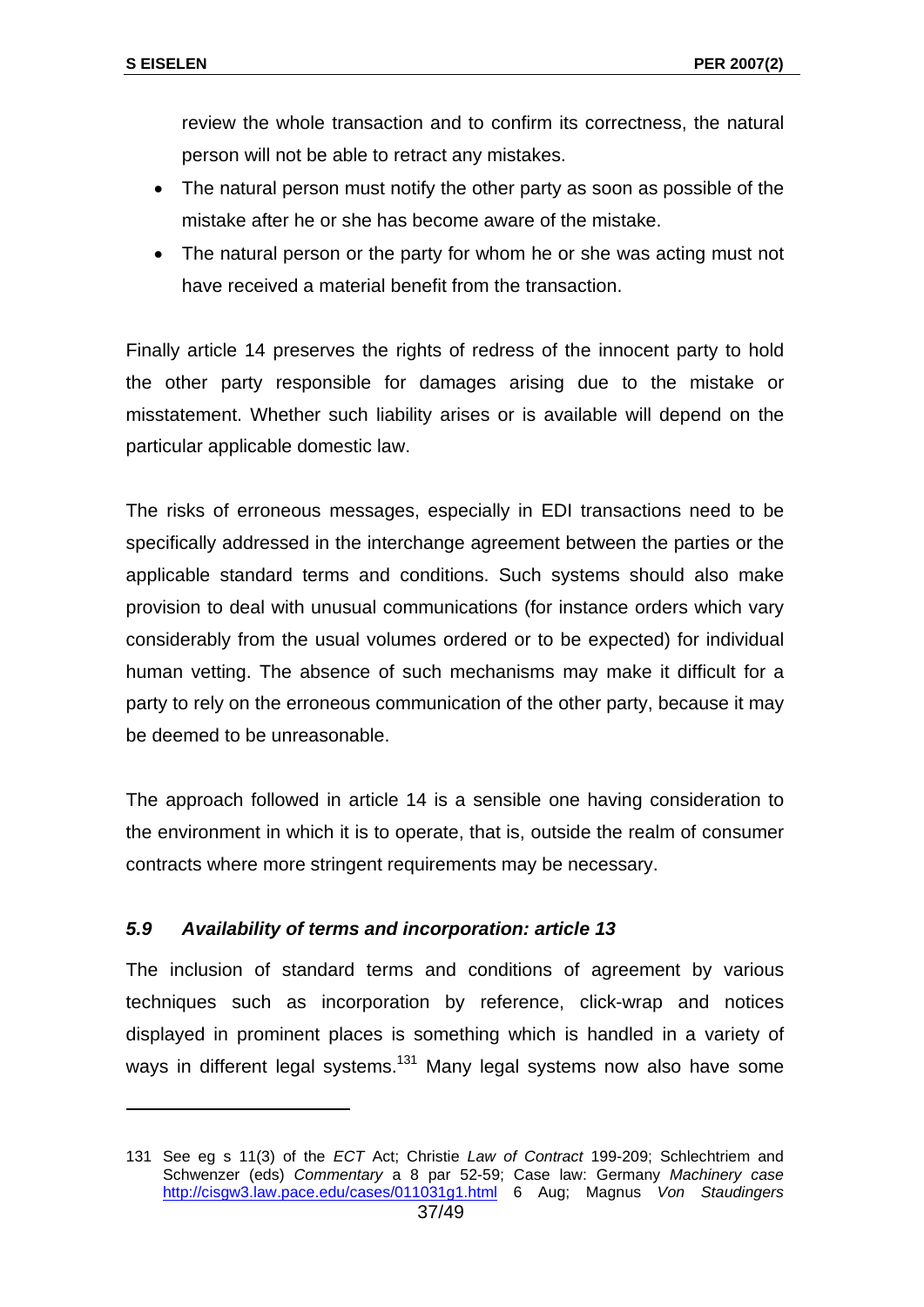kind of restriction on the inclusion of unfair or unconscionable terms in this manner, although this is often aimed more at consumer contracts than commercial contracts.132 Article 13 preserves the provisions of domestic law in this regard. Web traders will therefore have to consider the validity of the technique they use in terms of their own domestic law as well as those of potential business partners. In many cases the applicable law will be the CISG Nothing in this Convention affects the application of any rule of law that may require a party that negotiates some or all of the terms of a contract through the exchange of electronic communications to make available to the other party those electronic communications which contain the contractual terms in a particular manner, or relieves a party from the legal consequences of its failure to do so.

#### **6 Conclusion**

In the UNECIC UNCITRAL has adopted a text that is aimed at providing legal certainty in international commercial trade where electronic communications are used by the parties. The development of the internet and other modern forms of electronic communications has caused concerns to be raised about the legal certainty and the legal validity of transactions concluded using these methods. Earlier conventions dealing with international trade such as the CISG often do not contain specific provisions dealing with electronic communications, or merely refer to outdated forms of communication such as telegram, simply because these newer electronic methods of communication did not exist at the time of their drafting. Although it is possible to interpret these conventions to apply also to electronic communications, $133$  this was regarded as not ideal.

*Kommentar* a 14 40-42; Case law: Austria *Tantalum powder case*  <http://cisgw3.law.pace.edu/cases/031217a3.html> 6 Aug; also Case law: Austria *Spacers for insulation glass case* <http://cisgw3.law.pace.edu/cases/050808a3.html> 6 Aug.

<sup>132</sup> See for instance the provisions in respect of standard terms in conditions in the German<br>Bürgerliches Gesetzbuch (BGB) (formerly contained in the Allgemeine *Bürgerliches Gesetzbuch (BGB)* (formerly contained in the *Allgemeine Geschäftsbedingungen Gesetz* 1974) or the English *Unfair Contract Terms Act* 1977. See generally Magnus *Von Staudingers Kommentar* a 4 par 24.

<sup>133</sup> See for instance Eiselen 1999 *EDI Law Review* 21-46.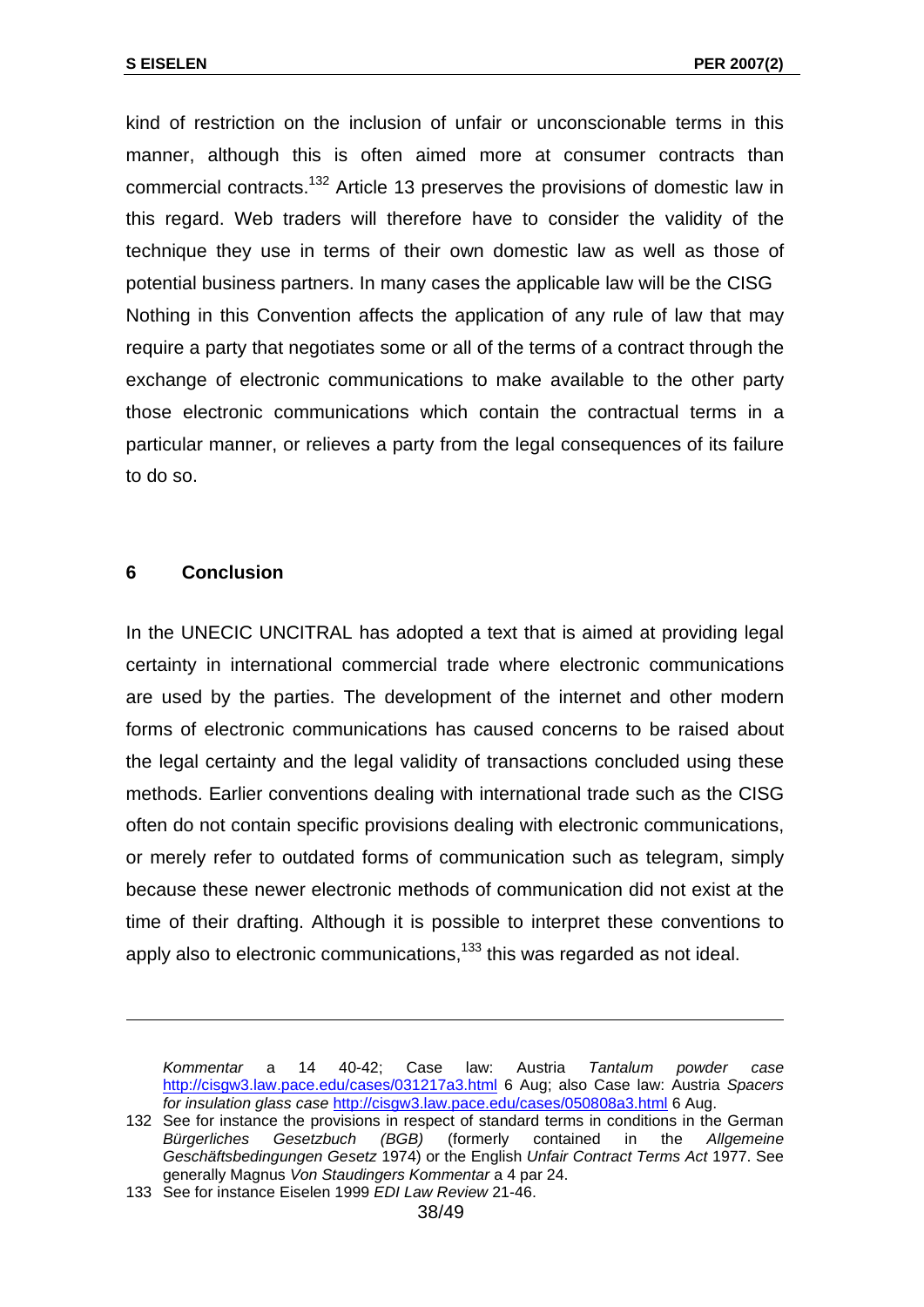UNCITRAL first dealt with the legal validity of electronic communications and transactions in the Model Laws it developed in 1996 and 2001. However, these instruments were aimed at providing guidance for the development of domestic law and not international trade law. The UNECIC is specifically aimed at filling that gap. Its provisions were drafted with other conventions such as the CISG specifically in mind and there seems to be a good integration between the provisions of these two instruments. Many of the provisions of the UNECIC draws on the provisions of the very successful CISG and accordingly guidance can be gained from the way in which the CISG has been applied and discussed in case law worldwide as well as various academic commentaries. The Secretariat Commentary provides a further valuable aid for the interpretation of the Convention.

The provisions of the UNECIC on the whole seems to provide clear and sensible solutions which is in accordance with accepted approaches to the legal issues caused by these new technologies worldwide and should go along way to provide the necessary legal certainty aimed at. Whether the UNECIC will emulate the success of its older cousin, the CISG, will only be revealed in time, but there seems to be no apparent obstacles in its way. The fact that to date only 15 countries have signed the Convention and none adopted or ratified it, must not yet be seen as a failure as experience with other UN and UNCITRAL Conventions indicate that these types of conventions usually take between 8 and 15 years for a substantial number of accessions or ratifications to take place. The initial signs however are very positive, also reflected in the large number of states which have made use of the UNCITRAL Model Laws to date.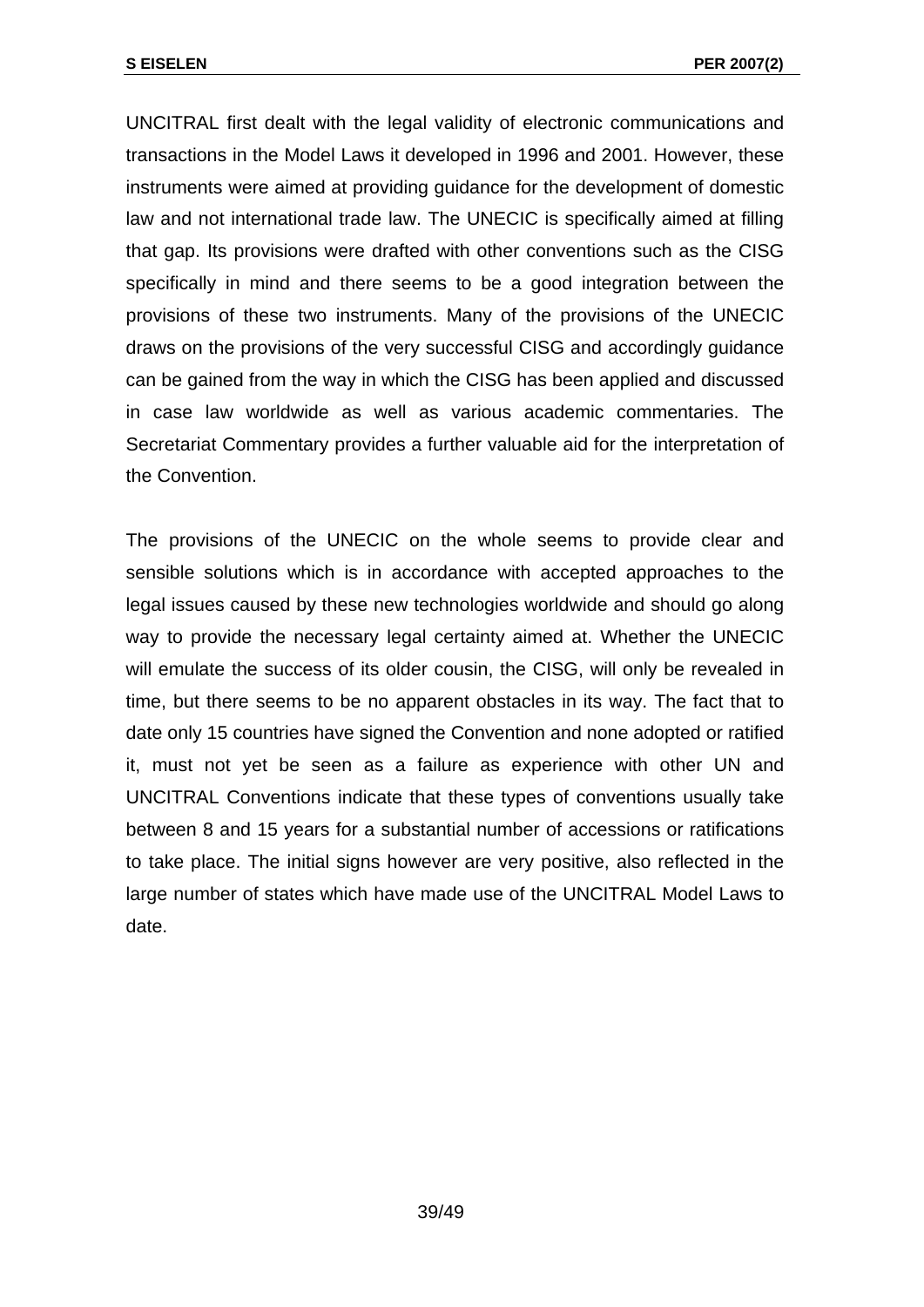### **Bibliography**

Audit Vienna Sales Convention 154-155

Audit B "The Vienna Sales Convention and the Lex Mercatoria" in Carbonneau TE (ed) *Lex Mercatoria and Arbitration* (Transnational Ardsleyon-Hudson 1990)

#### Bell 2005 *Singapore Year Book of International Law* 55-73

Bell GF "Why Singapore Should Withdraw Its [Article 95] Reservation to the United Nations Convention on Contracts for the International Sale of Goods (CISG)" 2005 9 *Singapore Year Book of International Law* 55-73

#### Bianca and Bonell *Commentary* 91

Bianca CM and Bonell MJ *Commentary on the International Sales law: The 1980 Vienna Sales Convention* (Giuffre Milan 1987)

#### Cheeseman *Business and Online Commerce Law*

Cheeseman HR *Essentials of Business and Online Commerce Law* (2006 Upper Saddle River Pearson)

#### Christie *Law of Contract* 76-85

Christie RH *The Law of Contract* 4<sup>th</sup> ed (Butterworth Durban 2001)

#### Connolly 2006 Computer Law & Security Report

Connolly C "First UN Convention on eCommerce finalised" 2006 Computer Law & Security Report 31-38

#### DiMatteo *et al International Sales*

DiMatteo LA *et al International Sales Law: A Critical Analysis of CISG Jurisprudence* (Cambridge University Press Cambridge 2005)

#### Dugard *International Law* 339

Dugard J *International Law – A South African Perspective* 2<sup>nd</sup> ed (Juta Cape Town 2000)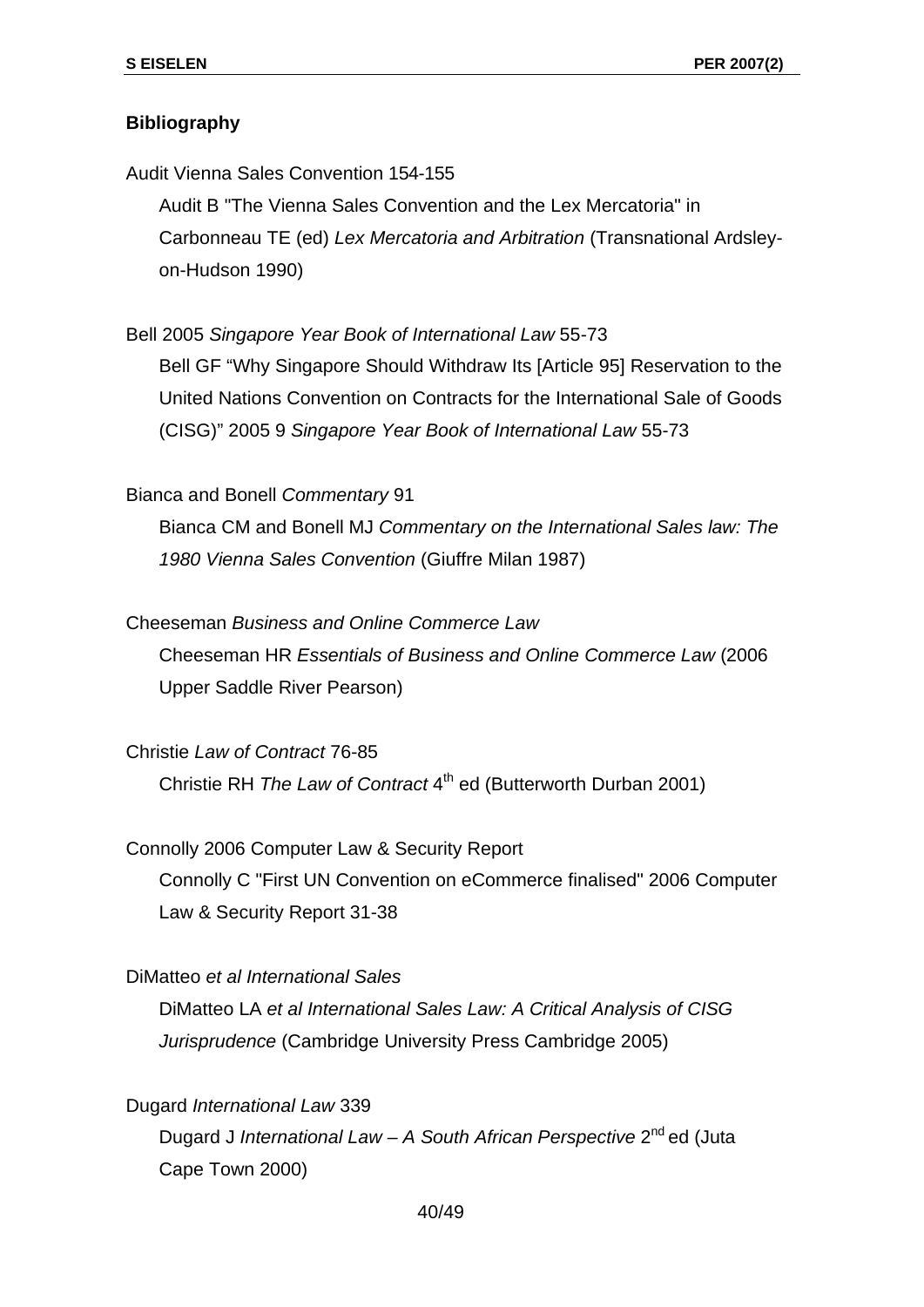Eiselen 1999 *EDI Law Review* 21-46

Eiselen S "Electronic commerce and the UN Convention on Contracts for the International Sale of Goods (CISG) 1980" 1999 *EDI Law Review* 21-46

Enderlein and Maskow *International Sales Law* 14-15

Enderlein F and Maskow D *International Sales Law: United Nations Convention on Contracts for the International Sale of Goods* (Ocean New York 1992)

#### Flechtner *Pace ILR* 295-337

Flechtner H "Comparing the General Good Faith Provisions of the PECL and the UCC: Appearance and Reality" 2001 *Pace International Law Review* 295-337

#### Flechtner 1998 *Journal of Law and Commerce* 187-217

Flechtner H "The Several Texts of the CISG in a Decentralized System: Observations on Translations, Reservations and other Challenges to the Uniformity Principle in Article 7(1)" 1998 *Journal of Law and Commerce* 187-217

### Forsyth *Private International Law*

Forsyth C *Private International Law* 4<sup>th</sup> ed (Juta Cape Town 2003)

Honnold Uniform Words and Uniform Application 143-135 Honnold JO "Uniform Words and Uniform Application. The 1980 Sales Convention and International Juridical Practice" in Schlechtriem P (ed) *Einheitliches Kaufrecht und Nationales Obligationenrecht* (Nomos Baden-Baden 1987);

Honnold *Uniform Law for International Sales* 99-100 Honnold JO, *Uniform Law for International Sales under the 1980 United Nations Convention* 3rd ed (Kluwer Deventer 1999)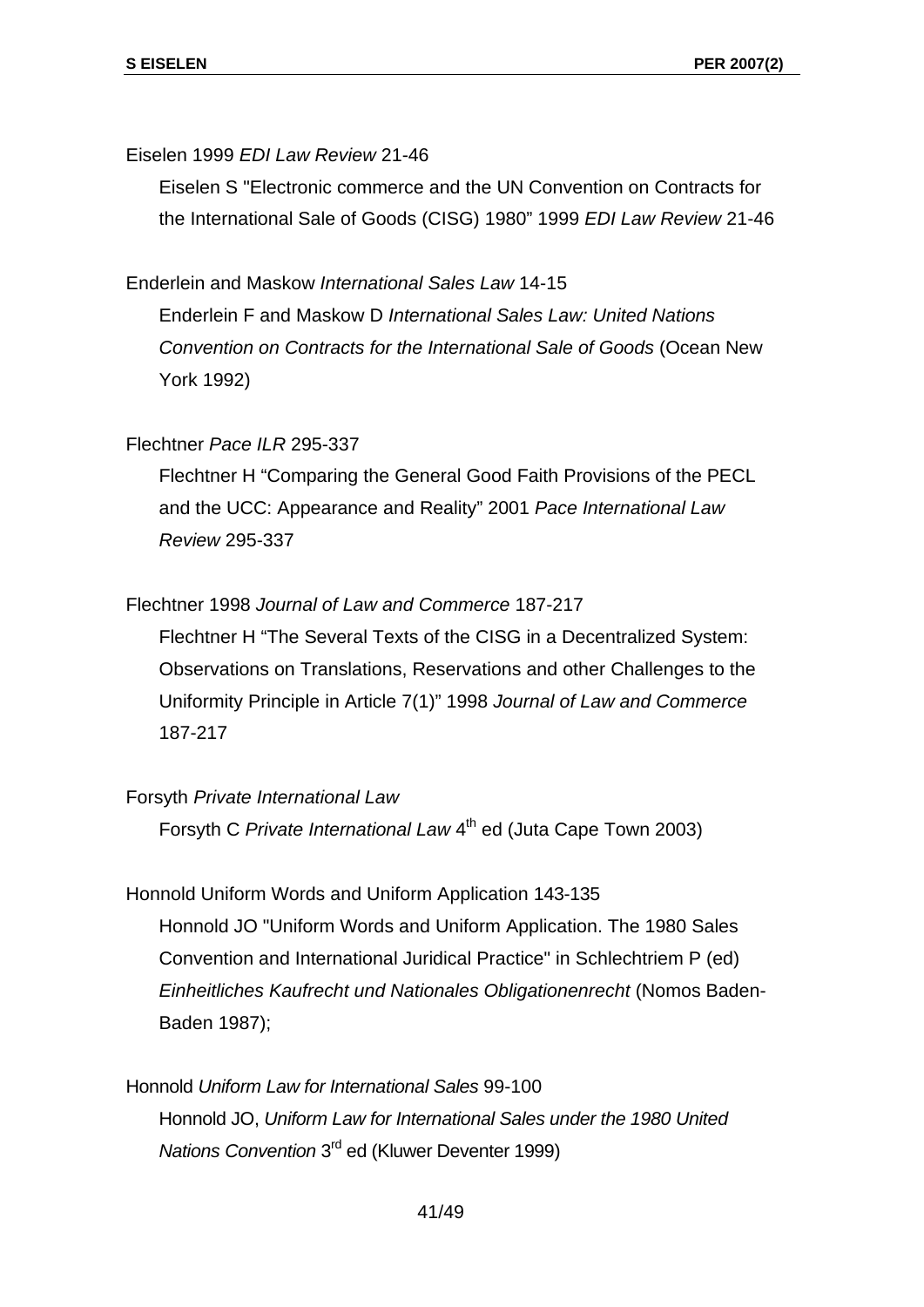Kastely 1988 *NW J Intl L & Bus* 594

Kastely AH "Rhetorical Analysis of the Convention" 1988 *Northwestern Journal of International Law and Business* 574-622

Lookofsky UN Convention on Contracts 18

Lookofsky J "The 1980 United Nations Convention on Contracts for the International Sale of Goods" in Blanpain R (ed) *International Encyclopaedia of Law* (Kluwer Deventer 1993)

#### Magnus 1995 *RabelsZ* 469-494

Magnus U "Die Allgemeinen Grundsätze im UN-Kaufrecht" 1995 *RabelsZ*  469-494 translated in 1997 *International Trade and Business Law Annual* 33-56

#### Magnus *Von Staudingers Kommentar*

Magnus U *Von Staudingers Kommentar zum Bürgerliches Gesetzbuch mit Eimführungsgesetz and Nebengesetze – Wiener UN-Kaufrecht* (Sellier Berlin 2005)

#### Maskow "The Convention" 54

Maskow D "The Convention on the International Sale of Goods from the Perspectives of Socialist Countries" *La Vendita Internazionale, Congress at S. Margherita Ligure September 26-28, 1980* (Giuffre Milan 1981)

#### Rabinowitz 1993 *Lex Mundi World Reports* 7

Rabinowitz D "Implications of South Africa's Accession to the United Nations Convention on Contracts for the International Sale of Goods" 1993 *Lex Mundi World Reports (Supplement)*

Raymond 2006 *The Computer & Internet Lawyer* 9 Raymond AH "Electronic Commerce and the New UNCITRAL Draft Convention" 2006 *The Computer & Internet Lawyer* 9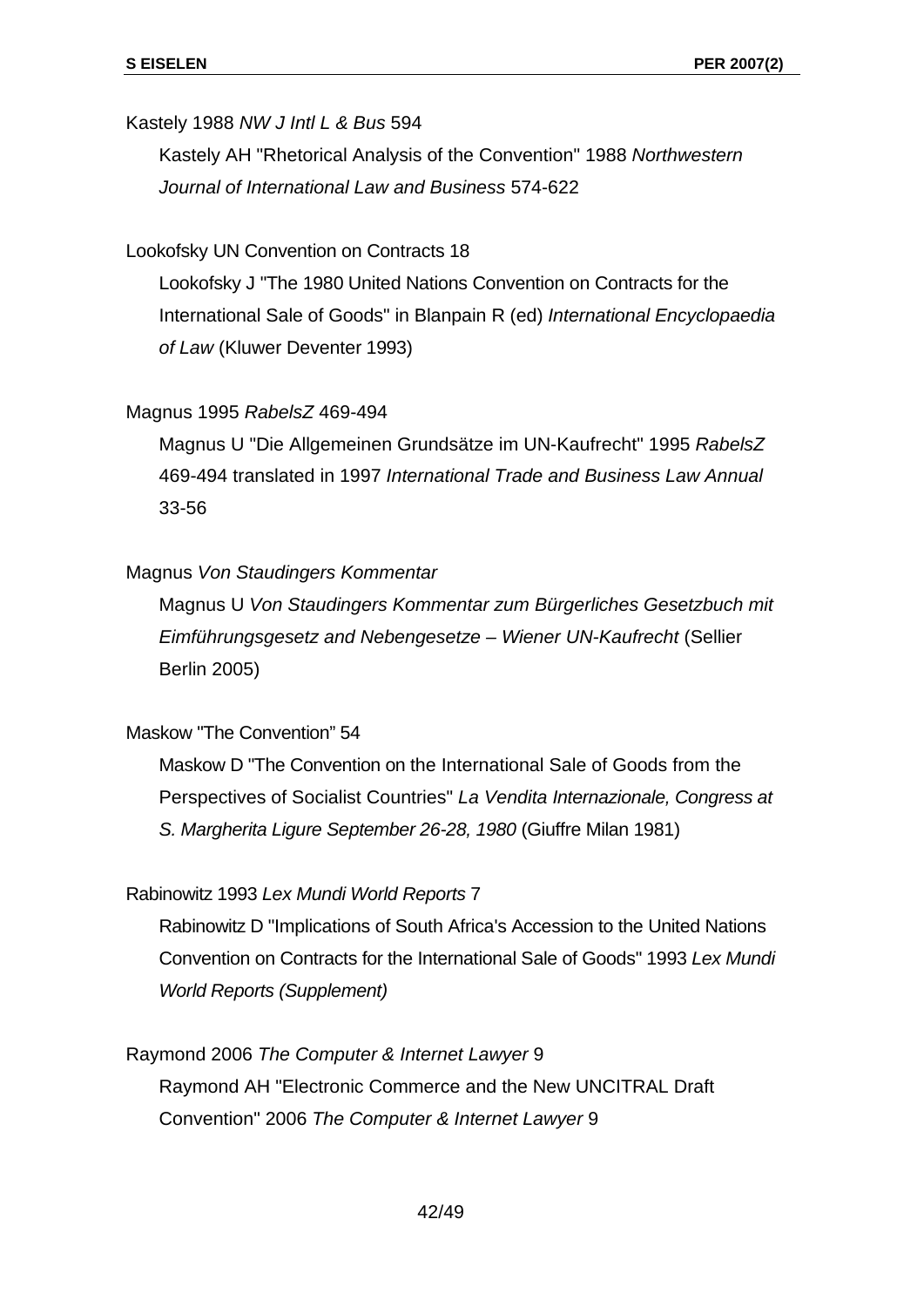Reed and Angel (eds) *Computer Law*

Reed C and Angel J (eds) *Computer Law – The Law and Regulation of Information Technology* 6<sup>th</sup> rev ed (Oxford University Press Oxford 2007)

Schlechtriem 1983 *Israel LR* 325-326

Schlechtriem P "Recent Developments in International Sales Law" 1983 18 *Israel LR* 325-326

Schlechtriem *Uniform Sales Law* 

Schlechtriem P *Uniform Sales Law - The UN-Convention on Contracts for the International Sale of Goods* (Manz Vienna 1986)

#### Schlechtriem and Schwenzer (eds) *Commentary*

Schlechtriem P and Schwenzer I (eds) *Commentary on the UN Convention on the International Sale of Goods (CISG)* 2nd ed (Oxford University Press Oxford 2005)

Van der Merwe *et al Contract General Principles* 66 Van der Merwe SWJ *et al Contract General Principles* 2nd ed (Juta Cape Town 2003)

Vogel, Shannon and Doernberg *Income Tax Treaties* 30 Vogel K, Shannon H and Doernberg R *United States Income Tax Treaties* Part I (Kluwer Deventer 1989)

Wang and Andersen 2004 *Vindobona JICL & A* 148 Wang X and Andersen CB "The Chinese Declaration against Oral Contracts under the CISG" 2004 *Vindobona Journal of International Commercial Law & Arbitration* 148-164

#### *Register of Legislation*

### *South African:*

*Electronic Communications and Transactions* Act 25 of 2002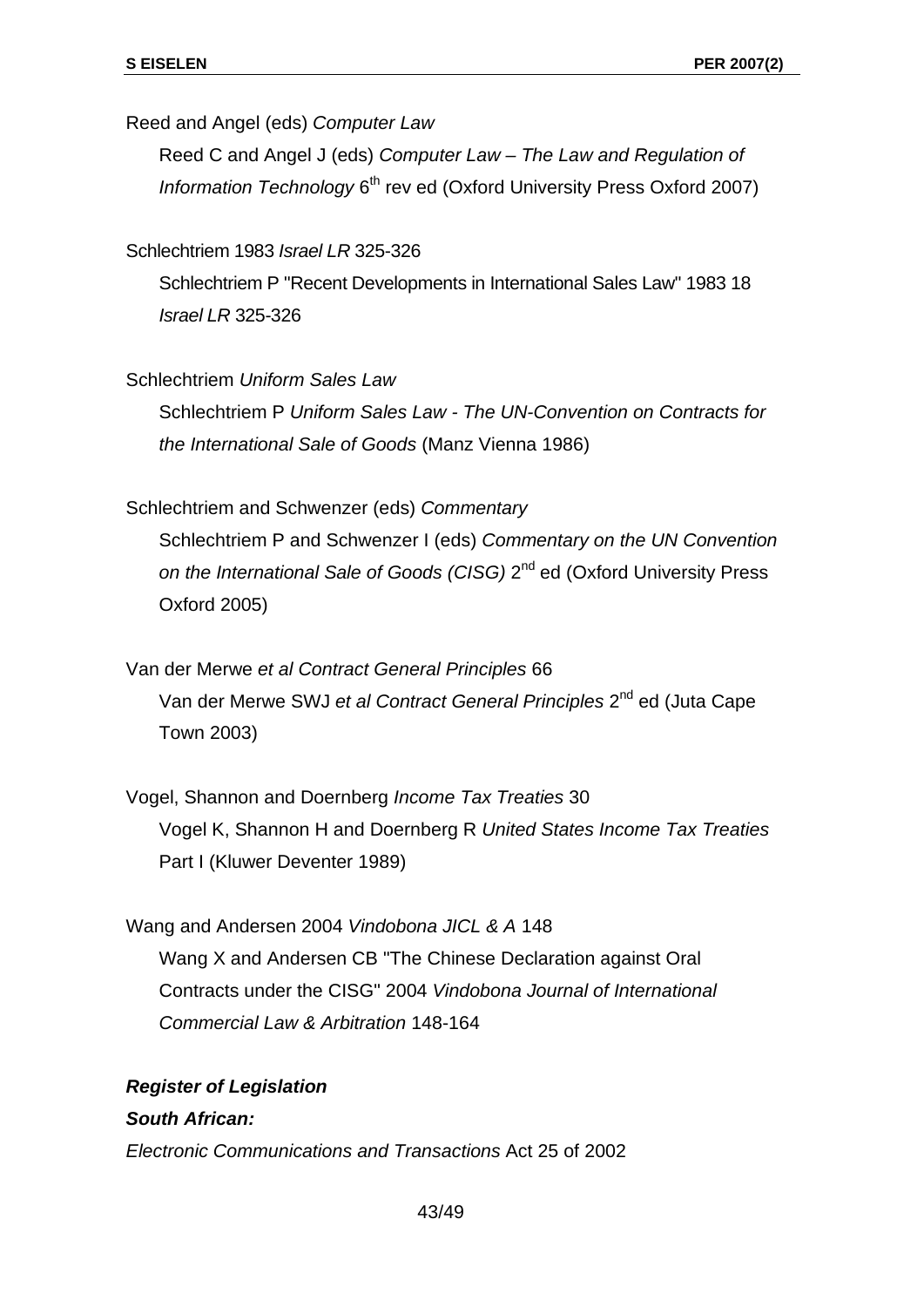## *Foreign:*

**Canada** *Uniform Electronic Commerce* Act 1999

**United Kingdom**  *Unfair Contract Terms* Act 1977

## **German**

*Bürgerliches Gesetzbuch (BGB) Allgemeine Geschäftsbedingungen Gesetz* 

1974

## *Register of Case Law*

## *South African:*

*Cape Explosive Works Ltd v SA Oil and Fat Industries (Ltd)* 1921 CPD 244 *Crawley v R* 1909 TS 1105 *Jamieson v Sabingo* 2002 (4) SA 49 (SCA) *Kergeulen Sealing and Whaling Co Ltd v CIR* 1939 AD 487 *Sonap Petroleum SA (Pty) Ltd v Papadogianis* 1992 3 SA 234

## *Foreign:*

## **Austria**

- *Pork case* 7 March 2002 *Oberlandesgericht* [Appellate Court] Graz [Found on internet]<http://cisgw3.law.pace.edu/cases/020307a3.html> [Date of use 8 August 2007]
- *Spacers for insulation glass case* 8 August 2005 *Oberlandesgericht* [Appellate Court] Linz [Found on internet]

<http://cisgw3.law.pace.edu/cases/050808a3.html> [Date of use 8 August 2007]

*Tantalum powder case* 17 December 2003 *Oberster Gerichtshof* [Supreme Court] [Found on internet]<http://cisgw3.law.pace.edu/cases/031217a3.html> [Date of use 8 August 2007]

## **Belgium**

*NV A.R. v. NV I* 15 May 2002 *Hof van Beroep* [Appellate Court] Gent [Found on internet]<http://cisgw3.law.pace.edu/cases/020515b1.html>[Date of use 8 August 2007]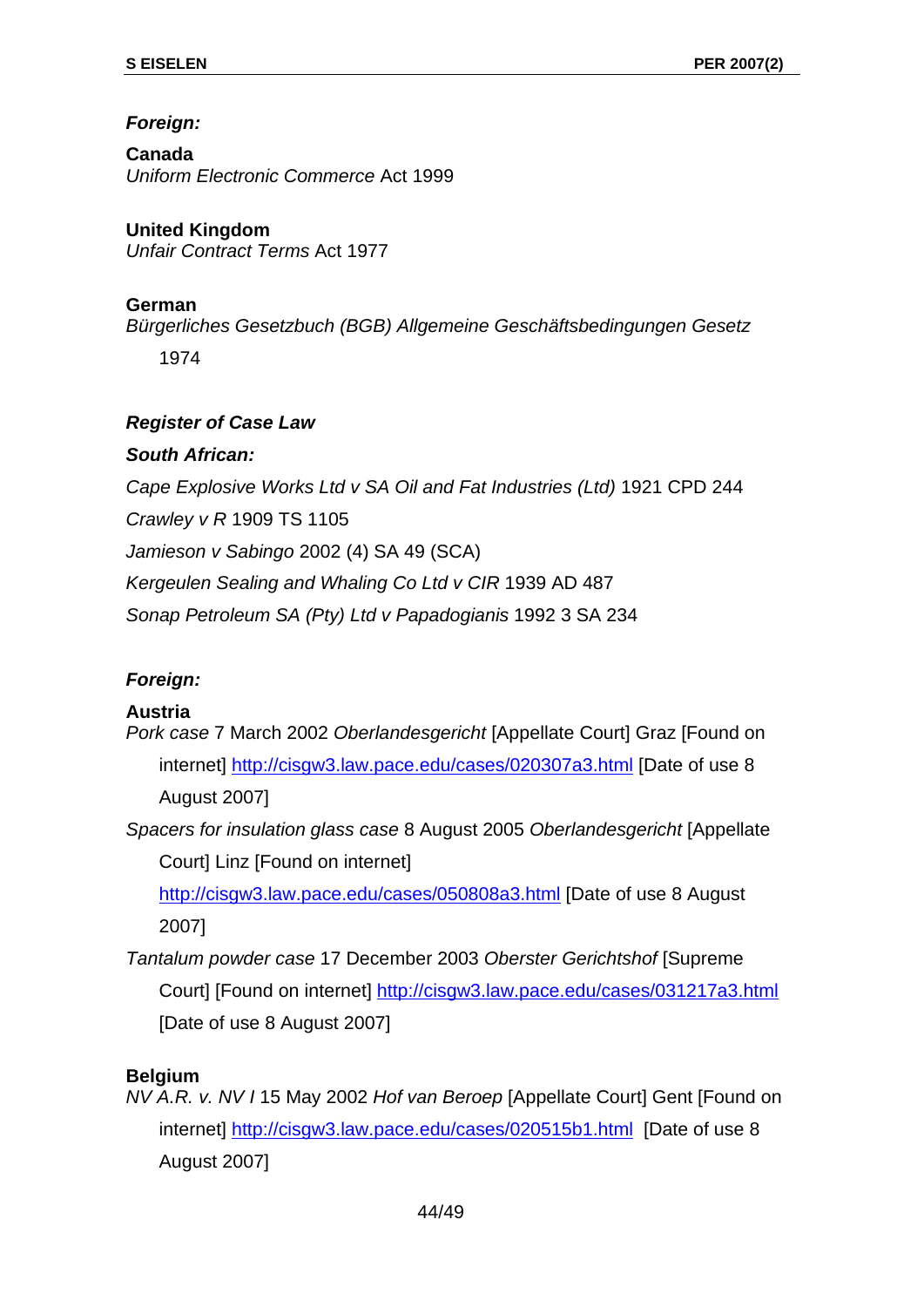#### **Germany**

*Circuit boards case* 5 October 1998 *Oberlandesgericht* [Appellate Court] Hamburg <http://cisgw3.law.pace.edu/cases/981005g1.html> [Date of use 6 August 2007]

- *Frozen pork case* 2 March 2005 *Bundesgerichtshof* [Federal Supreme Court] [Found on internet]<http://cisgw3.law.pace.edu/cases/050302g1.html> [Date of use 6 August 2007]
- *Machinery case* 31 October 2001 *Bundesgerichtshof* [Supreme Court] [Found on internet]<http://cisgw3.law.pace.edu/cases/011031g1.html> [Date of use 6 August 2007]

#### **Hungary**

*Mushrooms case* 17 November 1995 *Budapest Arbitration proceeding Vb 94124* <http://cisgw3.law.pace.edu/cases/951117h1.html> [Date of use 6 August 2007]

#### **Italy**

*Agricultural products case* (Padova) 25 February 2004 *Tribunale* [District Court] <http://cisgw3.law.pace.edu/cases/040225i3.html> [Date of use 8 August 2007]

### **Netherlands**

*Rynpoort Trading v. Meneba Meel* 23 April 2003 *Gerechtshof* [Appellate Court] Gravenhage [Found on internet]

<http://cisgw3.law.pace.edu/cases/030423n1.html> [Date of use 8 August] 2007]

### **Spain**

*Motors case* 22 September 2003 *Audiencia Provincial* [Appellate Court] Navarra [Found on internet]

<http://cisgw3.law.pace.edu/cases/030922s4.html> [Date of use 8 August] 2007]

### *Register of UNCITRAL Documentation*

UNCITRAL 1996 *Guide to Enactment* UNCITRAL 1996 *Model Law on Electronic Commerce with Guide to*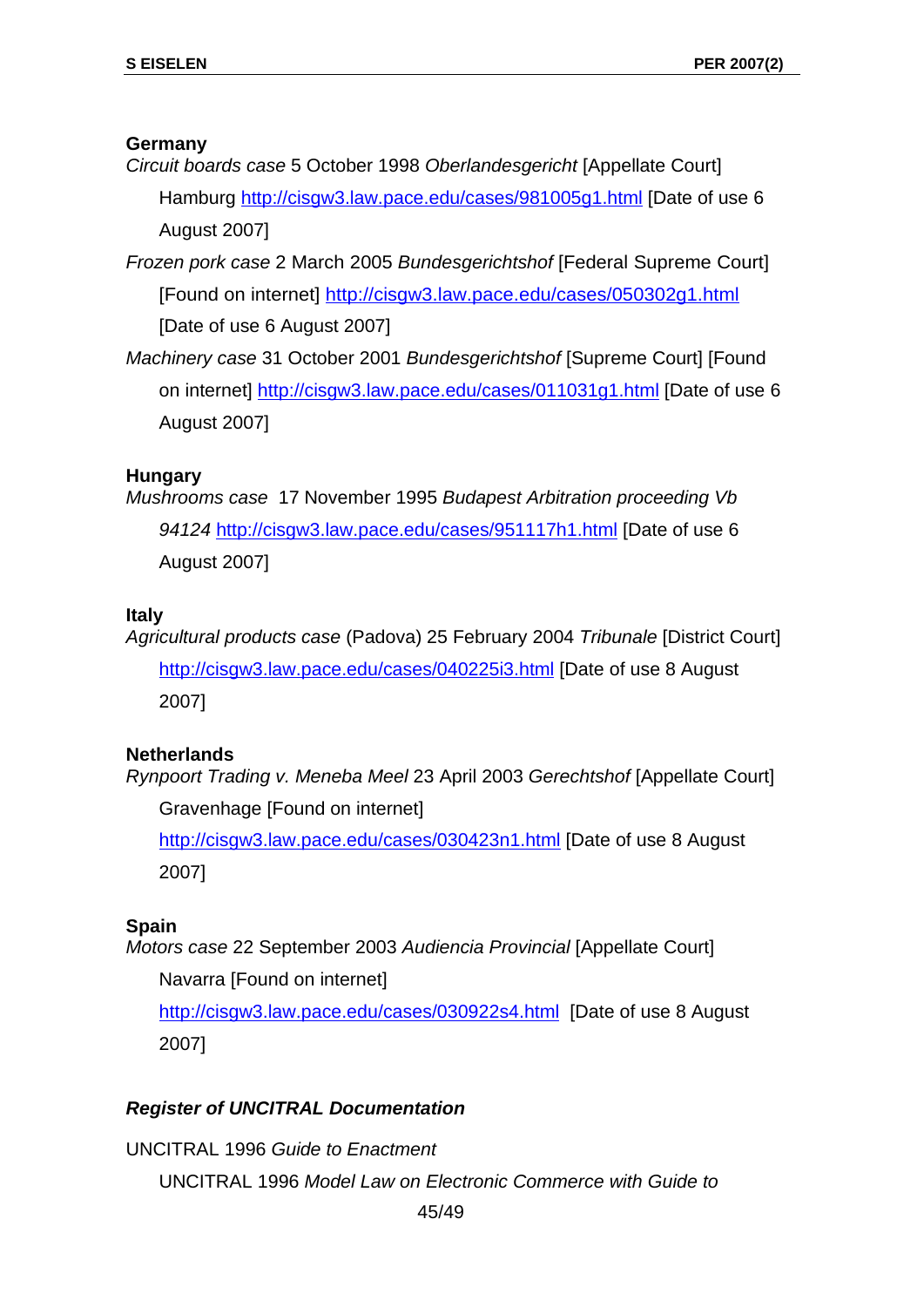*Enactment* [Found on internet] [http://www.uncitral.org/uncitral/en/uncitral\\_texts/electronic\\_commerce/1996](http://www.uncitral.org/uncitral/en/uncitral_texts/electronic_commerce/1996Model.html) [Model.html](http://www.uncitral.org/uncitral/en/uncitral_texts/electronic_commerce/1996Model.html) [Date of use 8 August 2007] UNCITRAL 2004 *Agenda of the Working Group for the 44th Session* in A/CN.9/WG.IV/WP.109 [Found on internet] [http://daccessdds.un.org/doc/UNDOC/LTD/V04/562/31/PDF/V0456231.pdf](http://daccessdds.un.org/doc/UNDOC/LTD/V04/562/31/PDF/V0456231.pdf?OpenElement) [?OpenElement](http://daccessdds.un.org/doc/UNDOC/LTD/V04/562/31/PDF/V0456231.pdf?OpenElement) [Date of use 6 August 2007]

UNCITRAL A/CN.9/WG.IV/WP.94 (14 February 2002)

UNCITRAL *Documentation* [http://www.uncitral.org/](http://www.uncitral.org/uncitral/en/uncitral_texts/electronic_commerce/2005Convention.html) 8 Aug UNCITRAL *Documentation* [Found on internet] [http://www.uncitral.org/uncitral/en/uncitral\\_texts/electronic\\_commerce/2005](http://www.uncitral.org/uncitral/en/uncitral_texts/electronic_commerce/2005Convention.html) [Convention.html](http://www.uncitral.org/uncitral/en/uncitral_texts/electronic_commerce/2005Convention.html) [Date of use 8 August 2007]

UNCITRAL G.A.Res.51/162 (16 December 1996)

UN Doc.A/RES/51/162 (30 January 1997)

UNCITRAL Model Law on Electronic Signature (1991)

- UNCITRAL Report of the Working Group on Electronic Commerce on the Work of its 38<sup>th</sup> Session (New York 12-23 March 2001) A/CN.9/484 (24 April 2001)
- UNCITRAL *Secretariat Explanatory Note* [http://www.uncitral.org/](http://www.uncitral.org/pdf/english/texts/electcom/06-57452_Ebook.pdf) 8 Aug UNCITRAL *Secretariat Explanatory Note* [Found on internet] [http://www.uncitral.org/pdf/english/texts/electcom/06-57452\\_Ebook.pdf](http://www.uncitral.org/pdf/english/texts/electcom/06-57452_Ebook.pdf) [Date of use 8 August 2007]
- UNCITRAL Working Group on Electronic Commerce Report on the work of its forty-fourth session (Vienna, 11-22 October 2004) A/CN.9/571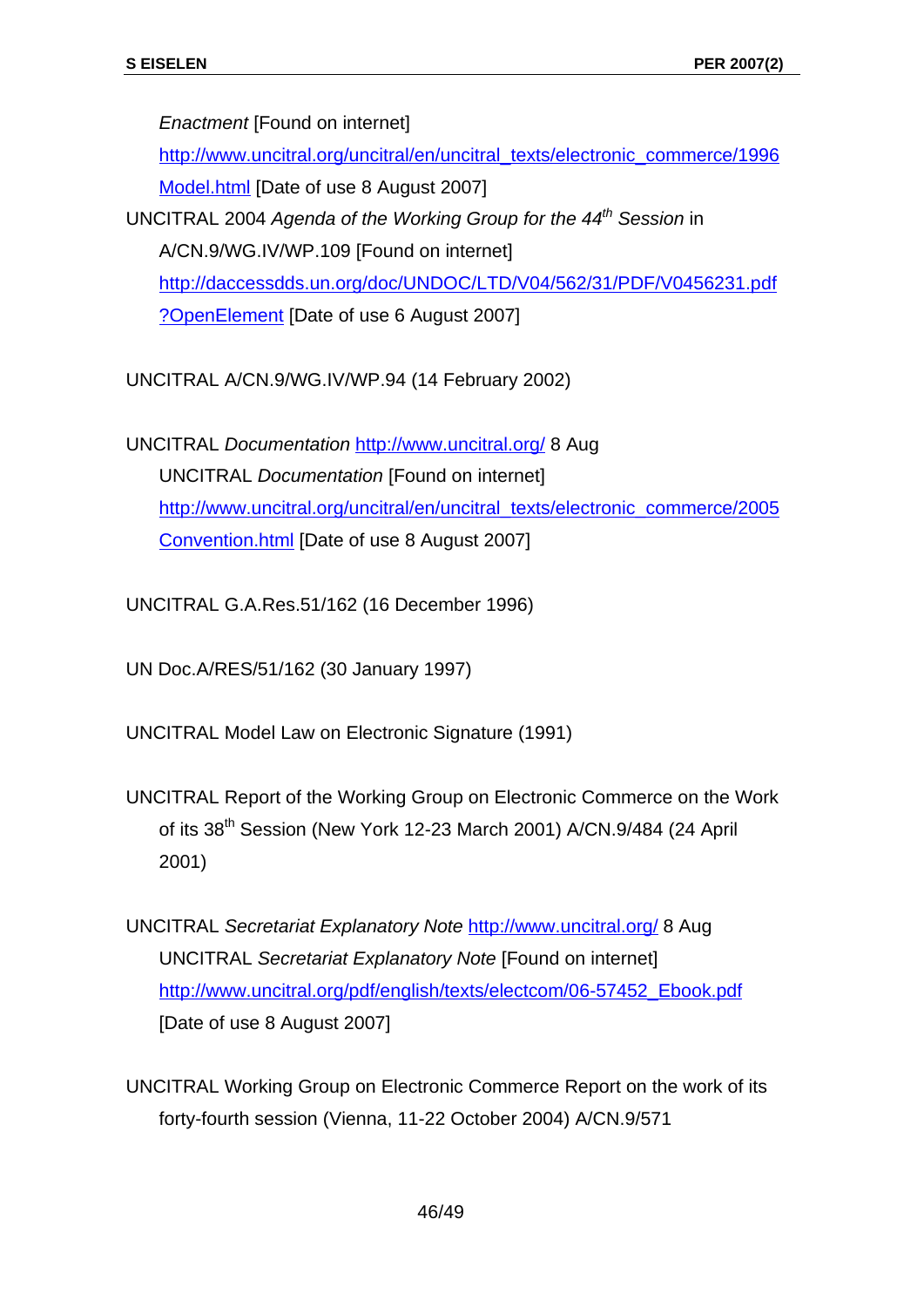UNCITRAL Working Group on Electronic Commerce Report on the Work of its 38th Session (New York 12-23 March 2001) A/CN.9/484 (24 April 2001)

UNICITRAL Working Group Report 5-9 May 2003 A/CN.9/528 (19 May 2003)

## *Register of International Conventions*

*Convention on the Limitation Period in the International Sale of Goods*, 1974

- *Convention on the Recognition and Enforcement of Foreign Arbitral Awards*, 1958
- *Protocol to Convention on the Limitation Period in the International Sale of Goods*, 1980
- *UN Convention on Contracts for the International Sale of Goods*, 1980
- *UN Convention on Independent Guarantees and Stand-by Letters of Credit*, 1995
- *UN Convention on the Assignment of Receivables in International Trade*, 2001
- *UN Convention on the Liability of Operators of Transport Terminals in International Trade*, 1991
- *UN Convention on the Use of Electronic Communications in International Contracts*, 2005
- *Vienna Convention on the Law of Treatie*s, 1969

## *Register of internet resources*

Andersen 1998 *Pace ILR* 403-410 [http://www.cisg.law.pace.edu/](http://www.cisg.law.pace.edu/cisg/biblio/andersen1.html) 8 Aug Andersen CB "Furthering the Uniform Application of the CISG: Sources of Law on the Internet" 1998 *Pace International Law Review* 403-410 [Found on internet]<http://www.cisg.law.pace.edu/cisg/biblio/andersen1.html> [Date of use 8 August 2007]

DoC 2000 *Green Paper on eCommerce* [http://www.polity.org.za/](http://www.polity.org.za/polity/govdocs/green_papers/greenpaper/index.html) 19 Nov Department of Communications 2000 *Green Paper on Electronic Commerce for South Africa* [Found on internet] [http://www.polity.org.za/polity/govdocs/green\\_papers/greenpaper/index.html](http://www.polity.org.za/polity/govdocs/green_papers/greenpaper/index.html) [Date of use 19 November 2007]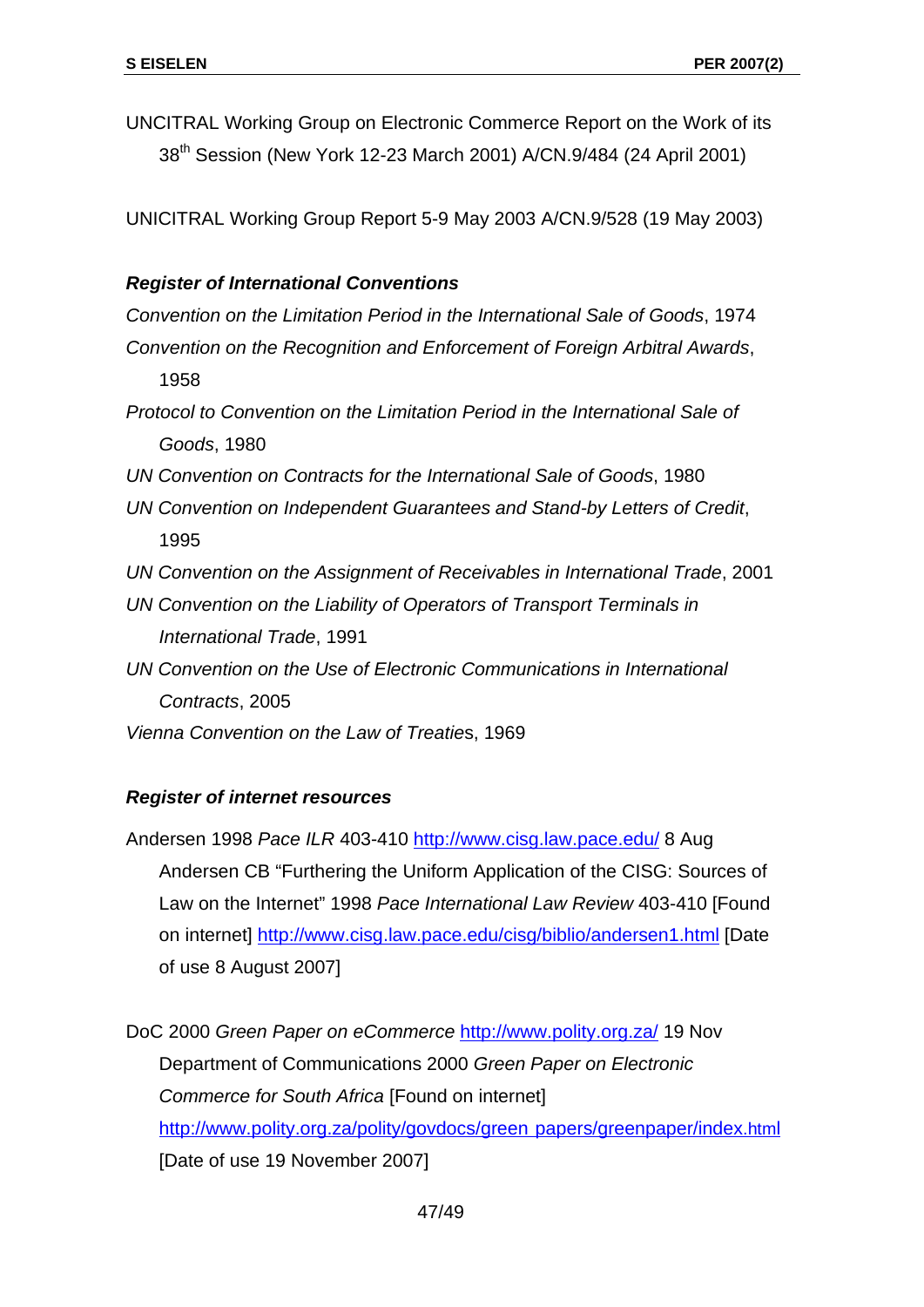Farnsworth *TLDB* [http://tldb.uni-koeln.de/](http://tldb.uni-koeln.de/php/pub_show_document.php?pubdocid=122100) 8 Aug

Farnsworth EA "Duties of Good Faith and Fair Dealing under the UNIDROIT Principles, Relevant International Conventions, and National Laws" *Transnational Law Digest & Bibliography* 47-63 [Found on internet] [http://tldb.uni-koeln.de/php/pub\\_show\\_document.php?pubdocid=122100](http://tldb.uni-koeln.de/php/pub_show_document.php?pubdocid=122100) [Date of use 8 August 2007]

Ferrari 1994 Georgia JICL 183-228 [http://www.cisg.law.pace.edu/](http://www.cisg.law.pace.edu/cisg/biblio/franco.html) 8 Aug Ferrari F "Uniform Interpretation of the 1980 Uniform Sales Law" 1994 *Georgia Journal of International and Comparative Law* 183-228 [Found on internet]<http://www.cisg.law.pace.edu/cisg/biblio/franco.html> [Date of use 8 August 2007]

Ferrari 1999 *Journal of Law and Commerce* 245-261 [http://www.cisg.law.pace.edu/](http://www.cisg.law.pace.edu/cisg/biblio/ferrari3.html) 8 Aug Ferrari F "CISG Case Law: A New Challenge for Interpreters" 1999 *Journal of Law and Commerce* 245-261 [Found on internet] <http://www.cisg.law.pace.edu/cisg/biblio/ferrari3.html> [Date of use 8 August 2007]

Rosett 1984 *Ohio State LJ* 265-305 [http://www.cisg.law.pace.edu/](http://www.cisg.law.pace.edu/cisg/biblio/bib2.html) 8 Aug Rosett A "Critical Reflections on the United Nations Convention on Contracts for the International Sale of Goods" 1984 45 *Ohio State Law Journal* 265-305 [Found on internet] <http://www.cisg.law.pace.edu/cisg/biblio/bib2.html> [Date of use 8 August 2007]

Stephan 1999<http://ssrn.com/abstract=169209> 8 Aug Stephan PB "The Futility of Unification and Harmonization in International Commercial Law" 1999 *University of Virginia School of Law, Legal Studies Working Paper No 99-10* [Found on internet] <http://ssrn.com/abstract=169209> [Date of use 8 August 2007]